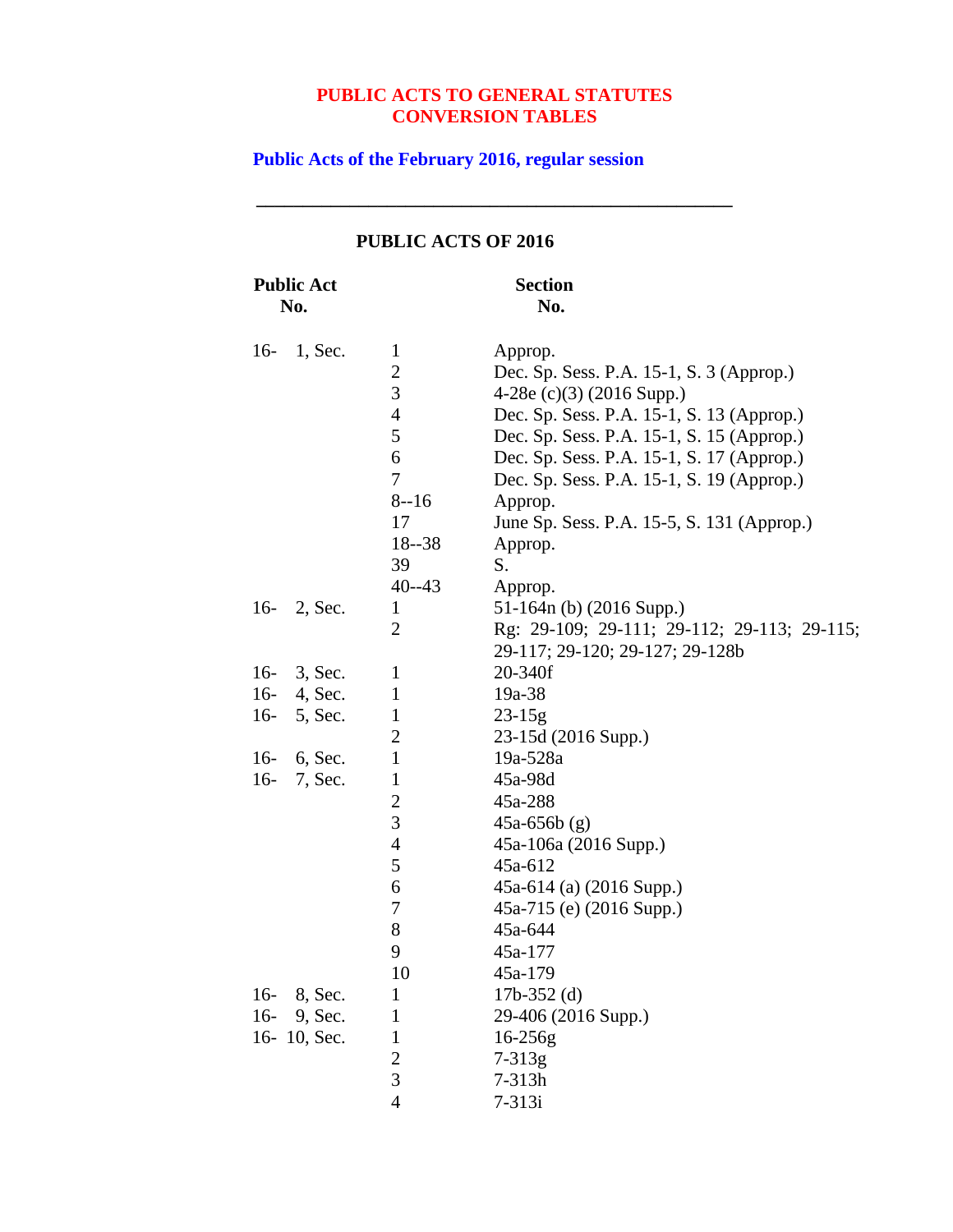**\_\_\_\_\_\_\_\_\_\_\_\_\_\_\_\_\_\_\_\_\_\_\_\_\_\_\_\_\_\_\_\_\_\_\_\_\_\_\_\_\_\_\_\_\_\_\_\_\_\_\_**

**Public Acts of the February 2016, regular session**

| <b>Public Act</b><br>No. |                | <b>Section</b><br>No.        |
|--------------------------|----------------|------------------------------|
|                          | 5              | $7 - 313j$                   |
|                          | 6              | $7 - 313k$                   |
|                          | 7              | 29-303                       |
|                          | 8              | $3 - 123$                    |
| 16-11, Sec.              | $\mathbf{1}$   | 17a-114f                     |
| 16-12, Sec.              | $\mathbf{1}$   | 17b-261 (h) (2016 Supp.)     |
| 16-13, Sec.              | $\mathbf{1}$   | $1 - 24$                     |
|                          | $\overline{c}$ | $4a-12(c)$                   |
|                          | 3              | $17b-93$ (d)                 |
|                          | $\overline{4}$ | $17b-179$ (a)--(h)           |
|                          | 5              | $17b-179$ (1)                |
|                          | 6              | $29-1g$                      |
|                          | 7              | 46b-88 $(a)(1)$              |
|                          | 8              | 46b-130                      |
|                          | 9              | 46b-172 (b)(3) (2016 Supp.)  |
|                          | 10             | 46b-303 (b) (2016 Supp.)     |
|                          | 11             | 46b-334 (a) (2016 Supp.)     |
|                          | 12             | 46b-218 $(a)(3)$             |
|                          | 13             | 46b-231 (b)(4) (2016 Supp.)  |
|                          | 14             | 46b-231 (b)(12) (2016 Supp.) |
|                          | 15             | 46b-231 (s)(4) (2016 Supp.)  |
|                          | 16             | 52-362 (a)(1) (2016 Supp.)   |
|                          | 17             | 52-362 (e) (2016 Supp.)      |
|                          | 18             | 52-362 (h) (2016 Supp.)      |
|                          | 19             | 52-362 (n) (2016 Supp.)      |
|                          | 20             | 52-362 (p) (2016 Supp.)      |
|                          | 21             | 52-362f (a)(1) (2016 Supp.)  |
|                          | 22             | 52-362f (g) (2016 Supp.)     |
|                          | 23             | 52-362i                      |
| 16-14, Sec.              | 1              | 9-314 (2016 Supp.)           |
|                          | $\overline{c}$ | 9-309 (2016 Supp.)           |
|                          | 3              | 9-322a (a) (2016 Supp.)      |
| 16-15, Sec.              | $\mathbf{1}$   | 10a-173                      |
|                          | $\overline{c}$ | $31-11$ ff $(a)(2)$          |
|                          | 3              | 10-16p (b)--(e) (2016 Supp.) |
|                          | $\overline{4}$ | 20-74b                       |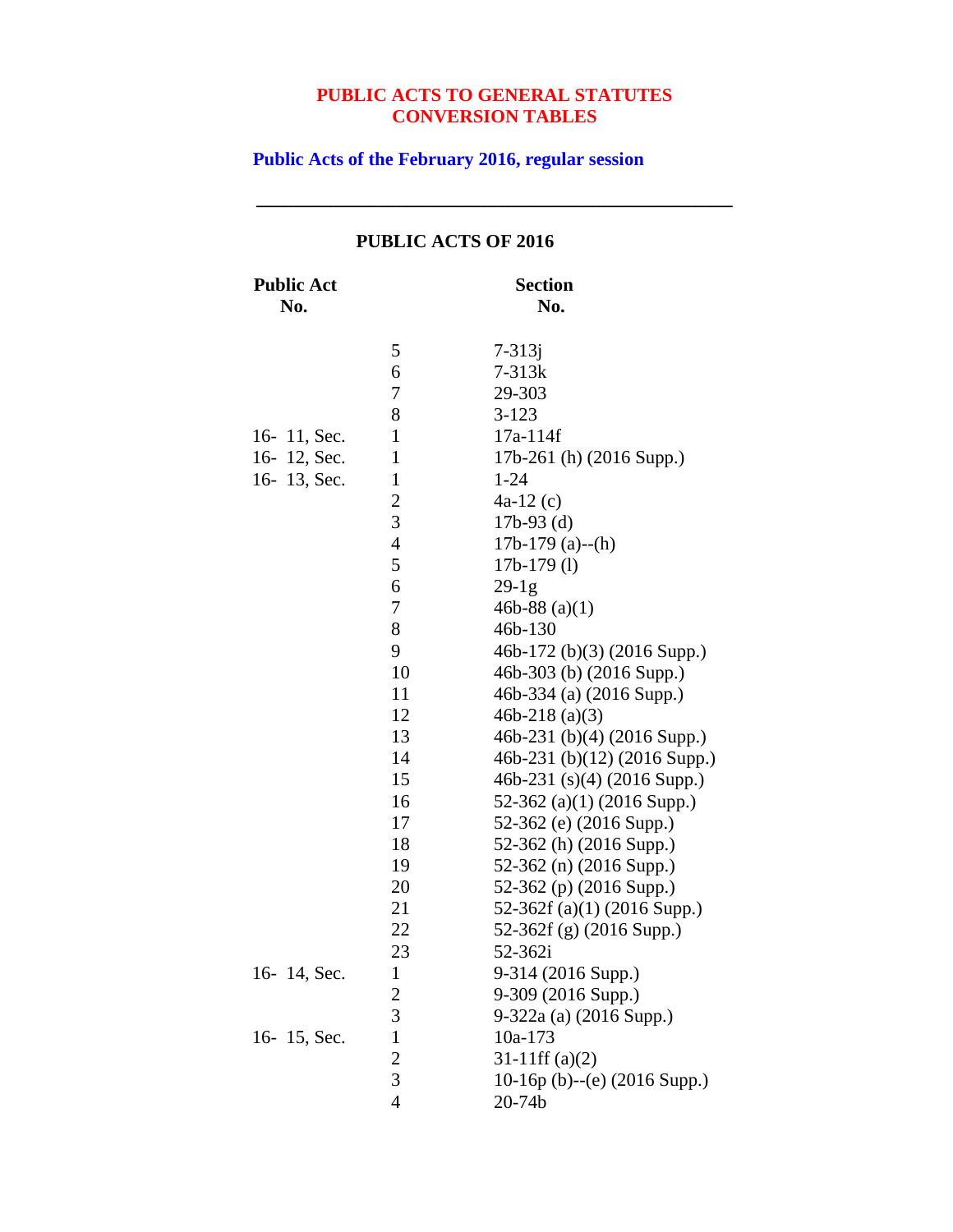**\_\_\_\_\_\_\_\_\_\_\_\_\_\_\_\_\_\_\_\_\_\_\_\_\_\_\_\_\_\_\_\_\_\_\_\_\_\_\_\_\_\_\_\_\_\_\_\_\_\_\_**

**Public Acts of the February 2016, regular session**

## **Public Act Section No. No.** 10a-1 6  $4-124z$  (a) 4-124bb (b) 4-124dd (b)(5) 4-124ff (b) 4a-82 (a)--(i) 4d-80 (a) 5-199d 7-323k (a) 7-608 (a) 10-1 (b) 10-16z (a) (2016 Supp.) 10-16nn (a) 10-16pp (c) (2016 Supp.) 10-151d (a) 10-155*l* (c) 10a-1b (2016 Supp.) 10a-6a (a) 10a-11b (a)(2) (2016 Supp.) 10a-19d 10a-19e (c) 10a-19f (c) 10a-55a (a) 10a-55e 10a-91c (3) 10a-144 (a) 10a-161a 10a-169a (b) 10a-169b (c) 10a-179a (b) (2016 Supp.) 12-413b (a), (b) 17a-52 (a) (2016 Supp.) 31-3c 31-254 (g) 32-4i (a) 32-6j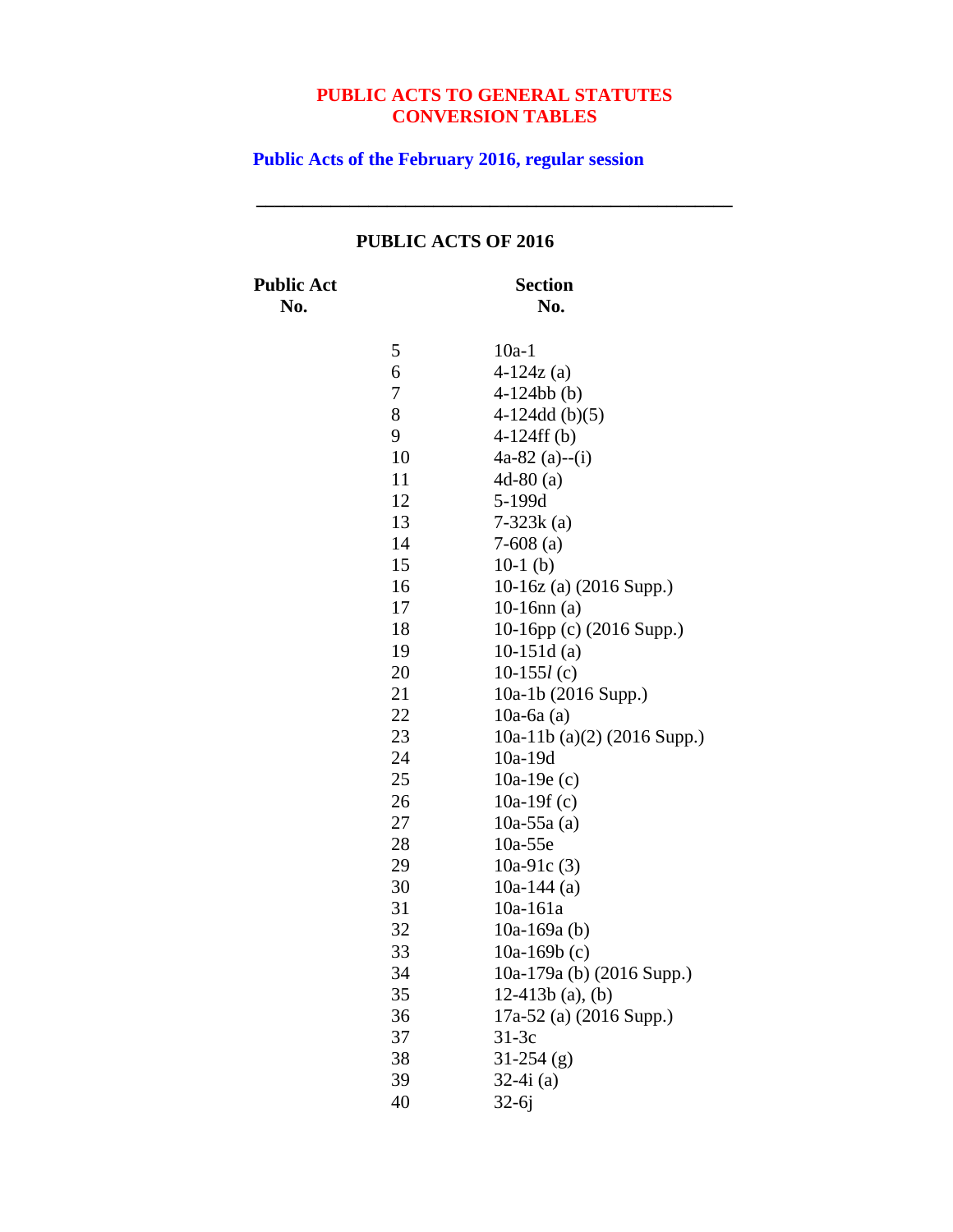**\_\_\_\_\_\_\_\_\_\_\_\_\_\_\_\_\_\_\_\_\_\_\_\_\_\_\_\_\_\_\_\_\_\_\_\_\_\_\_\_\_\_\_\_\_\_\_\_\_\_\_**

**Public Acts of the February 2016, regular session**

| <b>Public Act</b><br>No. |                | <b>Section</b><br>No.             |
|--------------------------|----------------|-----------------------------------|
|                          | 41             | $32-35$ (b)                       |
|                          | 42             | $32-39(19)$                       |
| 16-16, Sec.              | $\mathbf{1}$   | 20-327h                           |
| 16-17, Sec.              | $\mathbf{1}$   | $22 - 61k$                        |
|                          | $\frac{2}{3}$  | $22a-61a$                         |
|                          |                | $22a-50$ (1) (added)              |
|                          | $\overline{4}$ | $22a-61b$                         |
|                          | 5              | $22 - 90a$                        |
|                          | 6, 7           | S.                                |
|                          | 8              | 16a-33a                           |
|                          | 9              | $22 - 26$ cc (i)                  |
|                          | 10             | $22-26nn(i)$                      |
|                          | 11             | 22-90b                            |
|                          | 12             | $13a-57c$                         |
|                          | 13             | 16-50hh                           |
|                          | 14             | 13a-57d                           |
|                          | 15             | 22-90                             |
| 16-18, Sec.              | $\mathbf{1}$   | $30-1(6)$                         |
| 16-19, Sec.              | $\mathbf{1}$   | 17b-294a (2016 Supp.)             |
| 16-20, Sec.              | $\mathbf{1}$   | 42-207                            |
| 16- $21$ , Sec.          | $\mathbf{1}$   | 17a-314                           |
| 16-22, Sec.              | $\mathbf{1}$   | $7 - 65$                          |
| 16-23, Sec.              | $\mathbf{1}$   | 21a-408                           |
|                          | $\overline{c}$ | $21a-408a$ (b)                    |
|                          | 3              | 21a-408b                          |
|                          | $\overline{4}$ | $21a-408c$                        |
|                          | 5              | 21a-408d (2016 Supp.)             |
|                          | 6              | 21a-408h (d) (added) (2016 Supp.) |
|                          | $\overline{7}$ | $21a-408j(a)$                     |
|                          | 8              | $21a-408k$ (a)                    |
|                          | 9              | 21a-408l                          |
|                          | 10             | $21a-408r$                        |
|                          | 11             | 21a-408s                          |
|                          | 12             | 21a-408t                          |
|                          | 13             | 21a-408u                          |
|                          | 14             | 21a-408v                          |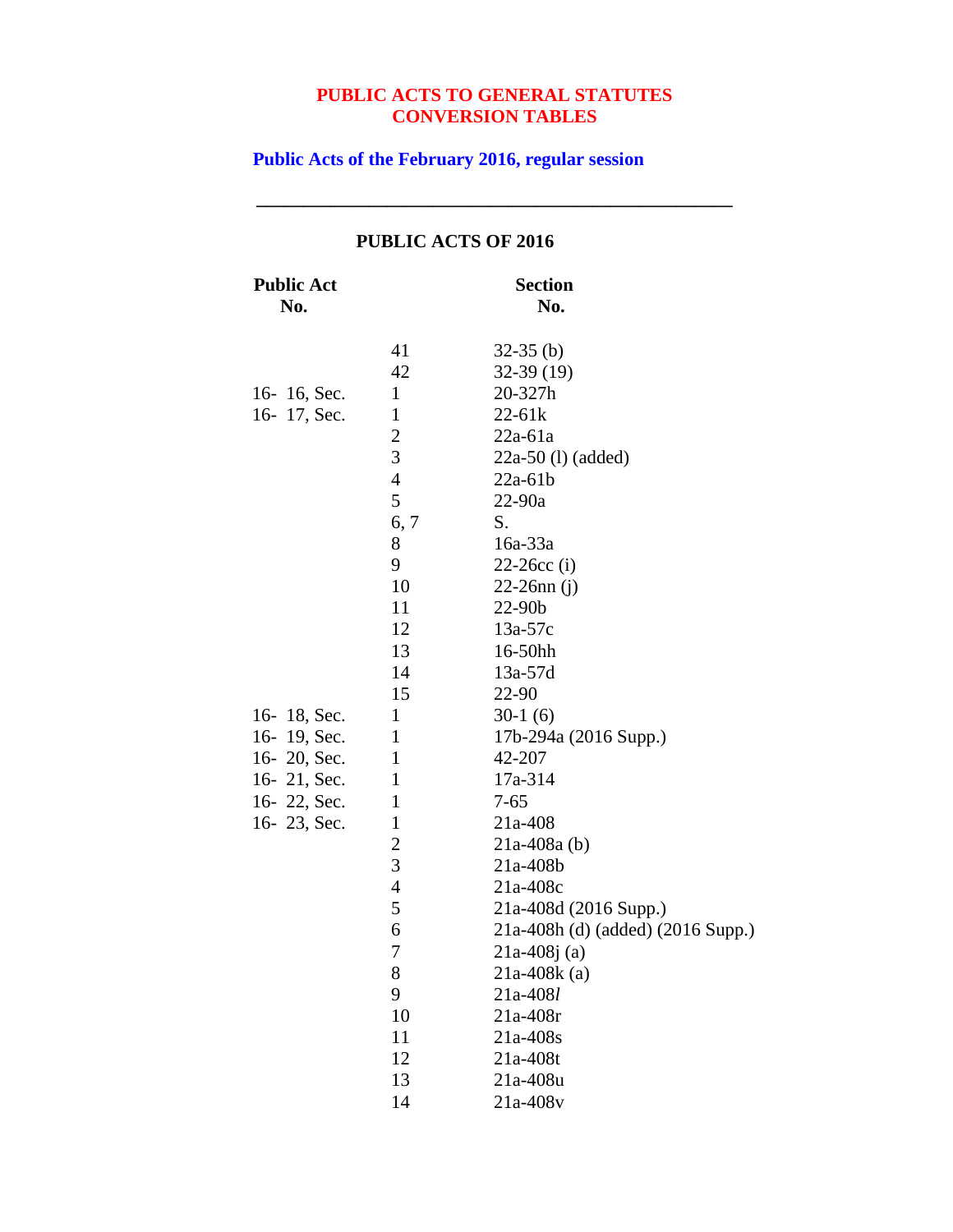**\_\_\_\_\_\_\_\_\_\_\_\_\_\_\_\_\_\_\_\_\_\_\_\_\_\_\_\_\_\_\_\_\_\_\_\_\_\_\_\_\_\_\_\_\_\_\_\_\_\_\_**

#### **Public Acts of the February 2016, regular session**

### **Public Act Section No. No.** 15 21a-408n (a) 16- 24, Sec. 1 10a-22u (a) (2016 Supp.) 2 10a-22v 3 10a-22w 16- 25, Sec. 1 19a-906 (a)(11) (2016 Supp.) 2 19a-906 (f) (2016 Supp.) 16- 26, Sec. 1 51-81d 2 52-258 3 52-259 (2016 Supp.) 4 52-259c (2016 Supp.) 5  $52-356a (a)(1)$ 6 52-361a (a) 7 52-367a (b) 8 52-367b (b) 9 51-5d 16- 27, Sec. 1 26-48a 2<br>3<br>26-27  $26 - 27b$ 4 26-27c 5 26-27d 6 26-27f 16- 28, Sec. 1 17a-3 (b)<br>2 17a-6b (c)  $17a-6b$  (c) 3 17a-6c 4 17a-10c<br>5 17a-22m  $17a-22m$ 6 17a-62 7 17a-63a 8 4-68s (2016 Supp.) 9 45a-715 (o) (2016 Supp.) 10 17a-117 (a) (2016 Supp.) 11 17a-126 (a) (2016 Supp.) 12 17a-10b (b) (2016 Supp.) 13 17a-11 (b) (2016 Supp.) 14 17a-10a (d) (2016 Supp.)

15 17a-112 (k) (2016 Supp.)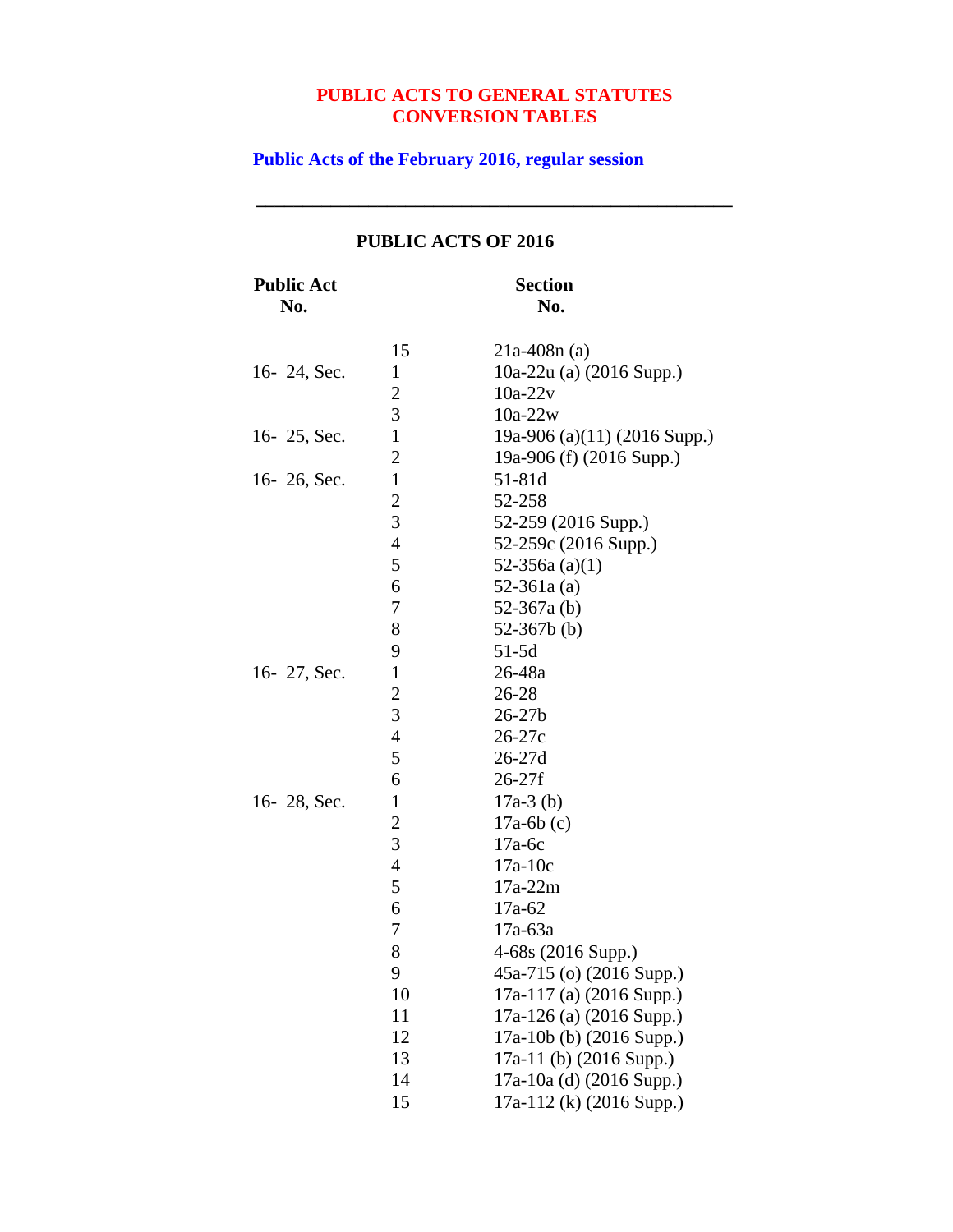**\_\_\_\_\_\_\_\_\_\_\_\_\_\_\_\_\_\_\_\_\_\_\_\_\_\_\_\_\_\_\_\_\_\_\_\_\_\_\_\_\_\_\_\_\_\_\_\_\_\_\_**

**Public Acts of the February 2016, regular session**

| <b>Public Act</b><br>No. |                | <b>Section</b><br>No.    |
|--------------------------|----------------|--------------------------|
|                          | 16             | $17a-5$                  |
|                          | 17             | $17a-8$ (b)              |
|                          | 18             | $17a-10(c)$              |
|                          | 19             | 17a-13 (2016 Supp.)      |
|                          | 20             | $17a-14$                 |
|                          | 21             | $17a-15a$                |
|                          | 22             | $17a-16$                 |
|                          | 23             | $17a-25$ (b)             |
|                          | 24             | $17a-77$ (b), (c)        |
|                          | 25             | 17a-92                   |
|                          | 26             | 17a-93 (5) (2016 Supp.)  |
|                          | 27             | 17a-94                   |
|                          | 28             | 17a-96                   |
|                          | 29             | 17a-99                   |
|                          | 30             | 17a-103                  |
|                          | 31             | 17a-106a                 |
|                          | 32             | 17a-114a (2016 Supp.)    |
|                          | 33             | 17a-120 (a) (2016 Supp.) |
|                          | 34             | 17a-121                  |
|                          | 35             | 17a-149                  |
|                          | 36             | 17a-178                  |
| 16-29, Sec.              | $\mathbf{1}$   | 31-416                   |
|                          | $\overline{c}$ | 31-417                   |
|                          | 3              | 31-418                   |
|                          | $\overline{4}$ | 31-419                   |
|                          | 5              | 31-420                   |
|                          | 6              | 31-421                   |
|                          | 7              | 31-422                   |
|                          | 8              | 31-423                   |
|                          | 9              | 31-424                   |
|                          | 10             | 31-425                   |
|                          | 11             | 31-426                   |
|                          | 12             | S.                       |
|                          | 13             | 31-427                   |
|                          | 14             | $1-79(12)(2016 Supp.)$   |
|                          | 15             | $1-120(1)(2016$ Supp.)   |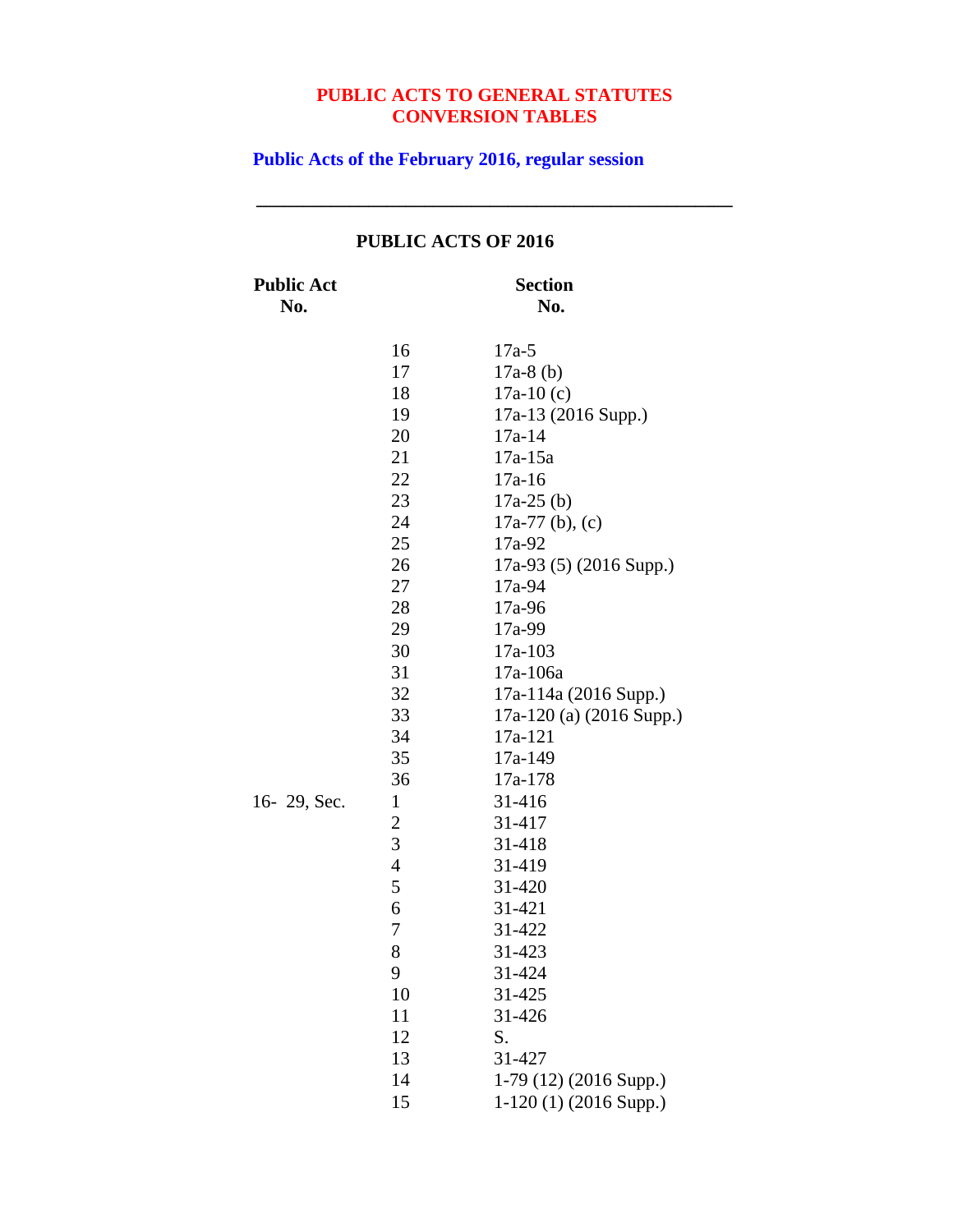**\_\_\_\_\_\_\_\_\_\_\_\_\_\_\_\_\_\_\_\_\_\_\_\_\_\_\_\_\_\_\_\_\_\_\_\_\_\_\_\_\_\_\_\_\_\_\_\_\_\_\_**

# **Public Acts of the February 2016, regular session**

| <b>Public Act</b><br>No. |                  | <b>Section</b><br>No.                       |
|--------------------------|------------------|---------------------------------------------|
|                          |                  |                                             |
|                          | 16               | $1-124$ (2016 Supp.)                        |
|                          | 17               | $1-125$ (2016 Supp.)                        |
|                          | 18               | 31-71e                                      |
|                          | 19               | $31 - 71j$                                  |
|                          | 20               | 31-429                                      |
|                          | 21               | Rg: 31-410; 31-411; 31-412; 31-413; 31-414; |
|                          |                  | 31-415                                      |
| 16-30, Sec.              | $\mathbf{1}$     | 54-86n                                      |
| 16-31, Sec.              | $\mathbf{1}$     | $9 - 17$                                    |
| 16-32, Sec.              | $\mathbf{1}$     | 4-168a (2016 Supp.)                         |
|                          | $\boldsymbol{2}$ | $31-51$ ww                                  |
| 16-33, Sec.              | $\mathbf{1}$     | 29-6d (g) (2016 Supp.)                      |
| 16-34, Sec.              | $\mathbf{1}$     | 6-32 (2016 Supp.)                           |
|                          | $\boldsymbol{2}$ | $6 - 38b$ (j)                               |
|                          | 3                | $46b - 15$                                  |
|                          | 4                | 46b-15d                                     |
|                          | 5                | 46b-15e                                     |
|                          | 6                | $46b-16a$ (d)                               |
|                          | 7                | 29-36k                                      |
|                          | $8\,$            | 29-28 (b) (2016 Supp.)                      |
|                          | 9                | 29-36f (b) (2016 Supp.)                     |
|                          | 10               | 29-37p (b) (2016 Supp.)                     |
|                          | 11               | 29-32                                       |
|                          | 12               | 29-36i                                      |
|                          | 13               | $29 - 37s$                                  |
|                          | 14               | 29-38p                                      |
|                          | 15               | 53a-217 (2016 Supp.)                        |
|                          | 16               | 53a-217c (2016 Supp.)                       |
|                          | 17               | $29-36n(b)$                                 |
| 16-35, Sec.              | $\mathbf{1}$     | 20-419                                      |
|                          |                  | 38a-313a                                    |
|                          | $\frac{2}{3}$    | $20-429$ (a)                                |
| 16- 36, Sec.             | $\mathbf{1}$     | 10a-34                                      |
|                          | $\overline{2}$   | S.                                          |
| 16-37, Sec.              | $\mathbf 1$      | 10-215d                                     |
|                          | $\overline{2}$   | $10 - 215j$                                 |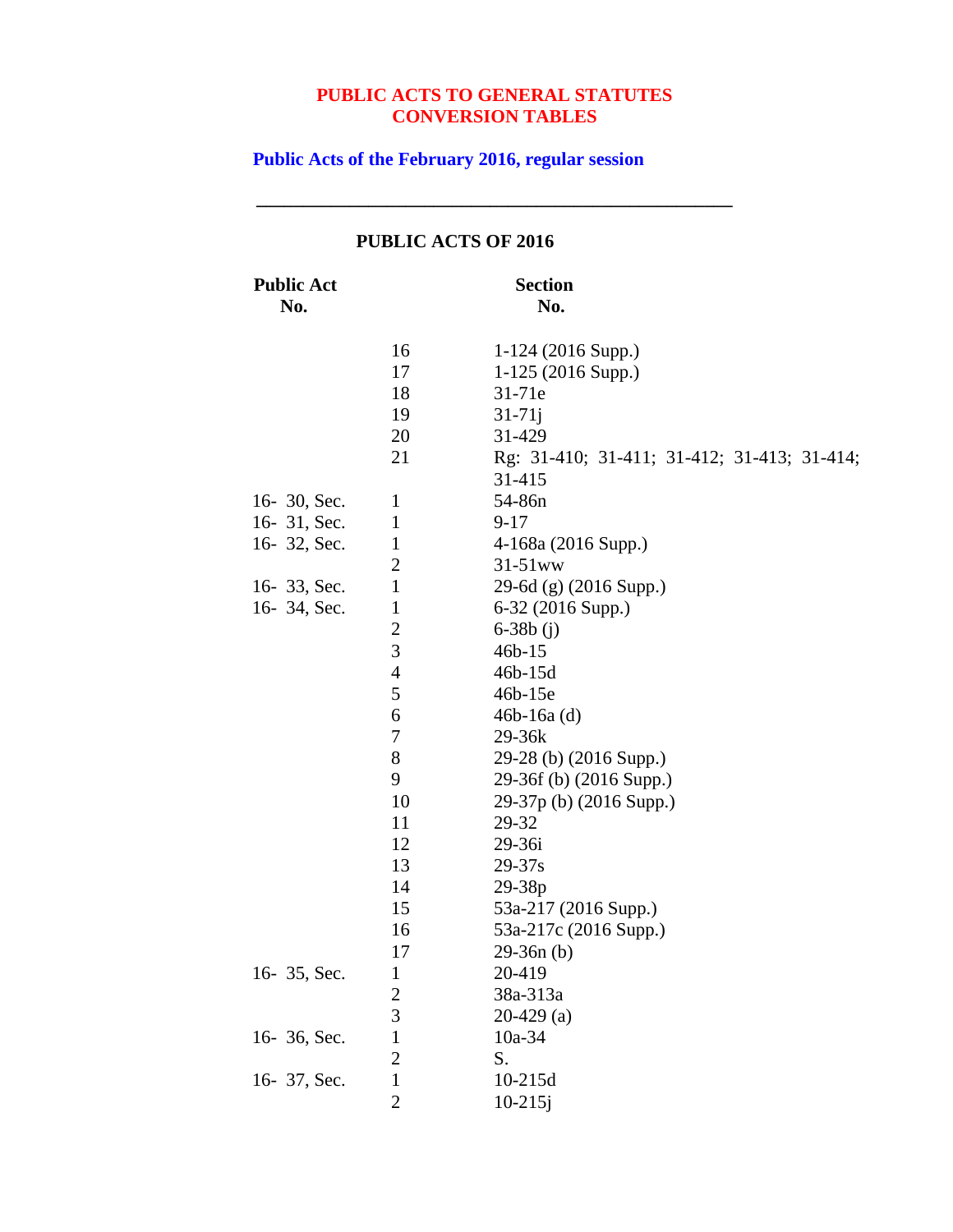**\_\_\_\_\_\_\_\_\_\_\_\_\_\_\_\_\_\_\_\_\_\_\_\_\_\_\_\_\_\_\_\_\_\_\_\_\_\_\_\_\_\_\_\_\_\_\_\_\_\_\_**

# **Public Acts of the February 2016, regular session**

| <b>Public Act</b> |                | <b>Section</b>                |
|-------------------|----------------|-------------------------------|
| No.               |                | No.                           |
| 16-38, Sec.       | 1              | $25 - 199c$                   |
| 16-39, Sec.       | $\mathbf{1}$   | $1-350i$ (b) $(2016$ Supp.)   |
|                   | $\overline{c}$ | 3-39j (2016 Supp.)            |
|                   | 3              | $3-123$ aa $(b)$              |
|                   | $\overline{4}$ | 5-248a (c), (d) (2016 Supp.)  |
|                   | 5              | $10-183b(16)$                 |
|                   | 6              | 10-212a (e), (f) (2016 Supp.) |
|                   | 7              | $10 - 220j$                   |
|                   | 8              | 10-305                        |
|                   | 9              | 14-44 (b) (2016 Supp.)        |
|                   | 10             | $14-73$ (b)                   |
|                   | 11             | 14-100a $(c)(2)$              |
|                   | 12             | 14-286 (c) (2016 Supp.)       |
|                   | 13             | 14-314c                       |
|                   | 14             | $17b-261p(f)$                 |
|                   | 15             | 18-94                         |
|                   | 16             | 19a-12e (h) (2016 Supp.)      |
|                   | 17             | 19a-262                       |
|                   | 18             | 19a-535                       |
|                   | 19             | 19a-550 (2016 Supp.)          |
|                   | 20             | 19a-571                       |
|                   | 21             | 19a-580d                      |
|                   | 22             | 19a-582 $(d)$                 |
|                   | 23             | 19a-592                       |
|                   | 24             | $20-7h$                       |
|                   | 25             | 19a-580                       |
|                   | 26             | $20 - 14m$                    |
|                   | 27             | $20 - 162n$                   |
|                   | 28             | 20-206q (2016 Supp.)          |
|                   | 29             | 20-206jj (2016 Supp.)         |
|                   | 30             | $20-41a(e)$                   |
|                   | 31             | $20-73b(c)$                   |
|                   | 32             | $20-74ff(f)$                  |
|                   | 33             | 20-126c (f) (2016 Supp.)      |
|                   | 34             | $20-126l$ (i)                 |
|                   | 35             | $20-132a(e)$                  |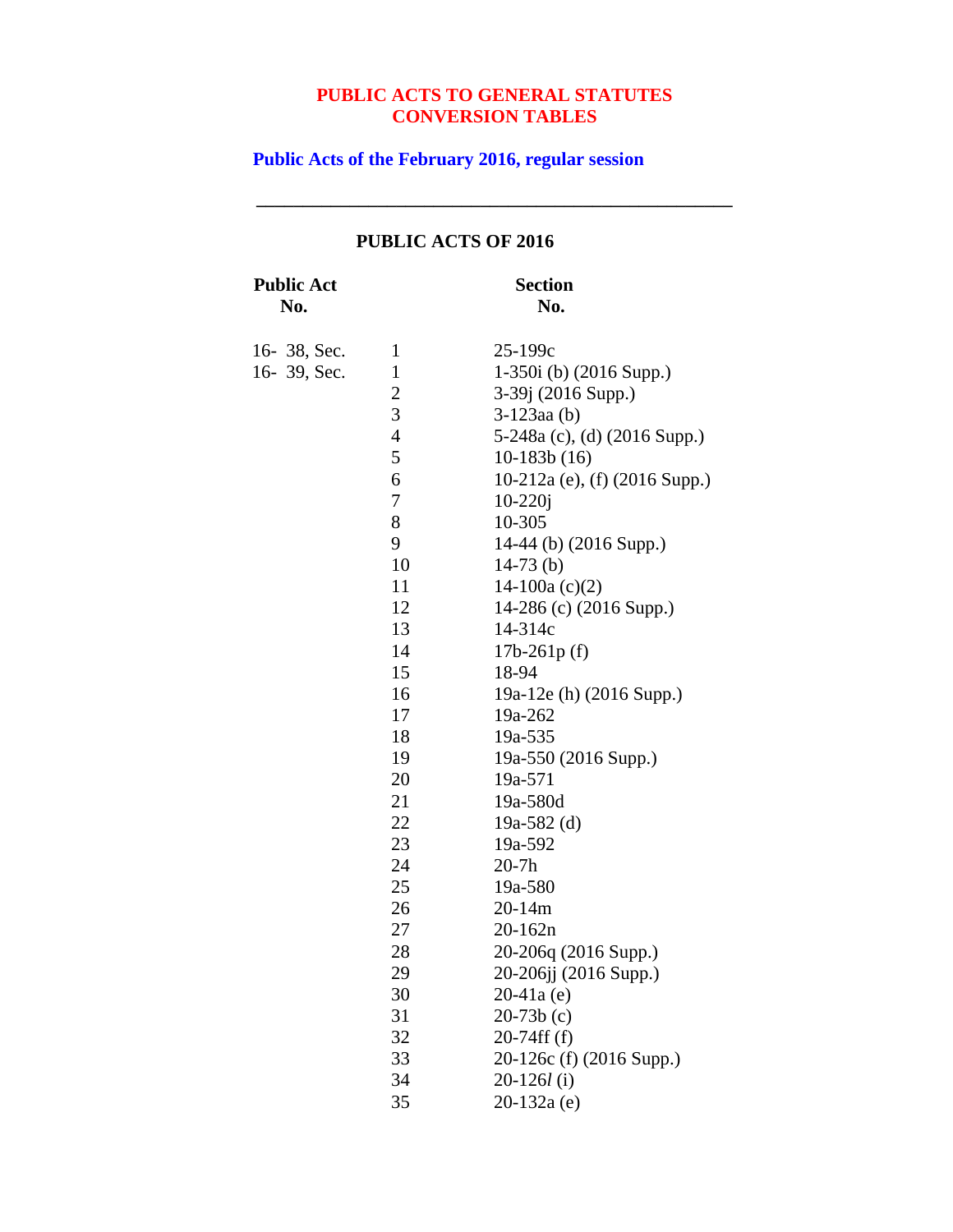**\_\_\_\_\_\_\_\_\_\_\_\_\_\_\_\_\_\_\_\_\_\_\_\_\_\_\_\_\_\_\_\_\_\_\_\_\_\_\_\_\_\_\_\_\_\_\_\_\_\_\_**

**Public Acts of the February 2016, regular session**

# **PUBLIC ACTS OF 2016**

**Public Act Section**

**No. No.**

| 36 | $20-162r(e)$                 |
|----|------------------------------|
| 37 | 20-191c (d) (2016 Supp.)     |
| 38 | $20-201a(f)$                 |
| 39 | 20-206bb (e)(3) (2016 Supp.) |
| 40 | 20-395d (f) (2016 Supp.)     |
| 41 | $20-402$ (b)(3)              |
| 42 | $20-411a(f)$                 |
| 43 | 21a-217                      |
| 44 | 21a-218 (a)--(c)             |
| 45 | $21a-246(a)$                 |
| 46 | 21a-253                      |
| 47 | $21a-408$                    |
| 48 | $21a-408a$ (a)               |
| 49 | 21a-408c                     |
| 50 | 21a-408d (2016 Supp.)        |
| 51 | 21a-408m (a) (2016 Supp.)    |
| 52 | $22a-616$ (b)                |
| 53 | 26-29a                       |
| 54 | 26-29b                       |
| 55 | 27-140ee                     |
| 56 | 31-40a                       |
| 57 | 38a-489 (2016 Supp.)         |
| 58 | 38a-492m                     |
| 59 | 38a-493                      |
| 60 | 38a-495                      |
| 61 | $38a-496$ (a)                |
| 62 | 38a-515 (2016 Supp.)         |
| 63 | 38a-518l                     |
| 64 | 38a-520                      |
| 65 | 38a-522                      |
| 66 | 38a-523 (a) (2016 Supp.)     |
| 67 | $38a-524$ (a)                |
| 68 | 42-282 $(b)$                 |
| 69 | $47 - 88b$ (i)               |
| 70 | 47a-23c (d)                  |
| 71 | 51-217 (c) (2016 Supp.)      |
|    |                              |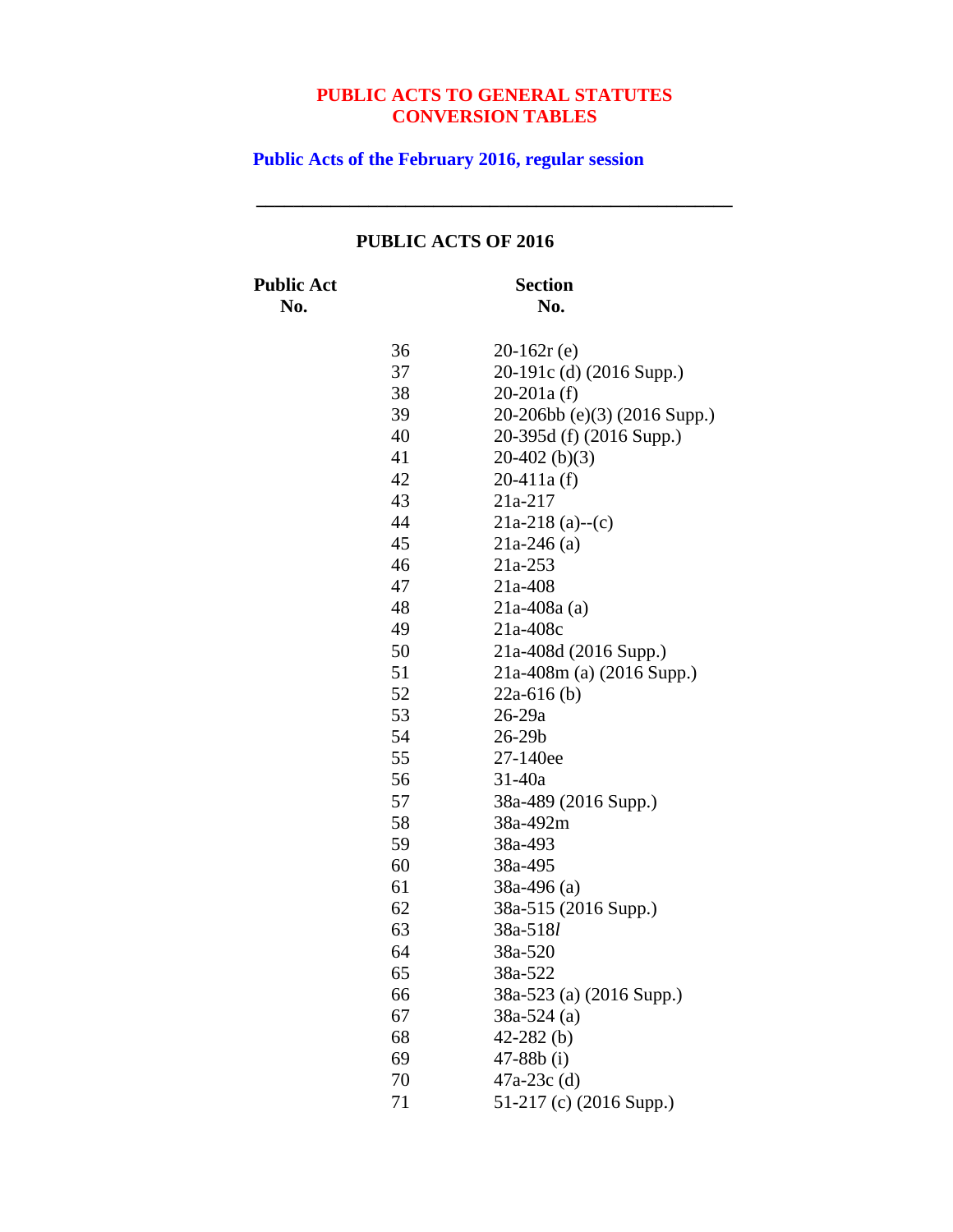**\_\_\_\_\_\_\_\_\_\_\_\_\_\_\_\_\_\_\_\_\_\_\_\_\_\_\_\_\_\_\_\_\_\_\_\_\_\_\_\_\_\_\_\_\_\_\_\_\_\_\_**

**Public Acts of the February 2016, regular session**

| <b>Public Act</b><br>No. |                  | <b>Section</b><br>No.               |
|--------------------------|------------------|-------------------------------------|
|                          |                  |                                     |
|                          | 72               | 54-204                              |
|                          | 73               | 10-298 $(c)$                        |
|                          | 74               | 19a-264                             |
| 16-40, Sec.              | $\mathbf{1}$     | 1-350e (a), (b) (2016 Supp.)        |
|                          | $\overline{c}$   | $1-351l$ (a) (2016 Supp.)           |
|                          | $\overline{3}$   | $1-352$ (a) (2016 Supp.)            |
|                          | $\overline{4}$   | $1-353b(2016 Supp.)$                |
|                          | 5                | 19a-580e (a) (2016 Supp.)           |
|                          | 6                | 19a-580f (c) (2016 Supp.)           |
|                          | 7                | $45a-318$ (a) (1), (2) (2016 Supp.) |
|                          | 8                | 45a-660 (a) (2016 Supp.)            |
|                          | 9                | P.A. 15-240, S. 1--57 (Eff.)        |
| 16-41, Sec.              | $\mathbf{1}$     | 10-156aa                            |
|                          | $\overline{c}$   | 10-156bb                            |
|                          | 3                | 10-156dd                            |
|                          | $\overline{4}$   | 10-145f (a), (b) $(2016$ Supp.)     |
|                          | 5                | S.                                  |
|                          | 6                | 10-156cc                            |
|                          | $\boldsymbol{7}$ | $10-145t$                           |
|                          | 8                | 10-145b (h)(3) (2016 Supp.)         |
|                          | 9                | 10-146c (2016 Supp.)                |
| 16-42, Sec.              | $\mathbf{1}$     | $10-99g$                            |
|                          | $\overline{2}$   | $10-95h (b)(2)$                     |
| 16-43, Sec.              | $\mathbf{1}$     | 17a-714a (2016 Supp.)               |
|                          | $\overline{c}$   | 38a-510b                            |
|                          | 3                | 38a-544b                            |
|                          | $\overline{4}$   | 17a-667 (2016 Supp.)                |
|                          | 5                | 20-206bb (h) (2016 Supp.)           |
|                          | 6                | 20-74s (a)(4) (2016 Supp.)          |
|                          | $\sqrt{ }$       | 20-14 <sub>o</sub>                  |
|                          | 8                | 21a-240 (3) (2016 Supp.)            |
|                          | 9                | $21a-254$ (j) (2016 Supp.)          |
|                          | 10               | 21a-322                             |
|                          | 11               | S.                                  |
| 16-44, Sec.              | 1                | $10a-22a(1)$                        |
|                          | $\overline{2}$   | $10a-57a$                           |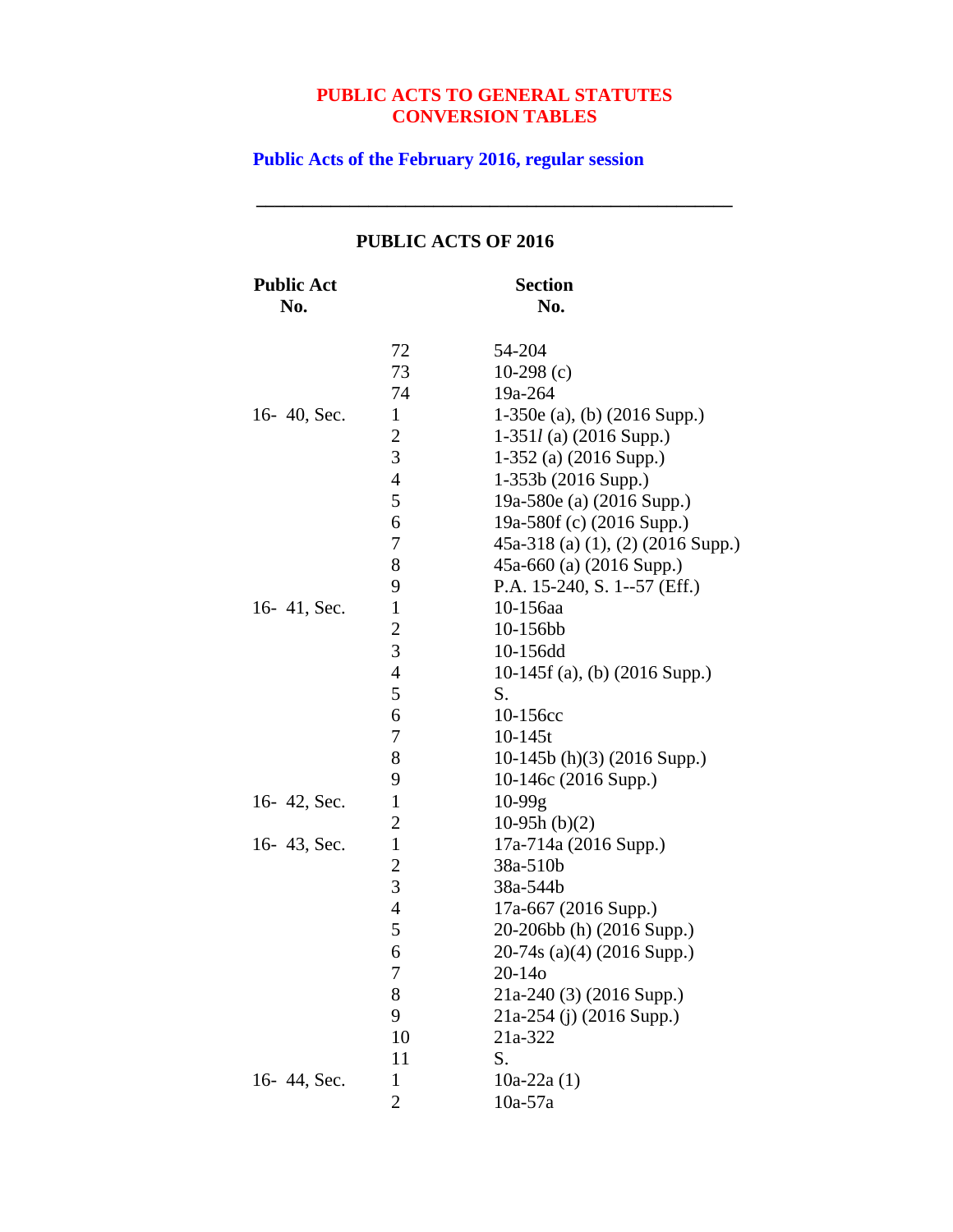**\_\_\_\_\_\_\_\_\_\_\_\_\_\_\_\_\_\_\_\_\_\_\_\_\_\_\_\_\_\_\_\_\_\_\_\_\_\_\_\_\_\_\_\_\_\_\_\_\_\_\_**

**Public Acts of the February 2016, regular session**

| <b>Public Act</b><br>No. |                | <b>Section</b><br>No.               |
|--------------------------|----------------|-------------------------------------|
|                          | 3              | S.                                  |
|                          | $\overline{4}$ | $10a-57b$                           |
|                          | 5              | $10a-57c$                           |
|                          | 6              | $10a-57d$                           |
|                          | 7              | 10a-57e                             |
| 16-45, Sec.              | $\mathbf{1}$   | 29-265c                             |
|                          | $\overline{c}$ | 29-265d                             |
|                          | 3              | S.                                  |
|                          | $\overline{4}$ | 29-265e                             |
|                          | 5              | 1-210 (b) (28) (added) (2016 Supp.) |
| 16-46, Sec.              | $\mathbf{1}$   | 16-244 $u(a)(3)$                    |
| 16-47, Sec.              | $\mathbf{1}$   | 17b-354 (a) (2016 Supp.)            |
| 16-48, Sec.              | $\mathbf{1}$   | 46b-215a                            |
| 16-49, Sec.              | $\mathbf{1}$   | 45a-669                             |
|                          | $\overline{c}$ | 45a-670                             |
|                          | 3              | 45a-671 (2016 Supp.)                |
|                          | $\overline{4}$ | 45a-672                             |
|                          | 5              | 45a-674                             |
|                          | 6              | 45a-675                             |
|                          | $\sqrt{ }$     | 45a-676                             |
|                          | 8              | 45a-677                             |
|                          | 9              | 45a-678                             |
|                          | 10             | 45a-679                             |
|                          | 11             | 45a-680                             |
|                          | 12             | 45a-681                             |
|                          | 13             | 45a-682                             |
|                          | 14             | 45a-683                             |
|                          | 15             | $9-159s(a)$                         |
|                          | 16             | 17a-281                             |
|                          | 17             | 45a-186 $(i)(3)$                    |
|                          | 18             | $46a-11a(7)$                        |
|                          | 19             | Rg: 45a-684 (2016 Supp.)            |
| 16- 50, Sec.             | $\mathbf{1}$   | 42-133ii                            |
| 16-51, Sec.              | $\mathbf 1$    | $47a-7a$                            |
|                          | $\overline{c}$ | $47a-14h(a)$ , (b)                  |
|                          | $\overline{3}$ | 22-81b                              |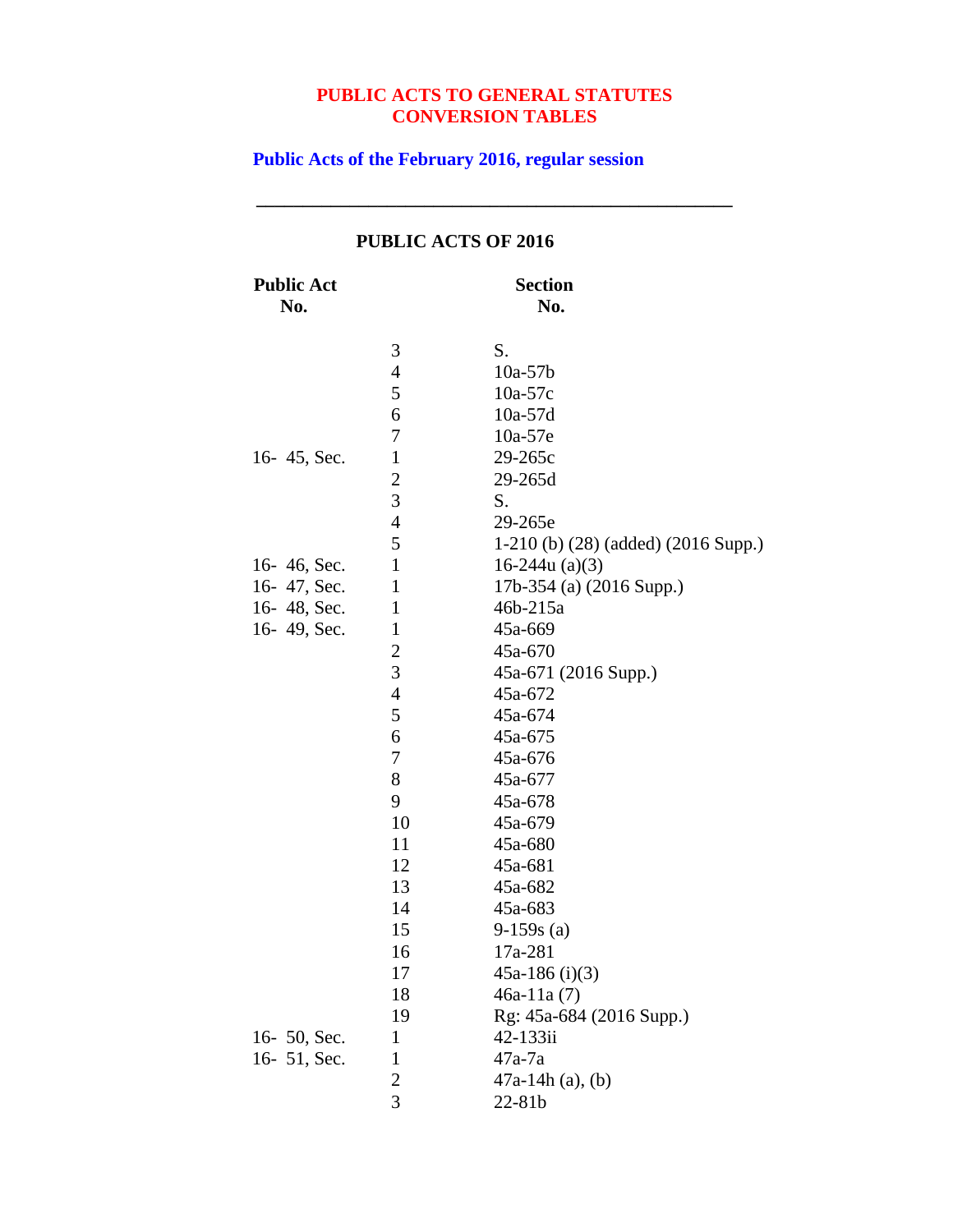**\_\_\_\_\_\_\_\_\_\_\_\_\_\_\_\_\_\_\_\_\_\_\_\_\_\_\_\_\_\_\_\_\_\_\_\_\_\_\_\_\_\_\_\_\_\_\_\_\_\_\_**

# **Public Acts of the February 2016, regular session**

| <b>Public Act</b> |                         | <b>Section</b>               |
|-------------------|-------------------------|------------------------------|
| No.               |                         | No.                          |
| 16- 52, Sec.      | $\mathbf{1}$            | 27-39                        |
| 16-53, Sec.       | $\mathbf{1}$            | 9-19k (f) (2016 Supp.)       |
| 16-54, Sec.       | $\mathbf{1}$            | 14-300                       |
|                   | $\overline{\mathbf{c}}$ | 14-300d                      |
|                   | 3                       | 51-164n (b) (2016 Supp.)     |
|                   | $\overline{4}$          | $51-56a$ (d)                 |
| 16 - 55, Sec.     | $\mathbf{1}$            | $14 - 163g$                  |
|                   | $\overline{c}$          | $14-44a(c)$                  |
|                   | 3                       | $14-52a(a)$                  |
|                   | $\overline{4}$          | 14-54                        |
|                   | 5                       | 14-61 (b) (2016 Supp.)       |
|                   | 6                       | $14-227b(g)$                 |
|                   | 7                       | $14 - 227b$ (j)              |
|                   | 8                       | 14-275 $c$ (b)               |
|                   | 9                       | $17a-696$ (a)                |
|                   | 10                      | $53a-217b$ (b)               |
|                   | 11                      | 14-15 (b), (c) (2016 Supp.)  |
|                   | 12                      | $14 - 15d$                   |
|                   | 13                      | 14-1 (2016 Supp.)            |
|                   | 14                      | 14-44 (e) (2016 Supp.)       |
|                   | 15                      | 14-166                       |
|                   | 16                      | 13b-50p (c) (2016 Supp.)     |
|                   | 17                      | 14-293b (c) (2016 Supp.)     |
|                   | 18                      | 14-251 (2016 Supp.)          |
|                   | 19                      | 14-106b (2016 Supp.)         |
|                   | 20                      | 12-412 (82) (2016 Supp.)     |
|                   | 21                      | 42-133cc (22) (2016 Supp.)   |
|                   | 22                      | 14-96q (c), (d) (2016 Supp.) |
|                   | 23                      | 14-11e                       |
|                   | 24                      | 14-41 $(b)$                  |
| 16-56, Sec.       | 1                       | 30-118                       |
| 16-57, Sec.       | $\mathbf{1}$            | 22a-478 $(c)(6)$             |
| 16-58, Sec.       | $\mathbf{1}$            | $4-168$ (g), (h)             |
|                   | $\frac{2}{3}$           | 4-172                        |
|                   |                         | $4 - 171$                    |
|                   | $\overline{4}$          | 4-189i                       |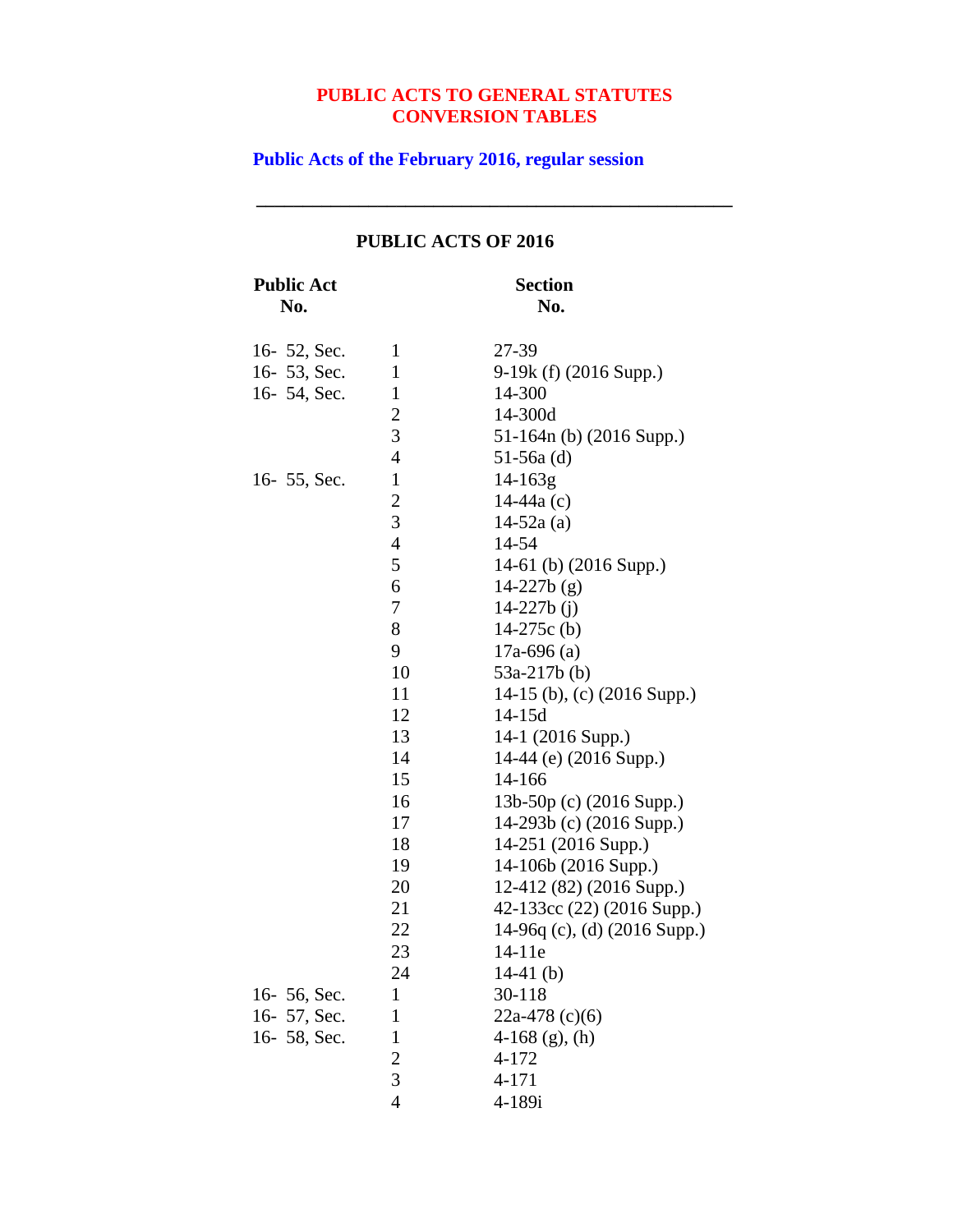**\_\_\_\_\_\_\_\_\_\_\_\_\_\_\_\_\_\_\_\_\_\_\_\_\_\_\_\_\_\_\_\_\_\_\_\_\_\_\_\_\_\_\_\_\_\_\_\_\_\_\_**

**Public Acts of the February 2016, regular session**

| <b>Public Act</b><br>No. |                | <b>Section</b><br>No.               |
|--------------------------|----------------|-------------------------------------|
|                          | 5              | $4-168$ (a)                         |
|                          | 6              | S.                                  |
|                          | 7              | $4-168$ (e)                         |
|                          | 8              | 4-169                               |
|                          | 9              | $4 - 173b$                          |
| 16- 59, Sec.             | $\mathbf{1}$   | $19a-535c$                          |
|                          | $\overline{c}$ | 19a-535d                            |
|                          | $\overline{3}$ | 19a-535 (j) (added)                 |
| 16-60, Sec.              | $\mathbf{1}$   | 17a-238a                            |
|                          | $\overline{c}$ | 17a-273                             |
| 16- 61, Sec.             | $\mathbf{1}$   | S.                                  |
|                          | $\overline{c}$ | Rg: 25-37i                          |
|                          | 3              | Rg: June Sp. Sess. P.A. 07-5, S. 64 |
| 16-62, Sec.              | $\mathbf{1}$   | 5-262                               |
| 16- 63, Sec.             | $\mathbf{1}$   | 38a-469                             |
|                          | $\overline{2}$ | 38a-501a                            |
| 16- 64, Sec.             | $\mathbf{1}$   | $52-261$ (a)                        |
|                          | $\overline{2}$ | 52-361a $(d)$                       |
| 16- 65, Sec.             | $\mathbf{1}$   | 36a-448a (b)                        |
|                          | $\overline{c}$ | $36a-34$ (a)(1)                     |
|                          | 3              | $36a-333$ (b)(1)                    |
|                          | $\overline{4}$ | $36a-70(q)$                         |
|                          | 5              | $36a-21$ (a)                        |
|                          | 6              | $36a-23a$                           |
|                          | 7              | $36a-597$ (a)                       |
|                          | 8              | 36a-716                             |
|                          | 9              | $36b-3(1)$                          |
|                          | 10             | $36b-6$ (a)                         |
|                          | 11             | 36b-14                              |
|                          | 12             | $36b-21$ (e)                        |
|                          | 13             | $36b-31$ (d)                        |
|                          | 14             | 36a-773                             |
|                          | 15             | 36a-547                             |
|                          | 16             | 36a-774 (2016 Supp.)                |
|                          | 17             | 36a-778                             |
|                          | 18             | 36a-785 (2016 Supp.)                |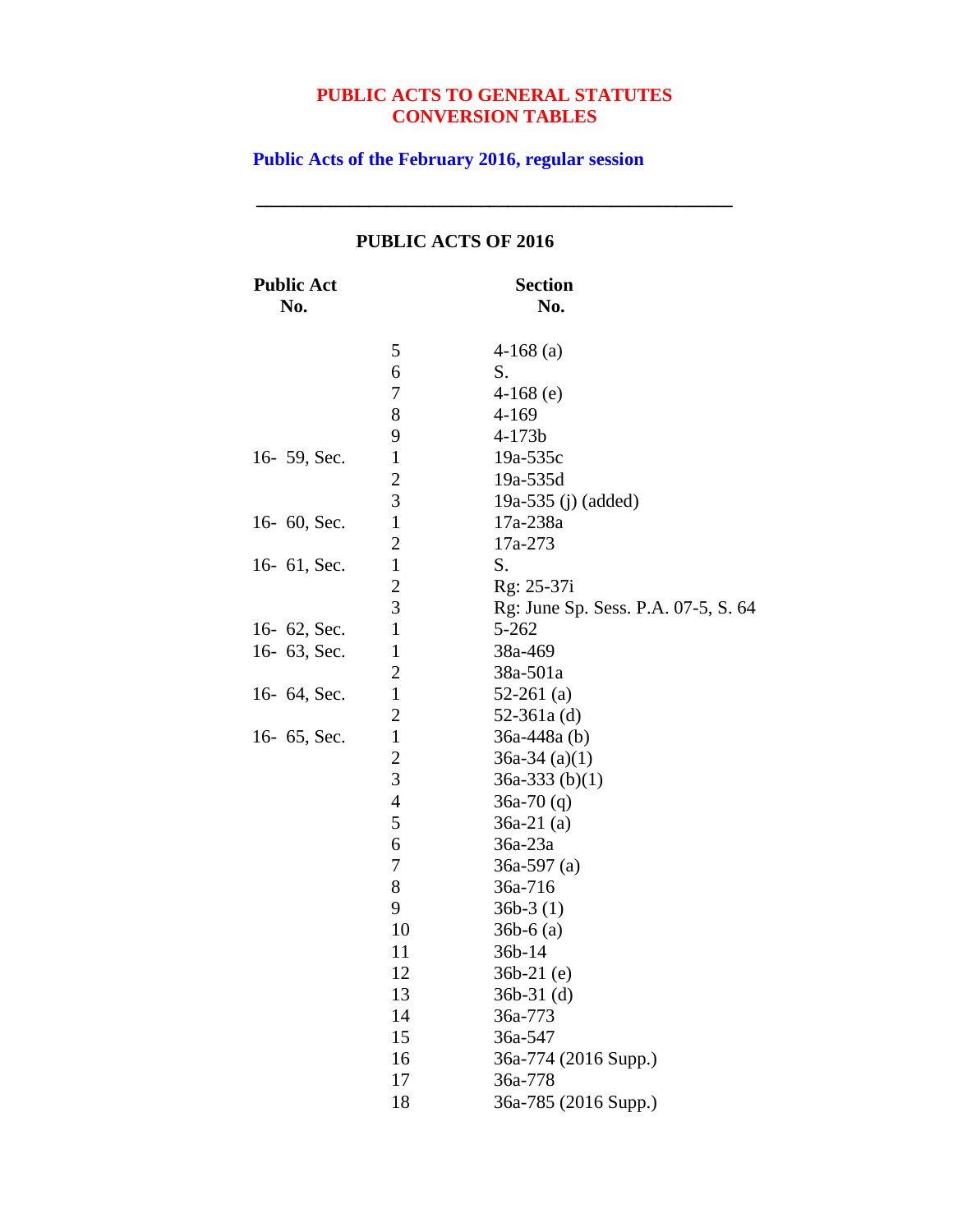**\_\_\_\_\_\_\_\_\_\_\_\_\_\_\_\_\_\_\_\_\_\_\_\_\_\_\_\_\_\_\_\_\_\_\_\_\_\_\_\_\_\_\_\_\_\_\_\_\_\_\_**

**Public Acts of the February 2016, regular session**

# **PUBLIC ACTS OF 2016**

**Public Act Section**

**No. No.**

| 19 | 36a-555 (2016 Supp.)     |
|----|--------------------------|
| 20 | 36a-556                  |
| 21 | 36a-557                  |
| 22 | 36a-558                  |
| 23 | 36a-559                  |
| 24 | 36a-560                  |
| 25 | 36a-561                  |
| 26 | 36a-562                  |
| 27 | 36a-563 (2016 Supp.)     |
| 28 | 36a-564                  |
| 29 | 36a-565                  |
| 30 | 36a-566                  |
| 31 | 36a-567                  |
| 32 | 36a-568                  |
| 33 | 36a-569                  |
| 34 | 36a-570                  |
| 35 | 36a-572                  |
| 36 | 36a-573 (2016 Supp.)     |
| 37 | $47a-21$                 |
| 38 | 36a-26                   |
| 39 | 3-70a (e) (2016 Supp.)   |
| 40 | $16 - 262i$              |
| 41 | $37-9$                   |
| 42 | $49-2a$                  |
| 43 | 49-31p(a)                |
| 44 | 49-31q                   |
| 45 | $36a-65$ (a)             |
| 46 | 36a-719h (2016 Supp.)    |
| 47 | 36a-800 (2016 Supp.)     |
| 48 | 36a-801 (a) (2016 Supp.) |
| 49 | 36a-802 (a)              |
| 50 | 36a-805 (a) (2016 Supp.) |
| 51 | $36a-811(b)$             |
| 52 | 36a-813                  |
| 53 | 36a-814                  |
| 54 | 36a-648 (a)              |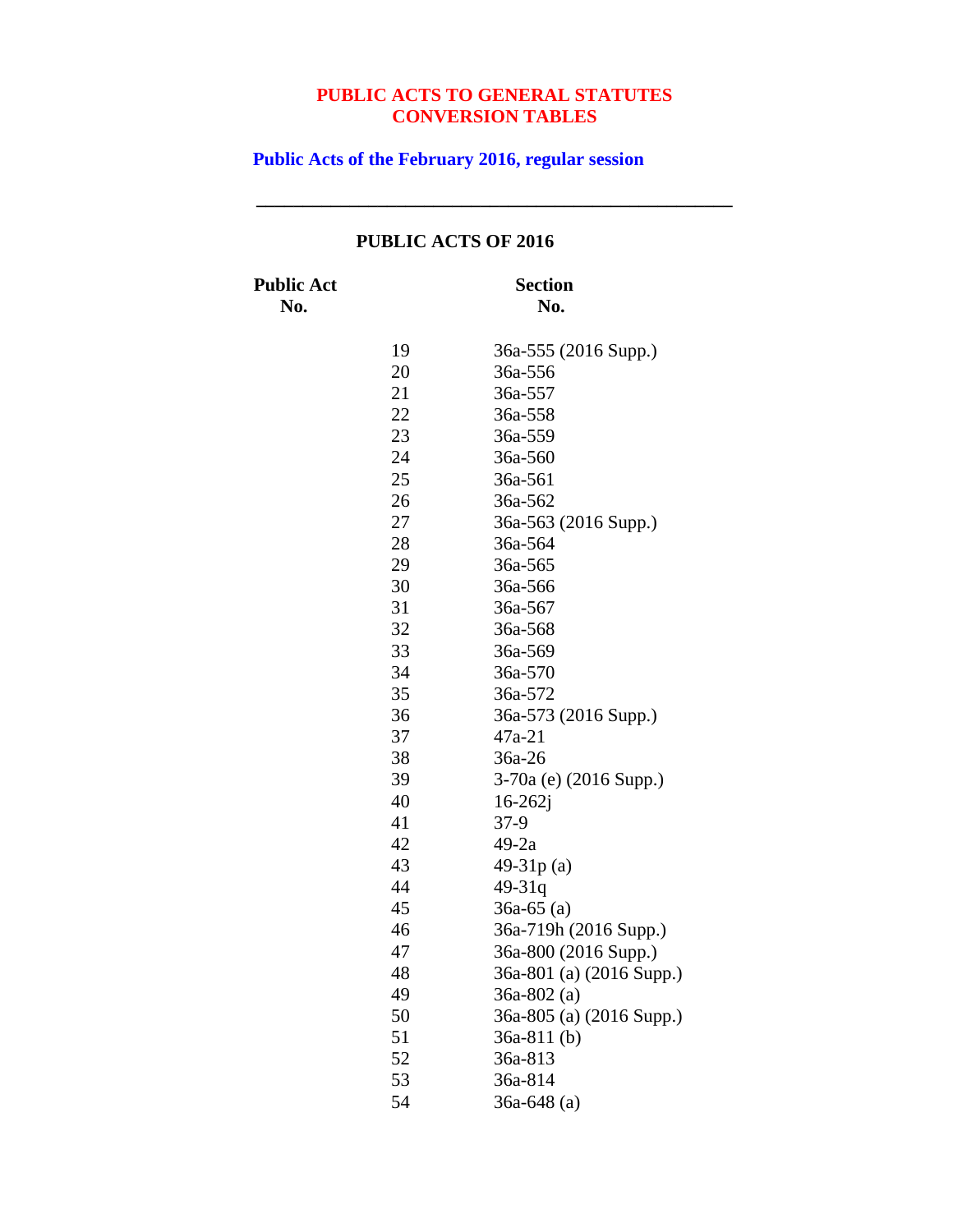**\_\_\_\_\_\_\_\_\_\_\_\_\_\_\_\_\_\_\_\_\_\_\_\_\_\_\_\_\_\_\_\_\_\_\_\_\_\_\_\_\_\_\_\_\_\_\_\_\_\_\_**

**Public Acts of the February 2016, regular session**

### **PUBLIC ACTS OF 2016**

**Public Act Section**

**No. No.** 36a-701 (2016 Supp.) 36a-701a (2016 Supp.) 42a-4-406 (f) 36a-785 (b), (c) (2016 Supp.) 59, 60 S. 36a-849 (2016 Supp.) 36a-850 (2016 Supp.) S. 45a-107b (2016 Supp.) 36a-636 36a-636a 36a-636b 36a-636c 36a-636d 36a-636e 36a-636f S. 49-30p 49-30q 49-30r 49-30s 49-30t 49-30u 49-30v 49-30w 49-24b 49-24e 49-24 49-24a 49-31e 49-22 49-31*l* (c)(4) (2016 Supp.) 49-31n (b)(2) (2016 Supp.) 49-24g 49-26 12-498 (a)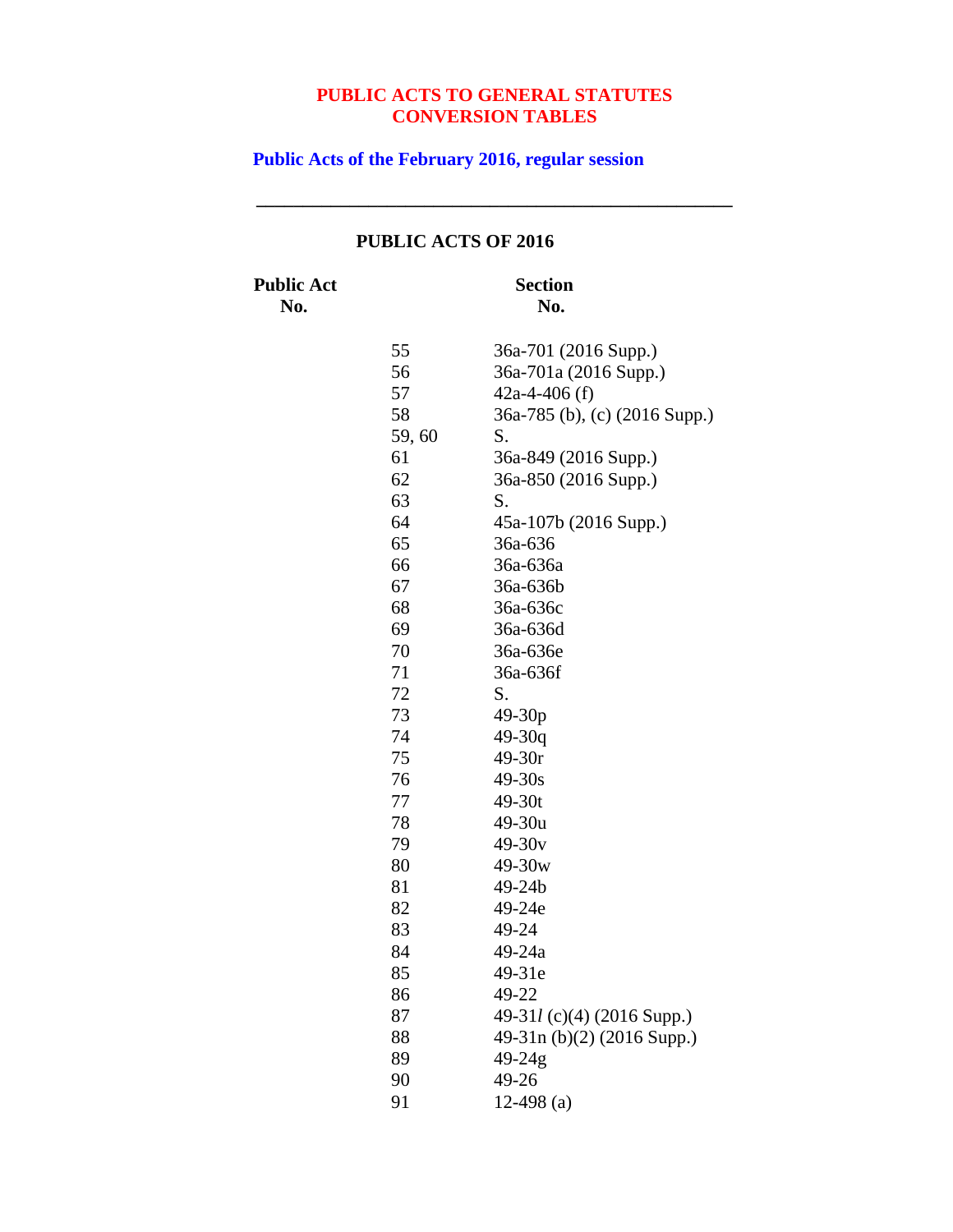**\_\_\_\_\_\_\_\_\_\_\_\_\_\_\_\_\_\_\_\_\_\_\_\_\_\_\_\_\_\_\_\_\_\_\_\_\_\_\_\_\_\_\_\_\_\_\_\_\_\_\_**

# **Public Acts of the February 2016, regular session**

# **PUBLIC ACTS OF 2016**

**Public Act Section**

**No. No.**

|             | 92             | 49-31n (c)(2) (2016 Supp.)       |
|-------------|----------------|----------------------------------|
|             | 93             | S.                               |
|             | 94             | Rg: 49-31t; 49-31u               |
| 16-66, Sec. | $\mathbf{1}$   | 19a-177 (8)(D) (2016 Supp.)      |
|             | $\overline{c}$ | 20-266p                          |
|             | 3              | 19a-12e (a)(1) (2016 Supp.)      |
|             | $\overline{4}$ | 19a-495c                         |
|             | 5              | 19a-490 (2016 Supp.)             |
|             | 6              | 19a-541                          |
|             | 7              | 19a-521                          |
|             | 8              | S.A. 14-5, S. 1 (h)              |
|             | 9              | 20-123b (e) (added) (2016 Supp.) |
|             | 10             | 20-126c (b) (2016 Supp.)         |
|             | 11             | $20-126l$ (g)                    |
|             | 12             | 20-114 (a) (2016 Supp.)          |
|             | 13             | $20-195q(c)$                     |
|             | 14             | 19a-88 (c)(4) (2016 Supp.)       |
|             | 15             | $20-86a(2)$                      |
|             | 16             | 20-86b                           |
|             | 17             | 20-86c                           |
|             | 18             | 20-86i                           |
|             | 19             | 20-254 (2016 Supp.)              |
|             | 20             | 19a-37                           |
|             | 21             | $46b - 20a(1)$                   |
|             | 22             | 19a-55 (2016 Supp.)              |
|             | 23             | 19a-491 (j)(1), (2) (2016 Supp.) |
|             | 24             | 19a-270                          |
|             | 25             | 20-206q (2016 Supp.)             |
|             | 26             | 19a-490v                         |
|             | 27             | 20-195aaa                        |
|             | 28             | 20-10b (b) (2016 Supp.)          |
|             | 29             | $46b-24(a)$                      |
|             | 30             | 46b-28d                          |
|             | 31             | 46b-28a                          |
|             | 32             | 19a-498 $(c)$                    |
|             | 33             | 19a-492 $e$ (a), (b)             |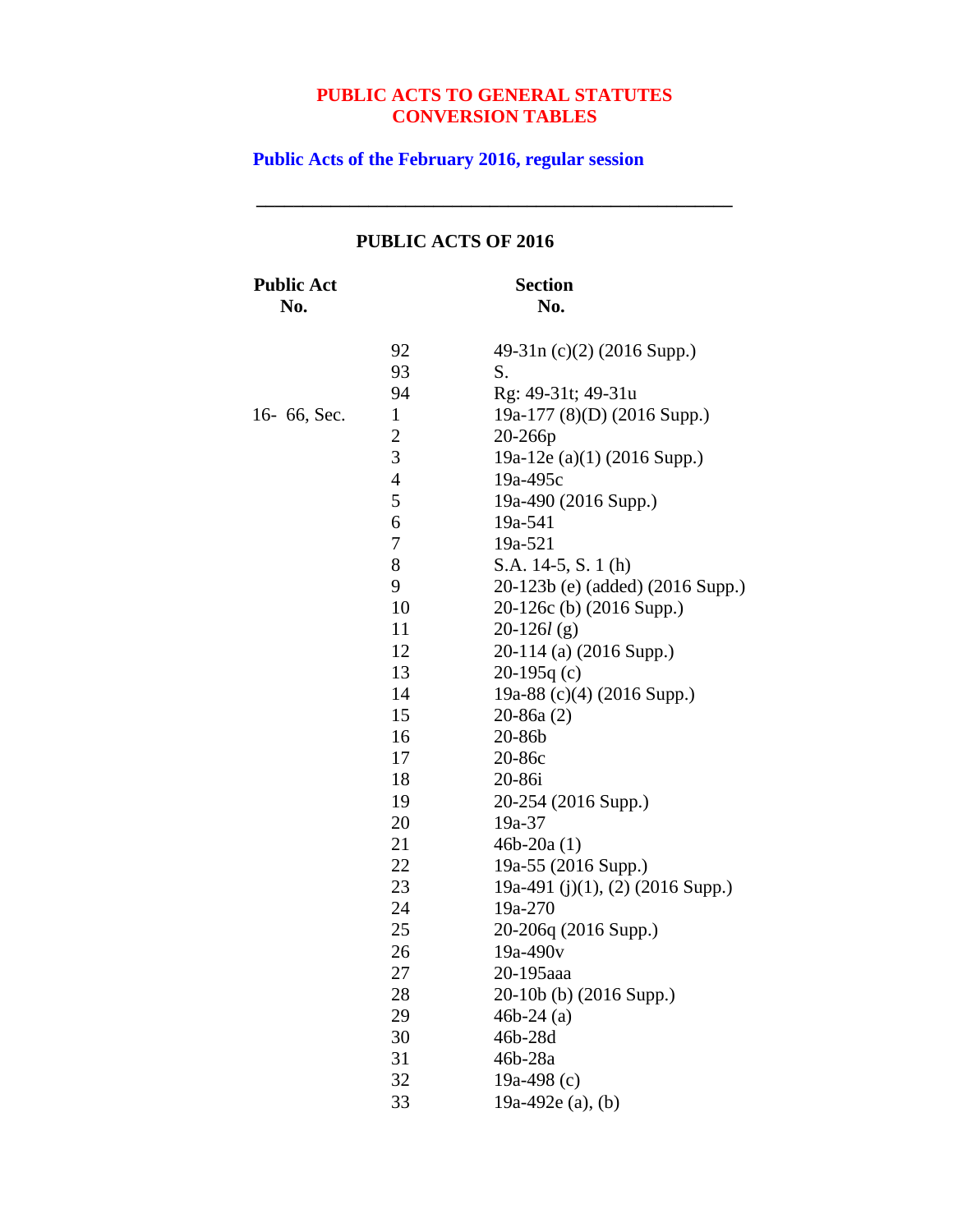**\_\_\_\_\_\_\_\_\_\_\_\_\_\_\_\_\_\_\_\_\_\_\_\_\_\_\_\_\_\_\_\_\_\_\_\_\_\_\_\_\_\_\_\_\_\_\_\_\_\_\_**

**Public Acts of the February 2016, regular session**

| <b>Public Act</b><br>No. |                | <b>Section</b><br>No.                |
|--------------------------|----------------|--------------------------------------|
|                          |                |                                      |
|                          | 34             | 19a-495a (a), (b)                    |
|                          | 35             | 20-195ggg                            |
|                          | 36             | 20-195mmm                            |
|                          | 37             | $8-3e$                               |
|                          | 38             | 20-112a                              |
|                          | 39             | 19a-244                              |
|                          | 40             | 19a-200 $(a)$                        |
|                          | 41             | $19a-2a$                             |
|                          | 42             | S.                                   |
|                          | 43             | $19a-6f$                             |
|                          | $44 - 46$      | S.                                   |
|                          | 47             | $46a-10a$                            |
|                          | 48             | $46a-10b$                            |
|                          | 49             | $46a-10c$                            |
|                          | 50             | 17b-650a                             |
|                          | 51, 52         | S.                                   |
|                          | 53             | Rg: 19a-56a; 19a-56b; 19a-57; 20-86d |
| 16- 67, Sec.             | $\mathbf{1}$   | $10-221d$                            |
|                          | $\overline{c}$ | 10-222c                              |
|                          | 3              | S.                                   |
|                          | $\overline{4}$ | 10-145 (a) (2016 Supp.)              |
|                          | 5              | 10-66rr (2016 Supp.)                 |
|                          | 6              | 53a-61aa                             |
|                          | 7              | 53a-62                               |
|                          | 8              | 54-130g                              |
|                          | 9              | $52 - 557t$                          |
|                          | 10             | $47a-26h(a)$                         |
|                          | 11             | Rg:10-221w (2016 Supp.)              |
| 16-68, Sec.              | $\mathbf{1}$   | $31-3zz$                             |
|                          | $\frac{2}{3}$  | $27-102l$ (b), (c) (2016 Supp.)      |
|                          |                | 27-135                               |
| 16- 69, Sec.             | $\mathbf{1}$   | 16a-21 (a) (2016 Supp.)              |
|                          | $\overline{2}$ | 16a-17 $(b)$                         |
| 16-70, Sec.              | $\mathbf{1}$   | 17a-112 (j) (2016 Supp.)             |
|                          | $\overline{c}$ | $45a-717$ (g)--(j) (2016 Supp.)      |
| 16-71, Sec.              | $\mathbf{1}$   | 46a-170 (2016 Supp.)                 |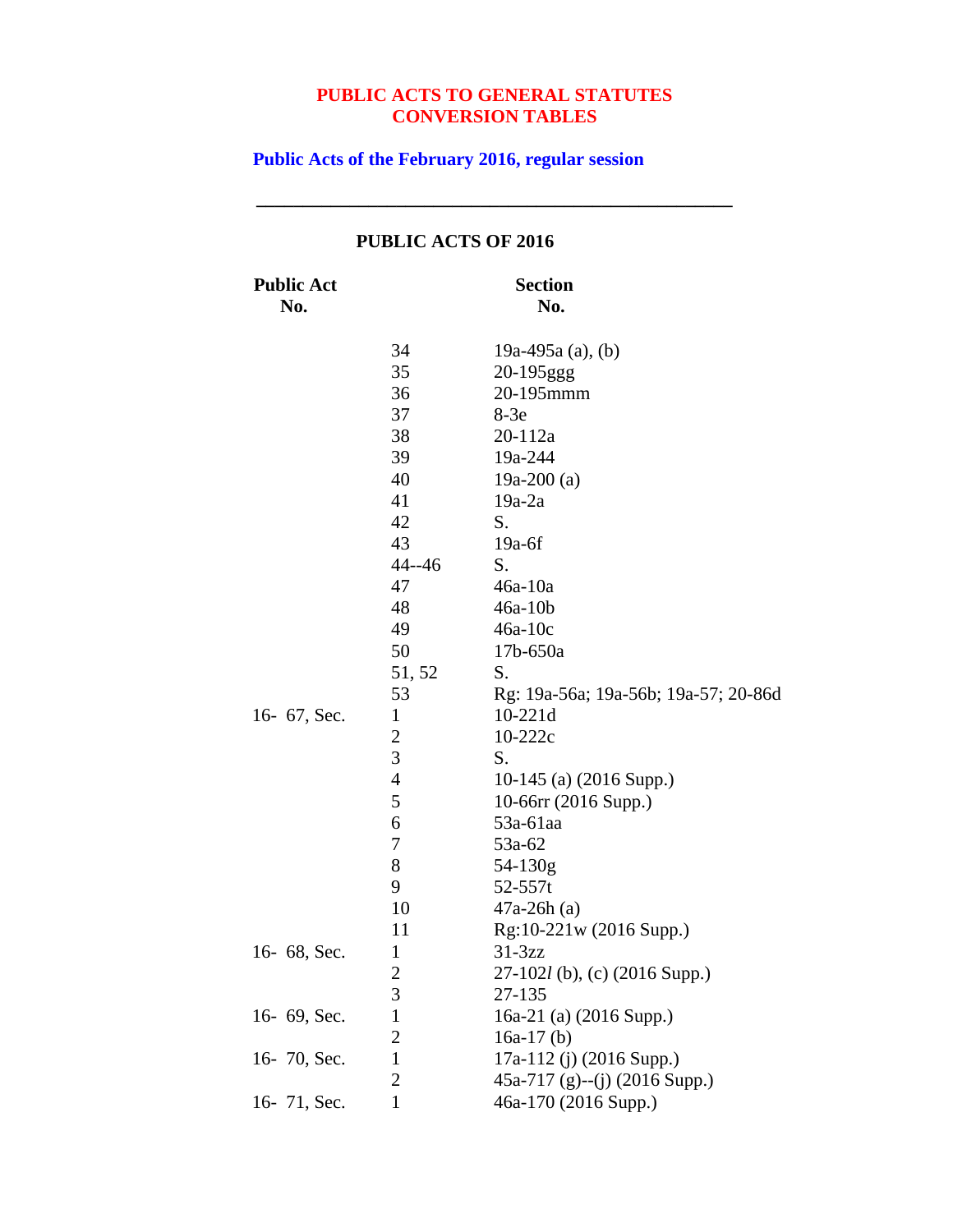**\_\_\_\_\_\_\_\_\_\_\_\_\_\_\_\_\_\_\_\_\_\_\_\_\_\_\_\_\_\_\_\_\_\_\_\_\_\_\_\_\_\_\_\_\_\_\_\_\_\_\_**

**Public Acts of the February 2016, regular session**

| <b>Public Act</b><br>No. |                | <b>Section</b><br>No.             |
|--------------------------|----------------|-----------------------------------|
|                          | $\overline{c}$ | 51-286h                           |
|                          | 3              | $44 - 4$                          |
|                          | $\overline{4}$ | $17a-106g$                        |
|                          | 5              | $44 - 5$                          |
|                          | 6              | 53a-82                            |
|                          | 7              | 53a-83                            |
|                          | 8              | 53a-83a                           |
|                          | 9              | 53a-90a                           |
|                          | 10             | 54-234a                           |
|                          | 11             | $54-36p(a)$                       |
|                          | 12             | 53a-192a (2016 Supp.)             |
|                          | 13             | 46b-38c (j) (2016 Supp.)          |
|                          | 14             | $53a-40e(a)$                      |
|                          | 15             | 54-95c                            |
|                          | 16             | 53a-86                            |
|                          | 17             | 53a-87                            |
|                          | 18             | 53a-88                            |
|                          | 19             | 53a-89                            |
| 16-72, Sec.              | $\mathbf{1}$   | 12-407 (a) $(37)(N)$ (2016 Supp.) |
| 16-73, Sec.              | $\mathbf{1}$   | $31 - 286a$ (a)                   |
| 16-74, Sec.              | $\mathbf{1}$   | $47a-22a$                         |
|                          | $\overline{2}$ | $47a-21$ (a)(10)                  |
| 16-75, Sec.              | $\mathbf{1}$   | 19a-36 (c)(4) (2016 Supp.)        |
| 16-76, Sec.              | $\mathbf{1}$   | 9-320f (a) (2016 Supp.)           |
| 16-77, Sec.              | $\mathbf{1}$   | 38a-1084a (e) (2016 Supp.)        |
|                          | $\overline{c}$ | 19a-508c (d)--(g) (2016 Supp.)    |
|                          | 3              | 38a-477e (2016 Supp.)             |
|                          | $\overline{4}$ | 19a-755                           |
|                          | 5              | 17b-59a (2016 Supp.)              |
|                          | 6              | 17b-59d (2016 Supp.)              |
|                          | 7              | 17b-59f (2016 Supp.)              |
| 16-78, Sec.              | $\mathbf{1}$   | 29-269b                           |
|                          | $\overline{c}$ | 29-269c                           |
|                          | $\overline{3}$ | 14-253a (a) (2016 Supp.)          |
|                          | $\overline{4}$ | 14-253a (c) (2016 Supp.)          |
|                          | 5              | 14-253a (h) (2016 Supp.)          |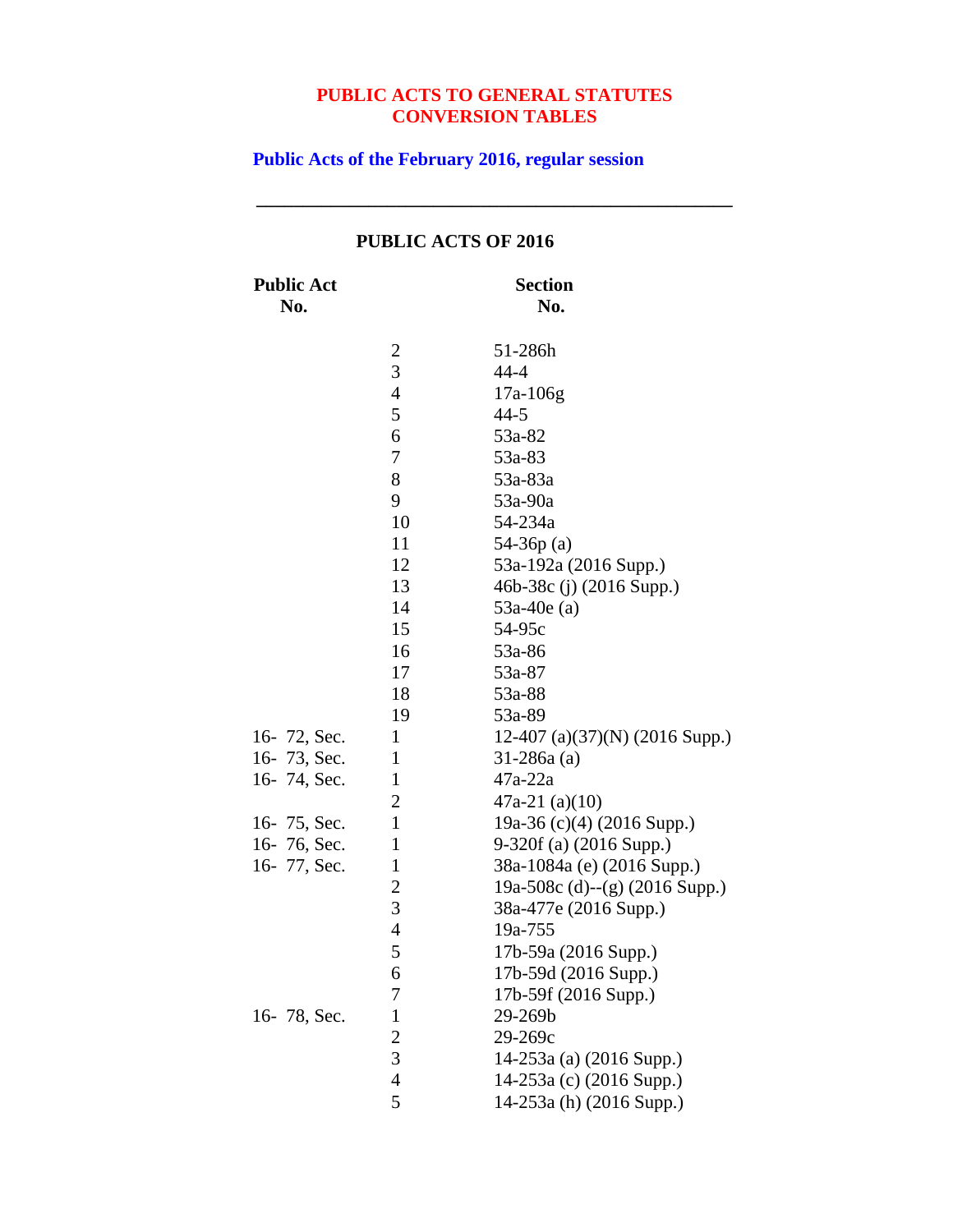**\_\_\_\_\_\_\_\_\_\_\_\_\_\_\_\_\_\_\_\_\_\_\_\_\_\_\_\_\_\_\_\_\_\_\_\_\_\_\_\_\_\_\_\_\_\_\_\_\_\_\_**

**Public Acts of the February 2016, regular session**

| <b>Public Act</b><br>No. |                | <b>Section</b><br>No.                   |
|--------------------------|----------------|-----------------------------------------|
|                          | 6              | 14-325b (a) (2016 Supp.)                |
| 16-79, Sec.              | $\mathbf{1}$   | $17b-112l$ (2016 Supp.)                 |
| 16-80, Sec.              | $\mathbf{1}$   | 12-63h (c) (2016 Supp.)                 |
| 16-81, Sec.              | $\mathbf{1}$   | $4b-24b(b)$                             |
|                          | $\overline{c}$ | $4b-55$                                 |
|                          | 3              | $4b-57$ (a)                             |
|                          | $\overline{4}$ | $4b-1$                                  |
|                          | 5              | $4b-23$ (i)                             |
|                          | 6              | $4b-55a$                                |
|                          | 7              | 4b-91 $(a)(1)$                          |
|                          | 8              | 4b-91 $(a)(3)$                          |
|                          | 9              | 4b-91 $(g)$                             |
|                          | 10             | 4b-91 $(i)$                             |
|                          | 11             | $17a-27b$                               |
|                          | 12             | $17a-27d$                               |
|                          | 13             | $22a-1 f(b)$ , (c)                      |
|                          | 14             | Rg: 4a-80                               |
| 16-82, Sec.              | $\mathbf{1}$   | $38a-503$ (a)                           |
|                          | 2              | $38a-530(a)$                            |
| 16-83, Sec.              | $\mathbf{1}$   | $31 - 51i$                              |
|                          | $\overline{c}$ | $54-142e(a)$                            |
|                          | 3              | S.                                      |
| 16-84, Sec.              | $\mathbf{1}$   | $2 - 7$                                 |
| $16 - 85$                |                | Vetoed                                  |
| 16-86, Sec.              | $\mathbf{1}$   | 23-59                                   |
|                          | 2              | 16-234 (h), (i) (added)                 |
| 16-87, Sec.              | $\mathbf{1}$   | 19a-124                                 |
|                          | $\overline{2}$ | 19a-581                                 |
|                          | 3              | 19a-583 $(a)(7)$                        |
|                          | 4              | 19a-593                                 |
|                          | 5              | Rg: 19a-54a; 19a-121; 19a-124a; 19a-594 |
| 16-88, Sec.              | $\mathbf{1}$   | 22a-471 (b)(9) (added) (2016 Supp.)     |
|                          | $\overline{2}$ | S.                                      |
| 16-89, Sec.              | $\mathbf{1}$   | $22-6k$ (a)                             |
|                          | $\overline{c}$ | 51-164n (b) (2016 Supp.)                |
|                          | 3              | 22-38 (c) (2016 Supp.)                  |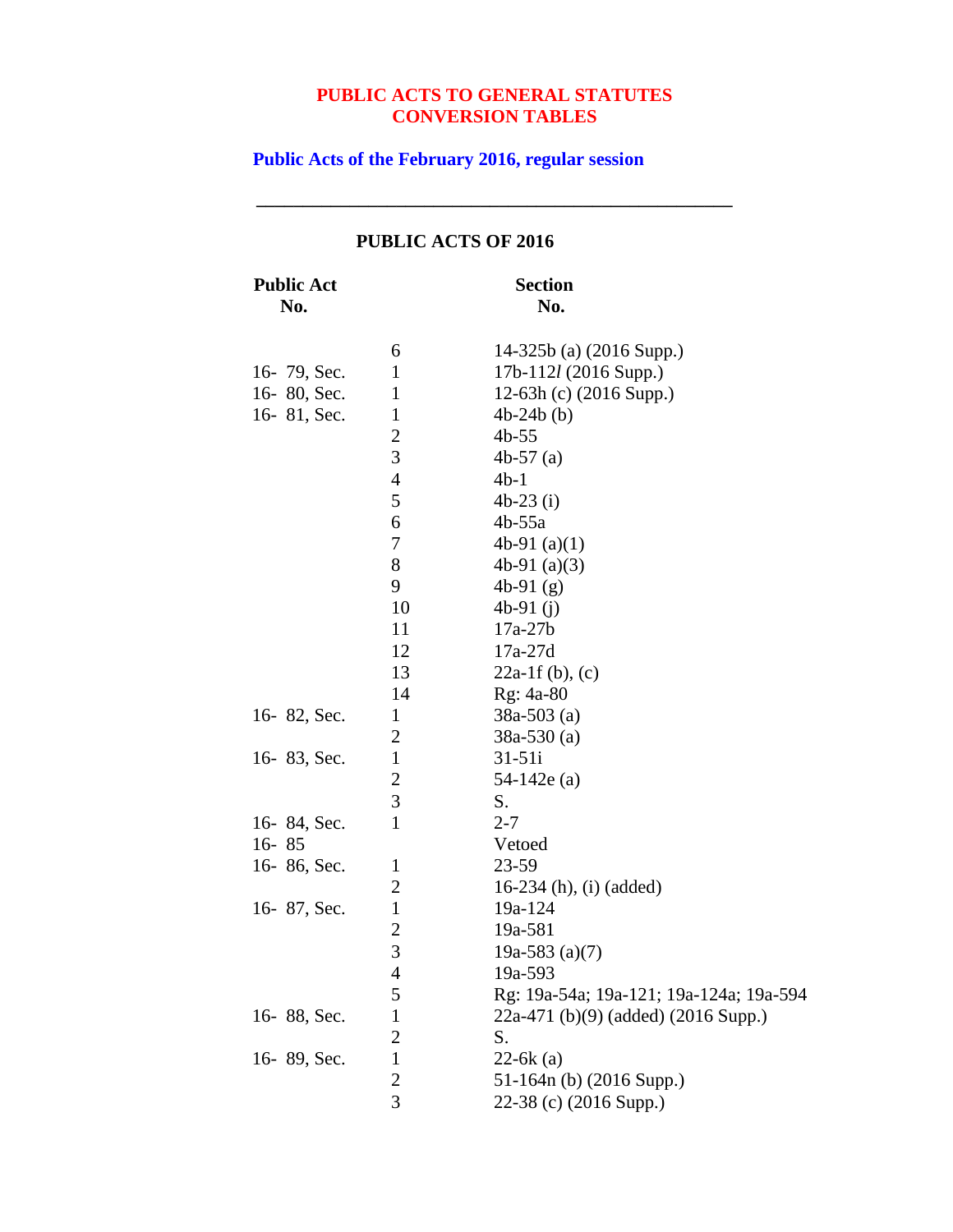**\_\_\_\_\_\_\_\_\_\_\_\_\_\_\_\_\_\_\_\_\_\_\_\_\_\_\_\_\_\_\_\_\_\_\_\_\_\_\_\_\_\_\_\_\_\_\_\_\_\_\_**

**Public Acts of the February 2016, regular session**

| <b>Public Act</b><br>No. |                         | <b>Section</b><br>No.            |
|--------------------------|-------------------------|----------------------------------|
|                          | 4                       | $22a-462a$ (g) (2016 Supp.)      |
|                          | 5                       | 22-332 (a) (2016 Supp.)          |
|                          | 6                       | 10a-150e (a) (2016 Supp.)        |
|                          | 7                       | $22a-381e(c)$                    |
|                          | 8                       | $22a-6g$                         |
|                          | 9                       | 22a-361 (h) (added) (2016 Supp.) |
|                          | 10                      | $22-26g$ (g) (2016 Supp.)        |
| 16-90, Sec.              | $\mathbf{1}$            | 19a-490f                         |
| 16-91, Sec.              | $\mathbf{1}$            | 10-183 $j$ (d)                   |
|                          | $rac{2}{3}$             | 10-183ee                         |
|                          |                         | $10-183v$                        |
| 16-92, Sec.              | $\mathbf{1}$            | 10-145d (i) $(2016$ Supp.)       |
| 16-93, Sec.              | $\mathbf{1}$            | $4-37f$                          |
| 16-94, Sec.              | $\mathbf{1}$            | 14-224 (2016 Supp.)              |
| 16-95, Sec.              | $\mathbf{1}$            | $20 - 14p$                       |
|                          | $\overline{\mathbf{c}}$ | 19a-486i (a) (2016 Supp.)        |
|                          | $\overline{3}$          | 19a-508d (2016 Supp.)            |
|                          | 4                       | S.                               |
|                          | 5                       | 19a-509                          |
|                          | 6                       | 33-182aa                         |
|                          | 7                       | 33-182bb                         |
|                          | 8                       | 33-182ff                         |
| 16-96, Sec.              | $\mathbf{1}$            | $53-247$ (b)                     |
| 16-97, Sec.              | $\mathbf{1}$            | 34-243                           |
|                          | $\overline{c}$          | $34 - 243a$                      |
|                          | 3                       | 34-243b                          |
|                          | $\overline{4}$          | 34-243c                          |
|                          | 5                       | 34-243d                          |
|                          | 6                       | 34-243e                          |
|                          | 7                       | 34-243f                          |
|                          | 8                       | 34-243g                          |
|                          | 9                       | 34-243h                          |
|                          | 10                      | 34-243i                          |
|                          | 11                      | $34 - 243j$                      |
|                          | 12                      | 34-243k                          |
|                          | 13                      | 34-2431                          |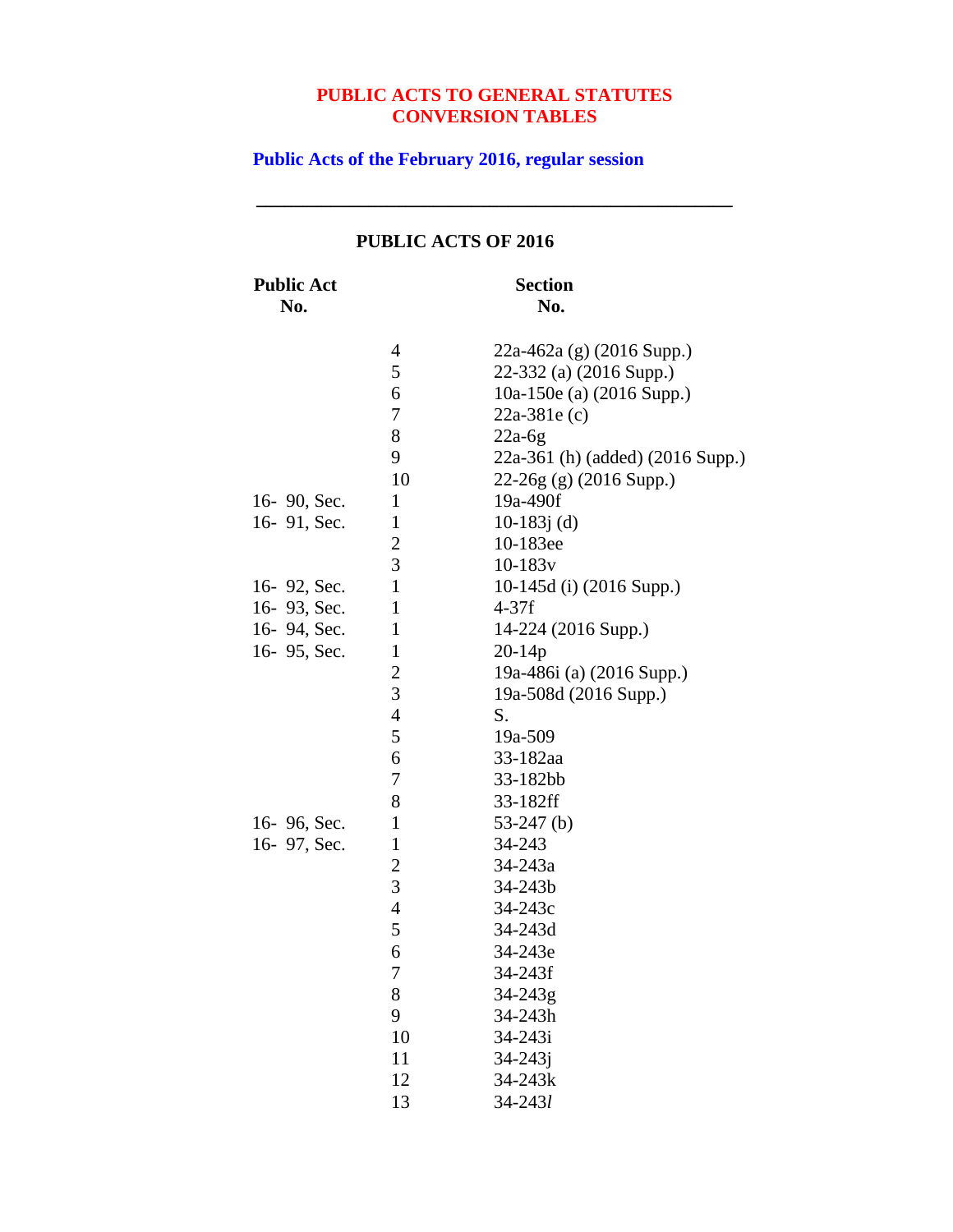**\_\_\_\_\_\_\_\_\_\_\_\_\_\_\_\_\_\_\_\_\_\_\_\_\_\_\_\_\_\_\_\_\_\_\_\_\_\_\_\_\_\_\_\_\_\_\_\_\_\_\_**

**Public Acts of the February 2016, regular session**

| <b>Public Act</b><br>No. |    | Section<br>No.      |
|--------------------------|----|---------------------|
|                          | 14 | 34-243m             |
|                          | 15 | 34-243n             |
|                          | 16 | 34-243 <sub>o</sub> |
|                          | 17 | 34-243p             |
|                          | 18 | $34 - 243q$         |
|                          | 19 | 34-243r             |
|                          | 20 | 34-243s             |
|                          | 21 | 34-243t             |
|                          | 22 | 34-243u             |
|                          | 23 | $34 - 243v$         |
|                          | 24 | 34-243w             |
|                          | 25 | 34-247              |
|                          | 26 | 34-247a             |
|                          | 27 | 34-247b             |
|                          | 28 | 34-247c             |
|                          | 29 | 34-247d             |
|                          | 30 | 34-247e             |
|                          | 31 | 34-247f             |
|                          | 32 | 34-247g             |
|                          | 33 | 34-247h             |
|                          | 34 | 34-247i             |
|                          | 35 | $34 - 247j$         |
|                          | 36 | 34-247k             |
|                          | 37 | 34-251              |
|                          | 38 | 34-251a             |
|                          | 39 | 34-255              |
|                          | 40 | 34-255a             |
|                          | 41 | 34-255b             |
|                          | 42 | 34-255c             |
|                          | 43 | 34-255d             |
|                          | 44 | 34-255e             |
|                          | 45 | 34-255f             |
|                          | 46 | $34 - 255g$         |
|                          | 47 | 34-255h             |
|                          | 48 | 34-255i             |
|                          | 49 | 34-259              |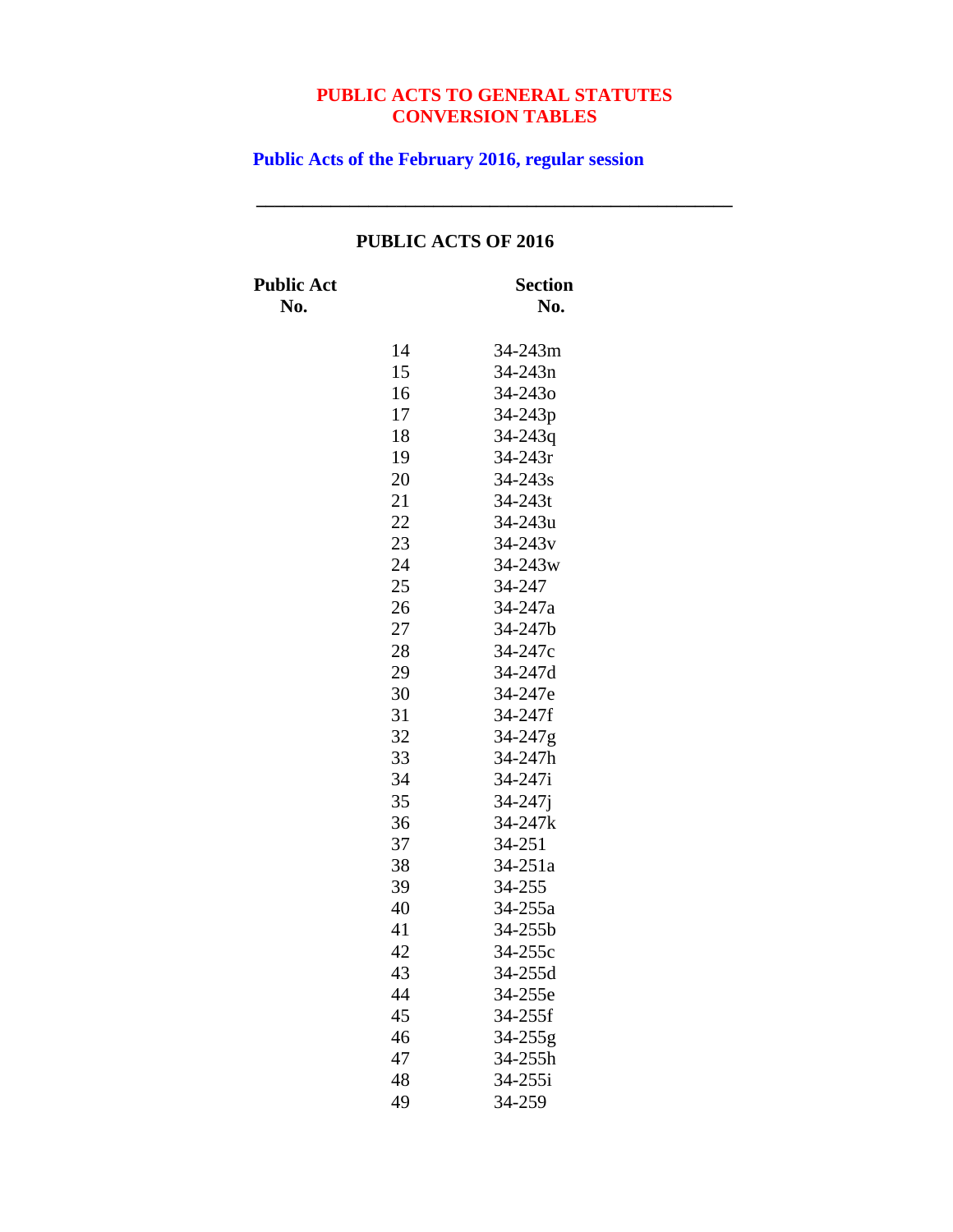**\_\_\_\_\_\_\_\_\_\_\_\_\_\_\_\_\_\_\_\_\_\_\_\_\_\_\_\_\_\_\_\_\_\_\_\_\_\_\_\_\_\_\_\_\_\_\_\_\_\_\_**

**Public Acts of the February 2016, regular session**

| <b>Public Act</b><br>No. |    | <b>Section</b><br>No. |
|--------------------------|----|-----------------------|
|                          | 50 | 34-259a               |
|                          | 51 | 34-259b               |
|                          | 52 | 34-259c               |
|                          | 53 | 34-263                |
|                          | 54 | 34-263a               |
|                          | 55 | 34-263b               |
|                          | 56 | 34-267                |
|                          | 57 | 34-267a               |
|                          | 58 | 34-267b               |
|                          | 59 | 34-267c               |
|                          | 60 | 34-267d               |
|                          | 61 | 34-267e               |
|                          | 62 | 34-267f               |
|                          | 63 | 34-267g               |
|                          | 64 | 34-271                |
|                          | 65 | 34-271a               |
|                          | 66 | 34-271b               |
|                          | 67 | 34-271c               |
|                          | 68 | 34-271d               |
|                          | 69 | 34-271e               |
|                          | 70 | 34-275                |
|                          | 71 | 34-275a               |
|                          | 72 | 34-275b               |
|                          | 73 | 34-275c               |
|                          | 74 | 34-275d               |
|                          | 75 | 34-275e               |
|                          | 76 | 34-275f               |
|                          | 77 | 34-275g               |
|                          | 78 | 34-275h               |
|                          | 79 | 34-275i               |
|                          | 80 | 34-279                |
|                          | 81 | 34-279a               |
|                          | 82 | 34-279b               |
|                          | 83 | 34-279c               |
|                          | 84 | 34-279d               |
|                          | 85 | 34-279e               |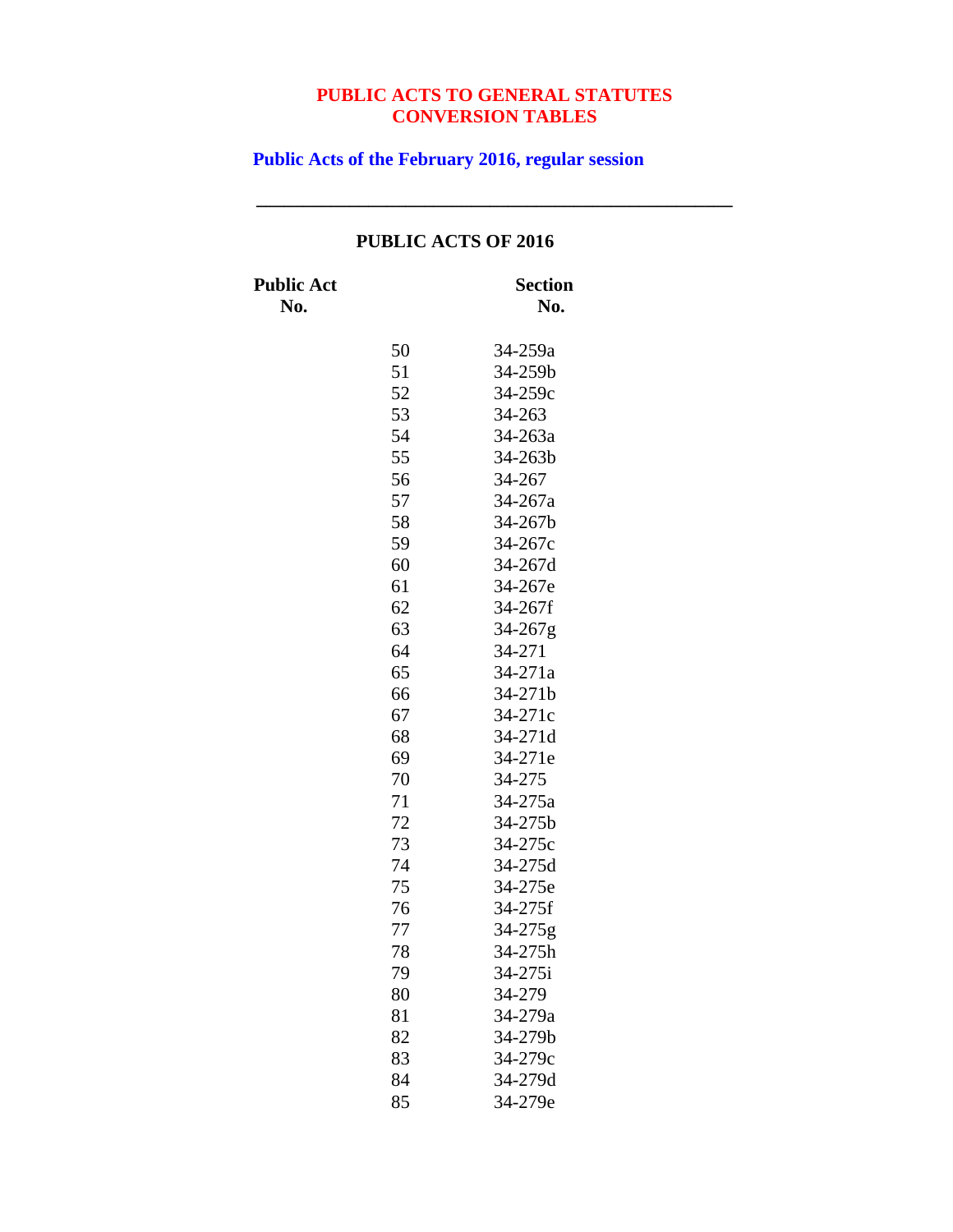**\_\_\_\_\_\_\_\_\_\_\_\_\_\_\_\_\_\_\_\_\_\_\_\_\_\_\_\_\_\_\_\_\_\_\_\_\_\_\_\_\_\_\_\_\_\_\_\_\_\_\_**

**Public Acts of the February 2016, regular session**

|                          |     | PUBLIC ACTS OF 2016                          |
|--------------------------|-----|----------------------------------------------|
| <b>Public Act</b><br>No. |     | <b>Section</b><br>No.                        |
|                          | 86  | 34-279f                                      |
|                          | 87  | $34 - 279g$                                  |
|                          | 88  | 34-279h                                      |
|                          | 89  | 34-279i                                      |
|                          | 90  | $34 - 279j$                                  |
|                          | 91  | 34-279k                                      |
|                          | 92  | $34 - 279l$                                  |
|                          | 93  | 34-279m                                      |
|                          | 94  | $34 - 279n$                                  |
|                          | 95  | 34-2790                                      |
|                          | 96  | 34-279p                                      |
|                          | 97  | $34 - 279q$                                  |
|                          | 98  | 34-283                                       |
|                          | 99  | 34-283a                                      |
|                          | 100 | 34-283b                                      |
|                          | 101 | 34-283c                                      |
|                          | 102 | 34-283d                                      |
|                          | 103 | $20-312$ (b)                                 |
|                          | 104 | $34-327$ (e)                                 |
|                          | 105 | $34-406$ (b)                                 |
|                          | 106 | $34-506$ (a)                                 |
|                          | 107 | $35-1$ (a)                                   |
|                          | 108 | $36a-434a(a)$                                |
|                          | 109 | 34-290                                       |
|                          | 110 | Rg: 34-100; 34-101; 34-102; 34-103; 34-104;  |
|                          |     | 34-105; 34-106; 34-107; 34-108; 34-109; 34-  |
|                          |     | 110; 34-111; 34-112; 34-113; 34-119; 34-120; |
|                          |     | 34-121; 34-122; 34-123; 34-124; 34-130; 34-  |
|                          |     | 131; 34-132; 34-133; 34-134; 34-140; 34-141; |
|                          |     | 34-142; 34-143; 34-144; 34-150; 34-151; 34-  |
|                          |     | 152; 34-158; 34-159; 34-160; 34-161; 34-167; |
|                          |     | 34-168; 34-169; 34-170; 34-171; 34-172; 34-  |
|                          |     | 173; 34-179; 34-180; 34-186; 34-187; 34-193; |
|                          |     | 34-194; 34-195; 34-196; 34-197; 34-198; 34-  |
|                          |     | 206; 34-207; 34-208; 34-209; 34-210; 34-211; |
|                          |     | 34-212; 34-213; 34-214; 34-215; 34-216; 34-  |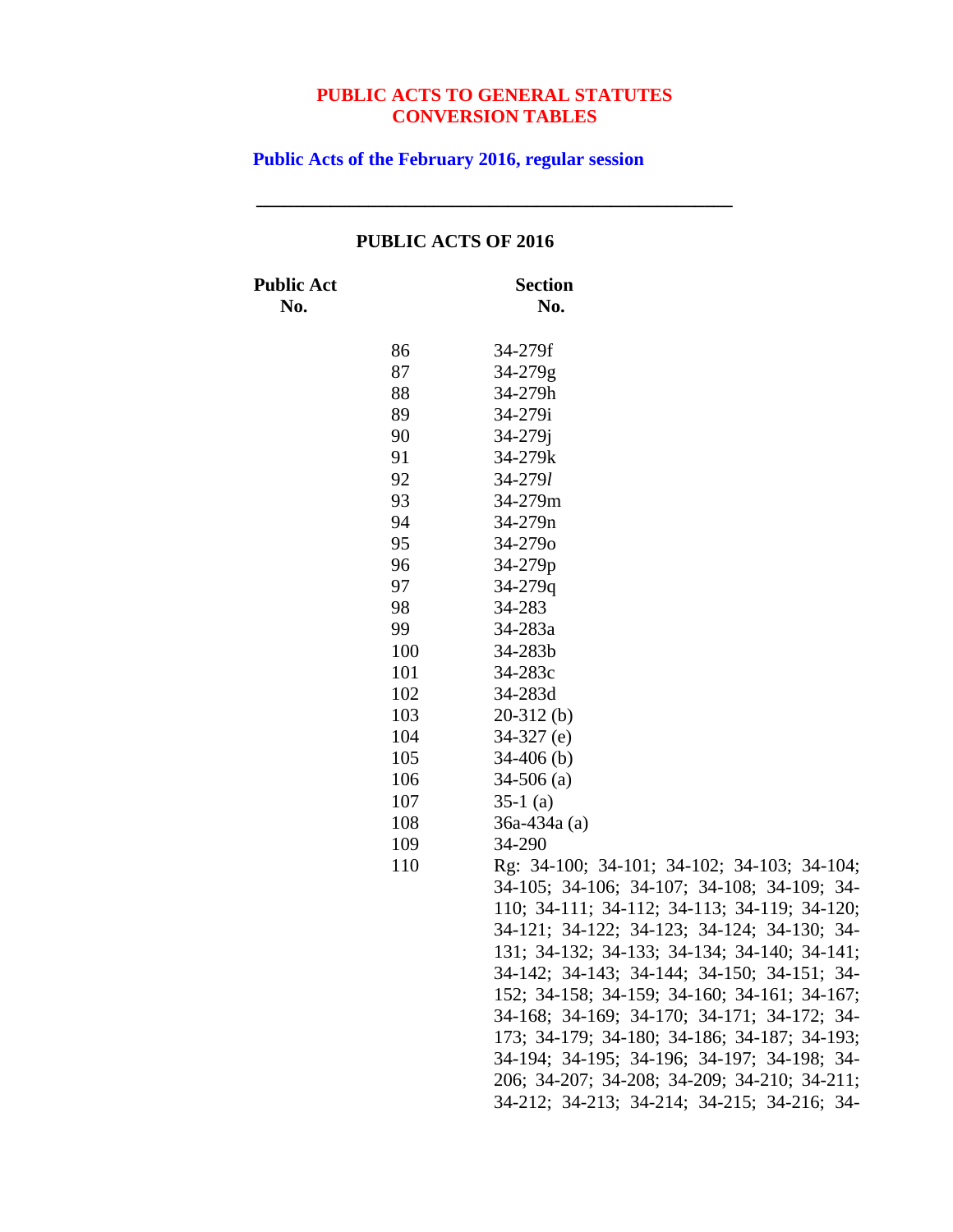**\_\_\_\_\_\_\_\_\_\_\_\_\_\_\_\_\_\_\_\_\_\_\_\_\_\_\_\_\_\_\_\_\_\_\_\_\_\_\_\_\_\_\_\_\_\_\_\_\_\_\_**

**Public Acts of the February 2016, regular session**

| <b>Public Act</b><br>No. |                | <b>Section</b><br>No.                                                                                                                      |
|--------------------------|----------------|--------------------------------------------------------------------------------------------------------------------------------------------|
|                          |                | 222; 34-223; 34-224; 34-225; 34-226; 34-227;<br>34-228; 34-229; 34-230; 34-231; 34-232; 34-<br>233; 34-234; 34-235; 34-236; 34-241; 34-242 |
|                          | 111            | Rg: 34-216 (2016 Supp.)                                                                                                                    |
| $16 - 98$                |                | Vetoed                                                                                                                                     |
| 16-99, Sec.              | $\mathbf{1}$   | $12 - 81w$                                                                                                                                 |
| 16-100, Sec.             | $\mathbf{1}$   | 19a-80 (b)(1) (2016 Supp.)                                                                                                                 |
|                          | 2              | 19a-77 (2016 Supp.)                                                                                                                        |
|                          | 3              | $19a-420(1)$                                                                                                                               |
|                          | $\overline{4}$ | 10-500 (d) $(2016$ Supp.)                                                                                                                  |
|                          | 5              | $17a-22gg$ (a), (b) (2016 Supp.)                                                                                                           |
|                          | 6              | 10-16 $r$ (a) (2016 Supp.)                                                                                                                 |
|                          | 7              | $10 - 500a$                                                                                                                                |
|                          | 8              | 51-164n (b) (2016 Supp.)                                                                                                                   |
|                          | 9              | Rg: 17b-734; 17b-735; 17b-736                                                                                                              |
| 16-101, Sec.             | $\mathbf{1}$   | $16 - 247f$                                                                                                                                |
|                          | $\overline{c}$ | $16-18a$ (a)                                                                                                                               |
|                          | 3              | 16-247a                                                                                                                                    |
|                          | 4              | $16 - 247j$                                                                                                                                |
|                          | 5              | Rg: 16-247i                                                                                                                                |
| 16-102, Sec.             | $\mathbf{1}$   | $22-118k(16)$                                                                                                                              |
|                          | $\overline{c}$ | 22-1181                                                                                                                                    |
|                          | $\overline{3}$ | $22 - 118r$                                                                                                                                |
|                          | 4              | 22-229                                                                                                                                     |
|                          | 5              | 22-230                                                                                                                                     |
|                          | 6              | 22-236                                                                                                                                     |
|                          | 7              | 22-344                                                                                                                                     |
| 16-103, Sec.             | $\mathbf{1}$   | $30-22b(a)$                                                                                                                                |
|                          | $\overline{2}$ | 30-91 (a) (2016 Supp.)                                                                                                                     |
|                          | 3              | 30-91 (f) (2016 Supp.)                                                                                                                     |
|                          | 4              | $30-16$ (e)(7) (2016 Supp.)                                                                                                                |
|                          | 5              | 30-90a (2016 Supp.)                                                                                                                        |
| 16-104, Sec.             | $\mathbf{1}$   | 49-41b                                                                                                                                     |
|                          | $\overline{2}$ | 49-42 $(a)$                                                                                                                                |
| 16-105, Sec.             | $\mathbf{1}$   | 17a-112 (k) (2016 Supp.)                                                                                                                   |
|                          | $\overline{2}$ | 17a-112 (o) (2016 Supp.)                                                                                                                   |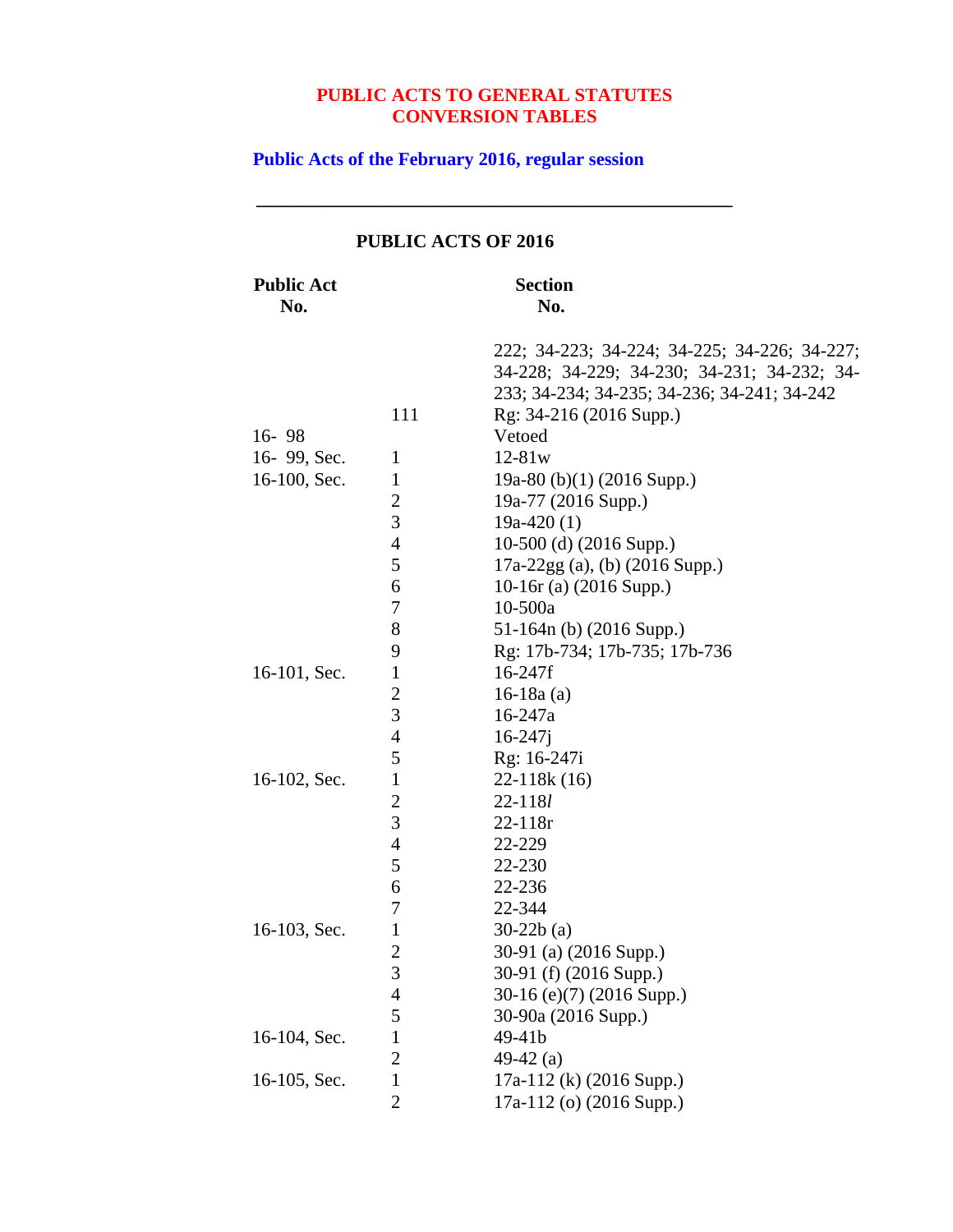**\_\_\_\_\_\_\_\_\_\_\_\_\_\_\_\_\_\_\_\_\_\_\_\_\_\_\_\_\_\_\_\_\_\_\_\_\_\_\_\_\_\_\_\_\_\_\_\_\_\_\_**

**Public Acts of the February 2016, regular session**

| <b>Public Act</b><br>No. |                | <b>Section</b><br>No.                       |
|--------------------------|----------------|---------------------------------------------|
|                          | 3              | 45a-717 (j) (2016 Supp.)                    |
|                          | $\overline{4}$ | 46b-15 $(a)$ , $(b)$                        |
|                          | 5              | $46b-15b$                                   |
|                          | 6              | $46b-16a(b)$                                |
|                          | 7              | 52-259 (f) (2016 Supp.)                     |
| 16-106, Sec.             | $\mathbf{1}$   | $10a-55m$                                   |
| 16-107, Sec.             | $\mathbf{1}$   | $22 - 26j$                                  |
|                          | $\mathbf{2}$   | 22-26l (2016 Supp.)                         |
| 16-108, Sec.             | $\mathbf{1}$   | 8-64a (2016 Supp.)                          |
| 16-109, Sec.             | $\mathbf{1}$   | 19a-490b $(b)$                              |
|                          | $\overline{2}$ | $20-7c$ (d)                                 |
| 16-110, Sec.             | $\mathbf{1}$   | $4b-51$                                     |
|                          | $\overline{c}$ | 4b-52 $(a)$ , $(b)$                         |
|                          | $\overline{3}$ | 4b-91 $(a)(1)$                              |
| 16-111, Sec.             | $\mathbf{1}$   | $27-19$                                     |
| 16-112, Sec.             | $\mathbf{1}$   | $31-294c$ (a)                               |
| 16-113, Sec.             | $\mathbf{1}$   | $3-13a(a)$                                  |
| 16-114, Sec.             | $\mathbf{1}$   | $10-21j$                                    |
|                          | $\overline{2}$ | $31 - 22v$                                  |
| 16-115                   |                | Vetoed                                      |
| 16-116, Sec.             | $\mathbf{1}$   | $16-243p(a)$                                |
|                          | $\mathbf{2}$   | $16 - 244x$                                 |
| 16-117, Sec.             | $\mathbf{1}$   | 20-324a                                     |
|                          | $\overline{2}$ | $20-324e(b)$                                |
|                          | 3              | $30-33a$ (b)                                |
|                          | $\overline{4}$ | $20-600$ (b)                                |
|                          | $\mathfrak s$  | $21a-79a$                                   |
|                          | 6              | 30-91 (f) (2016 Supp.)                      |
|                          | $\overline{7}$ | Rg: 21a-13; 53-317                          |
| 16-118, Sec.             | 1              | 17b-656                                     |
|                          | $\overline{c}$ | 10-295 (d) (2016 Supp.)                     |
|                          | 3              | $46a-33b$                                   |
|                          | $\overline{4}$ | 17b-650                                     |
|                          | 5              | 10-309                                      |
|                          | 6              | 5-259 (e) (2016 Supp.)                      |
|                          | 7              | Rg: 10-298a; 10-298b; 10-298c; 10-298d; 10- |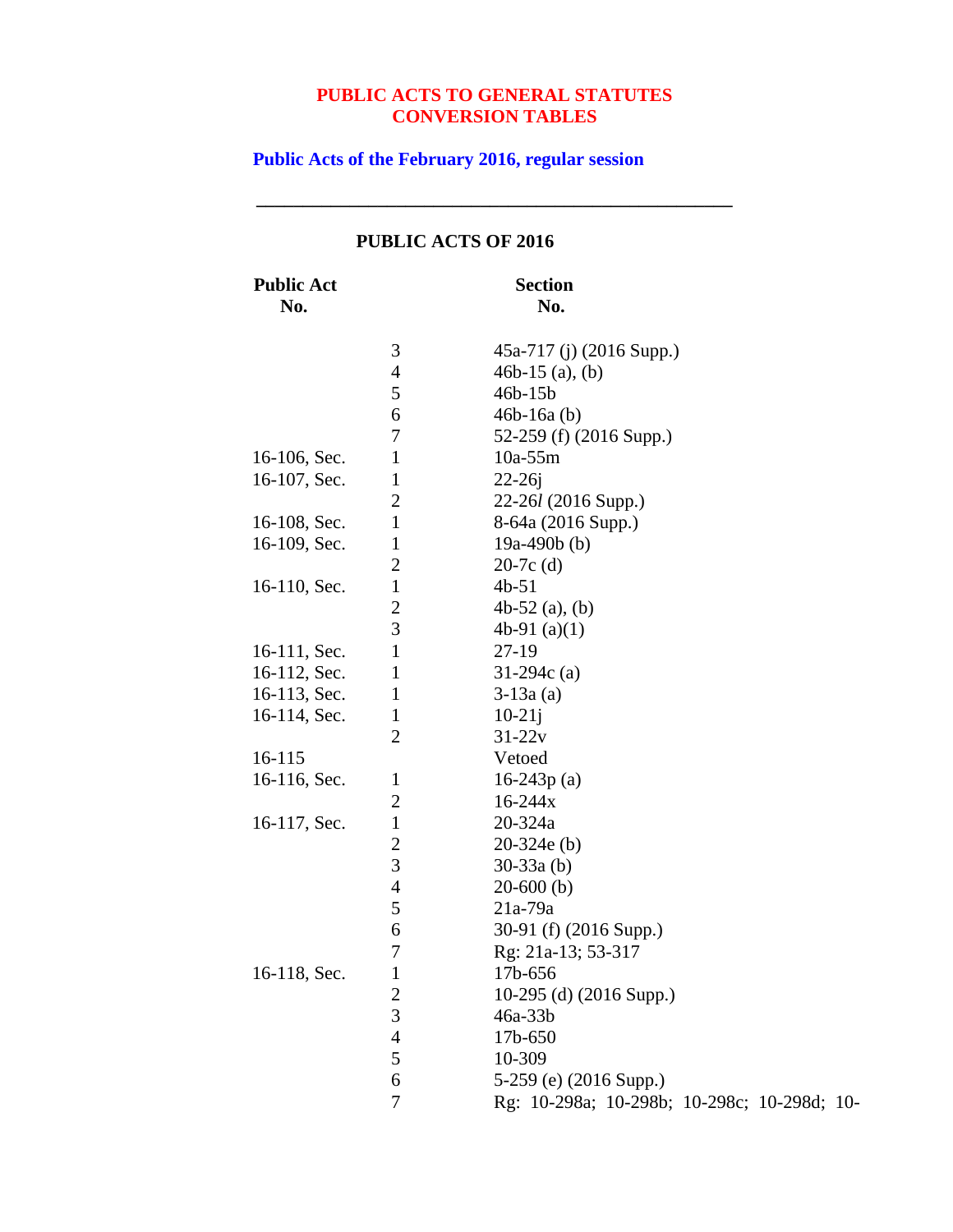**\_\_\_\_\_\_\_\_\_\_\_\_\_\_\_\_\_\_\_\_\_\_\_\_\_\_\_\_\_\_\_\_\_\_\_\_\_\_\_\_\_\_\_\_\_\_\_\_\_\_\_**

# **Public Acts of the February 2016, regular session**

| <b>Public Act</b><br>No. |                | <b>Section</b><br>No.        |
|--------------------------|----------------|------------------------------|
|                          |                | 300; 10-300a; 10-304; 10-310 |
| 16-119, Sec.             | $\mathbf{1}$   | 38a-37                       |
| 16-120, Sec.             | 1              | $10a-57f$                    |
| 16-121, Sec.             | $\mathbf{1}$   | 17a-93 (8) (2016 Supp.)      |
|                          | $\overline{c}$ | 17a-145 (2016 Supp.)         |
| 16-122, Sec.             | $\mathbf{1}$   | $22a-250$ (b)                |
|                          | $\overline{c}$ | S.                           |
|                          | 3              | $22a-905g$                   |
| 16-123, Sec.             | $\mathbf{1}$   | $17a-10d$                    |
|                          | $\overline{c}$ | 17a-114 (b) (2016 Supp.)     |
|                          | 3              | 17a-114e                     |
| 16-124, Sec.             | $\mathbf{1}$   | 17a-114 (2016 Supp.)         |
|                          | $\overline{c}$ | 17a-126 (2016 Supp.)         |
|                          | 3              | 46b-129 (j) (2016 Supp.)     |
|                          | $\overline{4}$ | 17a-101j (2016 Supp.)        |
| 16-125, Sec.             | $\mathbf{1}$   | $31 - 71k$                   |
|                          | $\overline{c}$ | $31-71b(a)$                  |
|                          | 3              | 31-13a                       |
| 16-126, Sec.             | $\mathbf{1}$   | 14-227m                      |
|                          | $\overline{c}$ | $14 - 227n$                  |
|                          | 3              | 14-227a $(g)$                |
|                          | $\overline{4}$ | 54-56g (a) (2016 Supp.)      |
|                          | 5              | 54-56g (h) (2016 Supp.)      |
|                          | 6              | 14-1 (79) (2016 Supp.)       |
|                          | 7              | $14-36(g)$                   |
|                          | 8              | $14-36i$ (b)                 |
|                          | 9              | 14-37a (b) (2016 Supp.)      |
|                          | 10             | 14-44 (b) (2016 Supp.)       |
|                          | 11             | 14-44 $k$ (b)                |
|                          | 12             | $14-111(g)$                  |
|                          | 13             | $14-111$ (i)                 |
|                          | 14             | $14-111g(a)$                 |
|                          | 15             | $14 - 212a$ (a)              |
|                          | 16             | 14-215 $(c)$                 |
|                          | 17             | 14-227b                      |
|                          | 18             | 14-227e                      |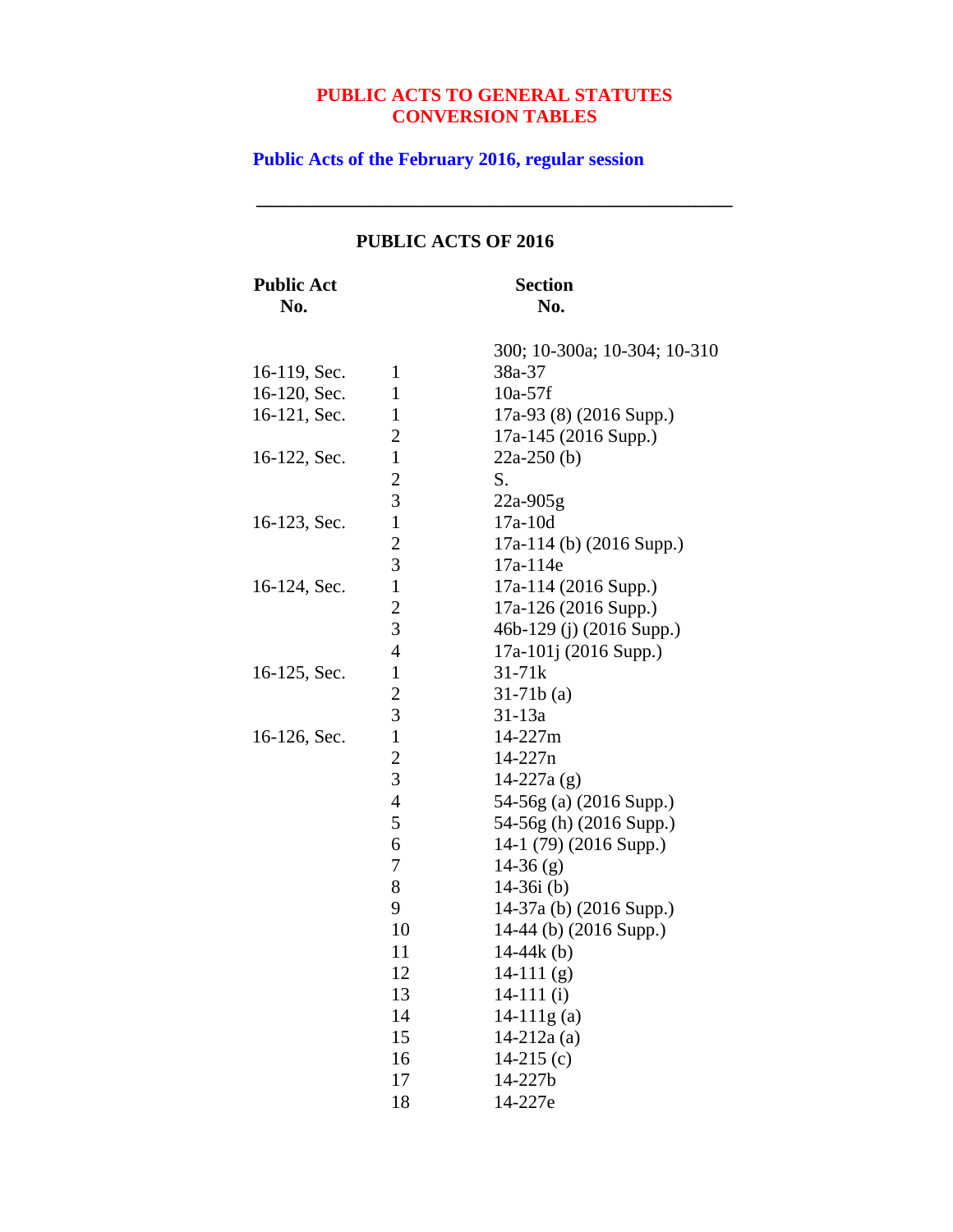**\_\_\_\_\_\_\_\_\_\_\_\_\_\_\_\_\_\_\_\_\_\_\_\_\_\_\_\_\_\_\_\_\_\_\_\_\_\_\_\_\_\_\_\_\_\_\_\_\_\_\_**

**Public Acts of the February 2016, regular session**

| <b>Public Act</b><br>No. |                                                                                                                                                                                                                                | <b>Section</b><br>No.                                                                                                                                                                                                                                                                                                                                                                                                                                                                               |
|--------------------------|--------------------------------------------------------------------------------------------------------------------------------------------------------------------------------------------------------------------------------|-----------------------------------------------------------------------------------------------------------------------------------------------------------------------------------------------------------------------------------------------------------------------------------------------------------------------------------------------------------------------------------------------------------------------------------------------------------------------------------------------------|
| 16-127, Sec.             | 19<br>20<br>21<br>22<br>23<br>24<br>25<br>26<br>27<br>28<br>29<br>30<br>31<br>32<br>33<br>34<br>35<br>36<br>37<br>$\mathbf{1}$<br>$\overline{c}$<br>3<br>$\overline{4}$<br>5<br>6<br>7<br>8<br>9<br>10<br>11<br>12<br>13<br>14 | 14-227h<br>14-227i<br>$14 - 227j$<br>14-295<br>14-295a<br>$17a-696$ (a)<br>18-100h (a) (2016 Supp.)<br>$38a-806(c)$<br>46b-127 (f) (2016 Supp.)<br>51-56a $(c)$ , $(d)$<br>$51-193u(a)$<br>53a-40f<br>$54-56d(h)$<br>54-56e (2016 Supp.)<br>$54-76b$ (a)<br>$54-76c$ (a)<br>54-76 $l$ (a)<br>$54-143$ (a)<br>$54-209$ (b)<br>S.<br>$4 - 141$<br>$4 - 142$<br>$4 - 142a$<br>$4 - 142b$<br>$4 - 147$<br>4-148<br>$4 - 150$<br>$4 - 151$<br>4-151a<br>$4 - 152$<br>$4 - 153$<br>$4 - 154$<br>$4 - 156$ |
|                          | 15<br>16                                                                                                                                                                                                                       | $4 - 157$<br>$4 - 158$                                                                                                                                                                                                                                                                                                                                                                                                                                                                              |
|                          | 17                                                                                                                                                                                                                             | 4-159                                                                                                                                                                                                                                                                                                                                                                                                                                                                                               |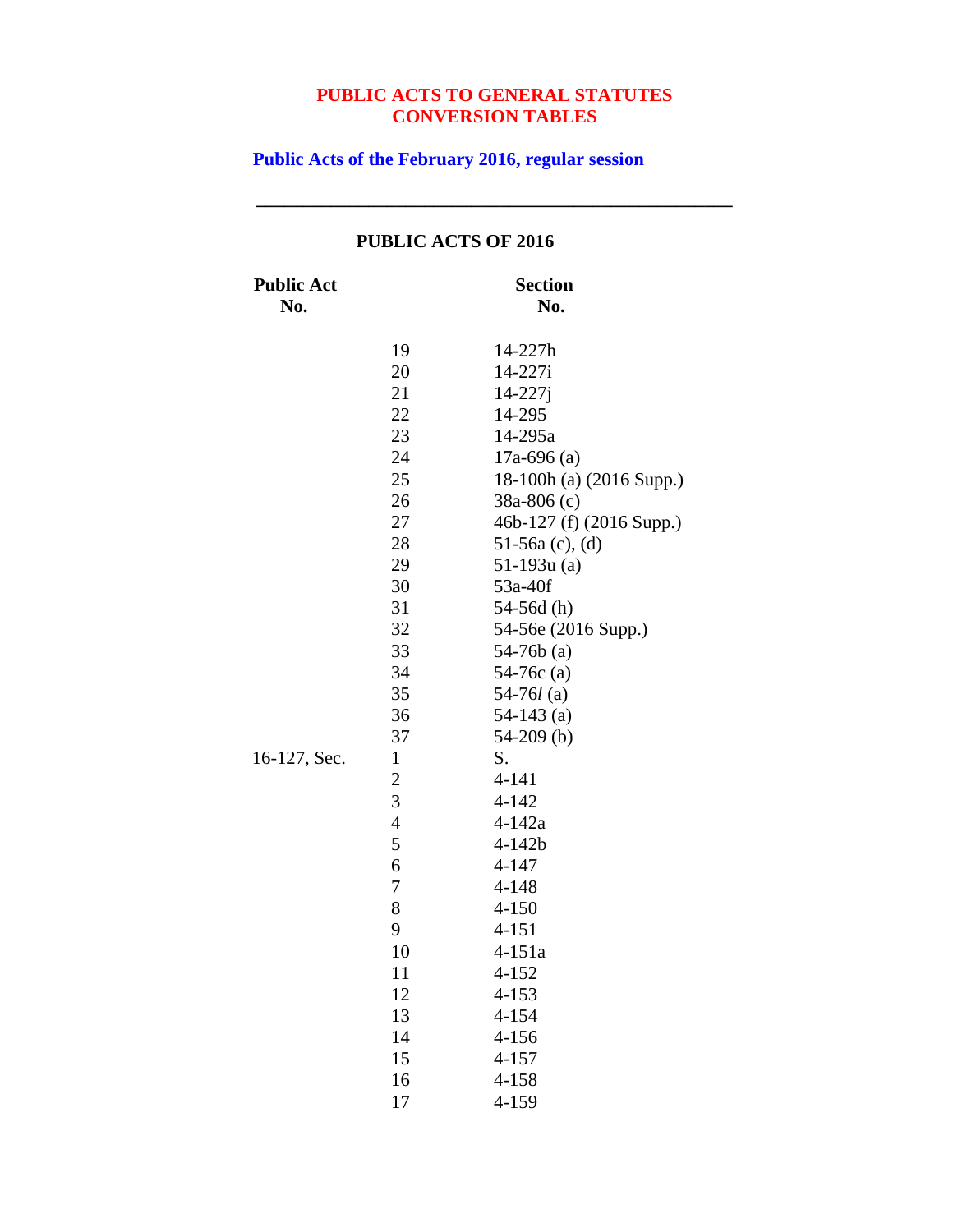**\_\_\_\_\_\_\_\_\_\_\_\_\_\_\_\_\_\_\_\_\_\_\_\_\_\_\_\_\_\_\_\_\_\_\_\_\_\_\_\_\_\_\_\_\_\_\_\_\_\_\_**

**Public Acts of the February 2016, regular session**

| <b>Public Act</b><br>No. |                | <b>Section</b><br>No.     |
|--------------------------|----------------|---------------------------|
|                          | 18             | 4-159a                    |
|                          | 19             | $4 - 160$                 |
|                          | 20             | $4 - 160b$                |
|                          | 21             | $4 - 164$                 |
|                          | 22             | $4 - 164a$                |
|                          | 23             | $4 - 165b$                |
|                          | 24             | $1-84$ (d)                |
|                          | 25             | $3-70a$ (b) (2016 Supp.)  |
|                          | 26             | 4-186 (c) $(2016$ Supp.)  |
|                          | 27             | $18-81y$                  |
|                          | 28             | 52-592 $(e)$              |
|                          | 29             | 54-102uu                  |
|                          | 30, 31         | S.                        |
| 16-128, Sec.             | $\mathbf{1}$   | $32-7g$                   |
|                          | 2              | 32-7h (2016 Supp.)        |
| 16-129, Sec.             | $\mathbf{1}$   | 38a-1081 (c) (2016 Supp.) |
|                          | $\overline{2}$ | 15-120dd (2016 Supp.)     |
| 16-130, Sec.             | $\mathbf{1}$   | 17a-456                   |
|                          | $\overline{c}$ | $17a-485d(c)$             |
|                          | 3              | $17a-485d(e)$             |
|                          | $\overline{4}$ | $17a-485i$ (a)            |
|                          | 5              | 17a-451 (p) (2016 Supp.)  |
|                          | 6              | $17a-674$ (a)             |
|                          | 7              | $17a-710(a)$              |
| 16-131, Sec.             | $\mathbf{1}$   | 19a-87b (c) (2016 Supp.)  |
|                          | $\overline{c}$ | 19a-87e (a) (2016 Supp.)  |
|                          | 3              | 19a-87e (c) (2016 Supp.)  |
|                          | $\overline{4}$ | 17b-749 (a) (2016 Supp.)  |
|                          | 5              | 17b-688i (b)              |
|                          | 6              | $17b - 689d$ (b)          |
|                          | 7              | Rg: 17b-112j              |
| 16-132, Sec.             | $\mathbf{1}$   | $10 - 21i$                |
| 16-133, Sec.             | $\mathbf{1}$   | $7-482$ (1)               |
|                          | $\overline{c}$ | 7-485                     |
| 16-134, Sec.             | $\mathbf{1}$   | 16-244u (h) (added)       |
| 16-135, Sec.             | 1              | 16-19eee                  |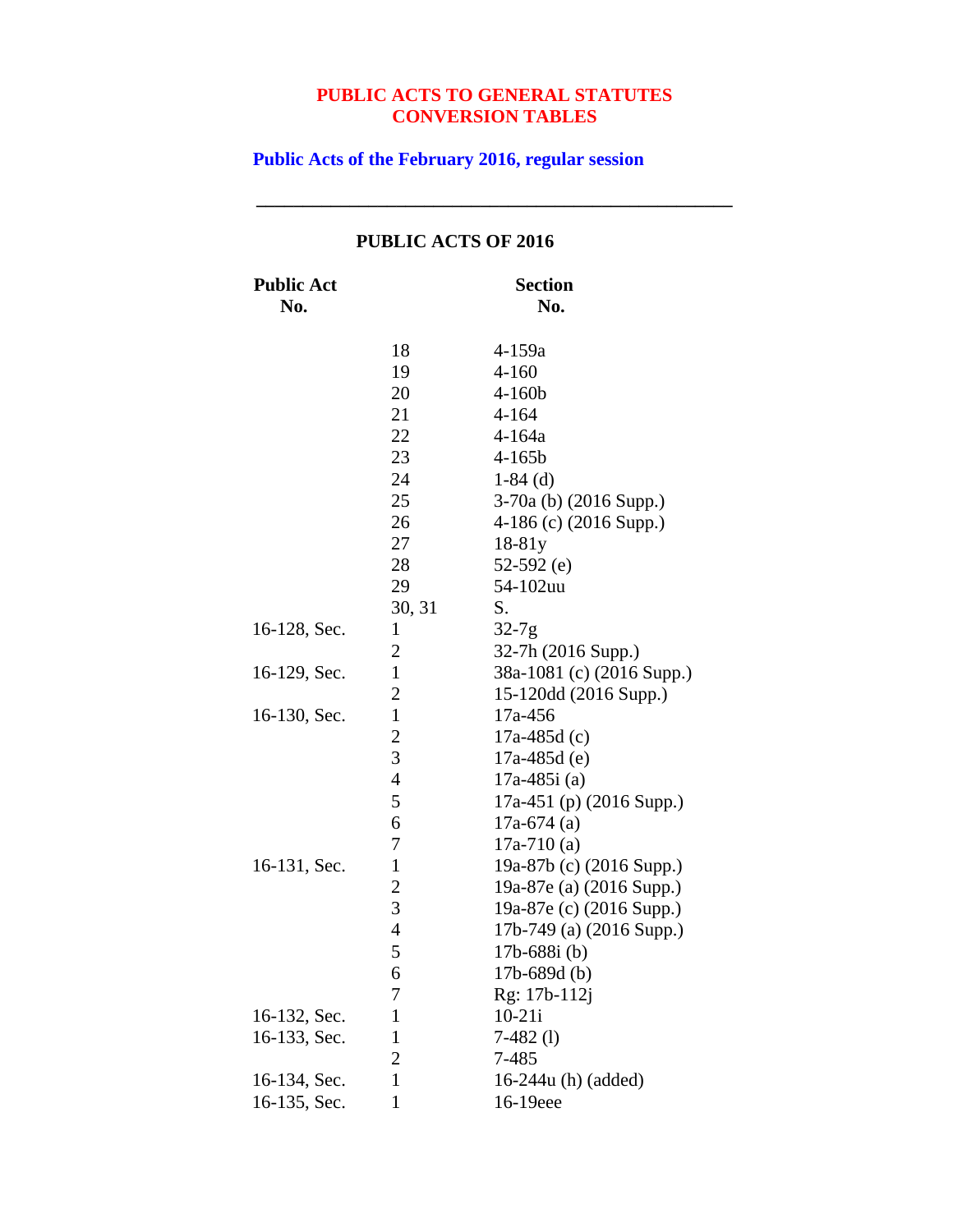**\_\_\_\_\_\_\_\_\_\_\_\_\_\_\_\_\_\_\_\_\_\_\_\_\_\_\_\_\_\_\_\_\_\_\_\_\_\_\_\_\_\_\_\_\_\_\_\_\_\_\_**

**Public Acts of the February 2016, regular session**

| <b>Public Act</b><br>No. |                         | <b>Section</b><br>No.           |
|--------------------------|-------------------------|---------------------------------|
|                          | $\overline{\mathbf{c}}$ | 14-12 (1) (added)               |
|                          | 3                       | 16-1 (c) (added) (2016 Supp.)   |
|                          | $\overline{4}$          | 16-19f                          |
|                          | 5                       | 16-19fff                        |
|                          | 6                       | 16a-3e                          |
|                          | 7                       | $16-19ggg$                      |
|                          | 8                       | $43-3$ (b)                      |
|                          | 9                       | 14-103d $(a)$                   |
| 16-136, Sec.             | $\mathbf{1}$            | 38a-663 (2016 Supp.)            |
|                          | 2                       | 38a-323a                        |
| 16-137, Sec.             | $\mathbf{1}$            | 22a-352                         |
|                          | $\overline{2}$          | $25-330$ (d)                    |
| 16-138, Sec.             | $\mathbf{1}$            | $7 - 183$                       |
| 16-139, Sec.             | $\mathbf{1}$            | $10-264l$ (m) (2016 Supp.)      |
| 16-140, Sec.             | $\mathbf{1}$            | 42-461                          |
| 16-141, Sec.             | $\mathbf{1}$            | 22a-339j                        |
| 16-142, Sec.             | $\mathbf{1}$            | 17b-28 (k) (added) (2016 Supp.) |
| 16-143, Sec.             | $\mathbf{1}$            | 12-129 $c(a)$                   |
|                          | $\mathbf{2}$            | $12-170w$ (a)                   |
|                          | 3                       | $12-170$ aa $(e)$               |
| 16-144, Sec.             | $\mathbf{1}$            | $7 - 148v$                      |
|                          | $\overline{c}$          | $4 - 124s$                      |
|                          | 3                       | 7-148nn                         |
|                          | $\overline{4}$          | S.                              |
|                          | 5                       | 4-66n (2016 Supp.)              |
|                          | 6                       | 8-23 (d) (2016 Supp.)           |
|                          | 7                       | $8-35a(a)$                      |
|                          | 8                       | 16a-27                          |
| 16-145, Sec.             | $\mathbf{1}$            | 45a-334b                        |
|                          | $\overline{c}$          | 45a-334c                        |
|                          | $\overline{3}$          | 45a-334d                        |
|                          | $\overline{4}$          | 45a-334e                        |
|                          | 5                       | 45a-334f                        |
|                          | 6                       | 45a-334g                        |
|                          | 7                       | 45a-334h                        |
|                          | 8                       | 45a-334i                        |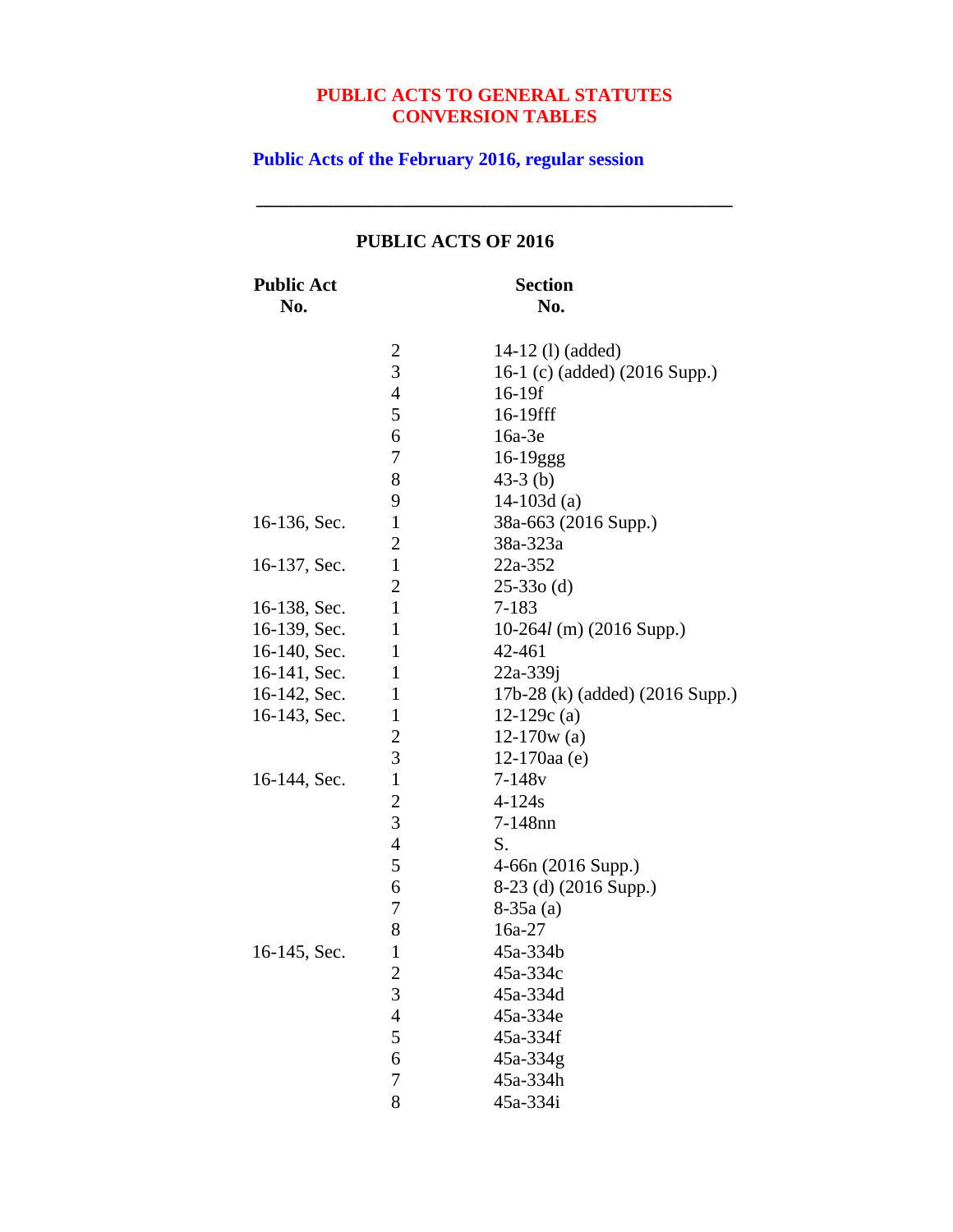**\_\_\_\_\_\_\_\_\_\_\_\_\_\_\_\_\_\_\_\_\_\_\_\_\_\_\_\_\_\_\_\_\_\_\_\_\_\_\_\_\_\_\_\_\_\_\_\_\_\_\_**

**Public Acts of the February 2016, regular session**

| <b>Public Act</b><br>No. |                  | <b>Section</b><br>No.             |
|--------------------------|------------------|-----------------------------------|
|                          | 9                | $45a - 334j$                      |
|                          | 10               | 45a-334k                          |
|                          | 11               | $45a - 334l$                      |
|                          | 12               | 45a-334m                          |
|                          | 13               | 45a-334n                          |
|                          | 14               | 45a-334o                          |
|                          | 15               | 45a-334p                          |
|                          | 16               | 45a-334q                          |
|                          | 17               | 45a-334r                          |
|                          | 18               | 45a-334s                          |
|                          | 19               | Rg: 45a-334a                      |
| 16-146, Sec.             | $\mathbf{1}$     | 12-18b (2016 Supp.)               |
|                          | $\boldsymbol{2}$ | 12-18c (2016 Supp.)               |
|                          | $\overline{3}$   | $3-55j$ (a)--(c) (2016 Supp.)     |
|                          | $\overline{4}$   | 12-71e (2016 Supp.)               |
|                          | 5                | 12-63k (2016 Supp.)               |
|                          | 6                | 12-407 (a)(37)(LL) (2016 Supp.)   |
|                          | 7                | $2-36c$ (b) $(2016$ Supp.)        |
|                          | 8                | $2-36c$ (b) $(2016$ Supp.)        |
|                          | 9                | 38a-88a (f)(2) (2016 Supp.)       |
|                          | 10               | $12-700$ (a)(9)(B) (2016 Supp.)   |
|                          | 11               | 12-407 (a) $(26)(A)$ (2016 Supp.) |
|                          | 12               | 12-217o (2016 Supp.)              |
| 16-147, Sec.             | $\mathbf{1}$     | 46b-133                           |
|                          | $\boldsymbol{2}$ | 46b-133g                          |
|                          | 3                | 46b-133h                          |
|                          | $\overline{4}$   | $46b-124$ (1)                     |
|                          | 5                | S.                                |
|                          | 6                | 46b-121 $(b)(1)$                  |
|                          | 7                | $46b-120(5)$                      |
|                          | 8                | 10-198a (2016 Supp.)              |
|                          | 9                | 10-198e                           |
|                          | 10               | 7-294h                            |
|                          | 11               | S.                                |
|                          | 12               | 10-233d (2016 Supp.)              |
|                          | 13               | 46b-126a                          |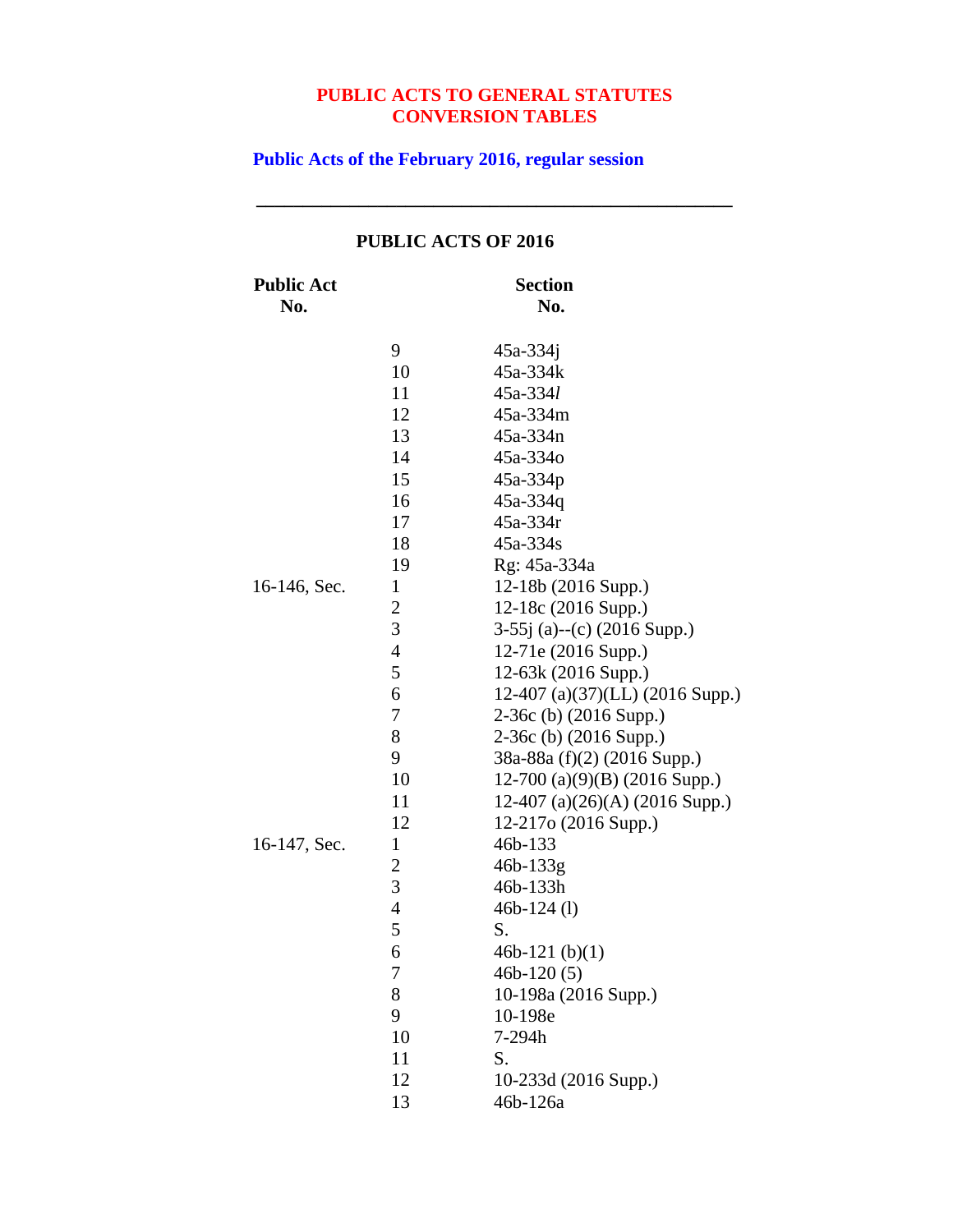**\_\_\_\_\_\_\_\_\_\_\_\_\_\_\_\_\_\_\_\_\_\_\_\_\_\_\_\_\_\_\_\_\_\_\_\_\_\_\_\_\_\_\_\_\_\_\_\_\_\_\_**

**Public Acts of the February 2016, regular session**

| <b>Public Act</b><br>No. |                | <b>Section</b><br>No.            |
|--------------------------|----------------|----------------------------------|
|                          | 14             | S.                               |
|                          | 15             | $46b-121o$                       |
|                          | 16             | $46b - 121p$                     |
|                          | 17             | $4-68t$                          |
|                          | 18             | 46b-121n (2016 Supp.)            |
| 16-148, Sec.             | $\mathbf{1}$   | 54-47aa                          |
|                          | $\overline{c}$ | 53a-125c                         |
|                          | 3              | 53a-125d                         |
|                          | $\overline{4}$ | 53a-125e                         |
|                          | 5              | 53a-125f                         |
|                          | 6              | 53a-125g                         |
|                          | 7              | 53a-125h                         |
| 16-149, Sec.             | $\mathbf{1}$   | 17b-459a                         |
|                          | $\overline{c}$ | 17b-451 (g) (added) (2016 Supp.) |
|                          | 3              | 17b-452 (a) (2016 Supp.)         |
|                          | $\overline{4}$ | $17a-412$ (g) (2016 Supp.)       |
|                          | 5              | S.                               |
| 16-150, Sec.             | $\mathbf{1}$   | 28-24                            |
|                          | $\overline{c}$ | 28-25                            |
|                          | 3              | $28 - 25a$                       |
|                          | $\overline{4}$ | $28 - 25b$                       |
|                          | 5              | 28-27                            |
|                          | 6              | $28 - 27a$                       |
|                          | 7              | $28-28$ (c)                      |
|                          | 8              | 28-28a                           |
|                          | 9              | 28-29                            |
|                          | 10             | $28-29a(a)$                      |
|                          | 11             | 28-29b                           |
|                          | 12             | 28-30                            |
|                          | 13             | $28-30b(3)$                      |
|                          | 14             | 28-30d                           |
|                          | 15             | $29-1j(b)$                       |
|                          | 16             | $29-11(b)$                       |
| 16-151, Sec.             | $\mathbf{1}$   | $13a-175p$                       |
|                          | $\overline{c}$ | $14-212g(a)$                     |
|                          | 3              | $14 - 283b$ (b)                  |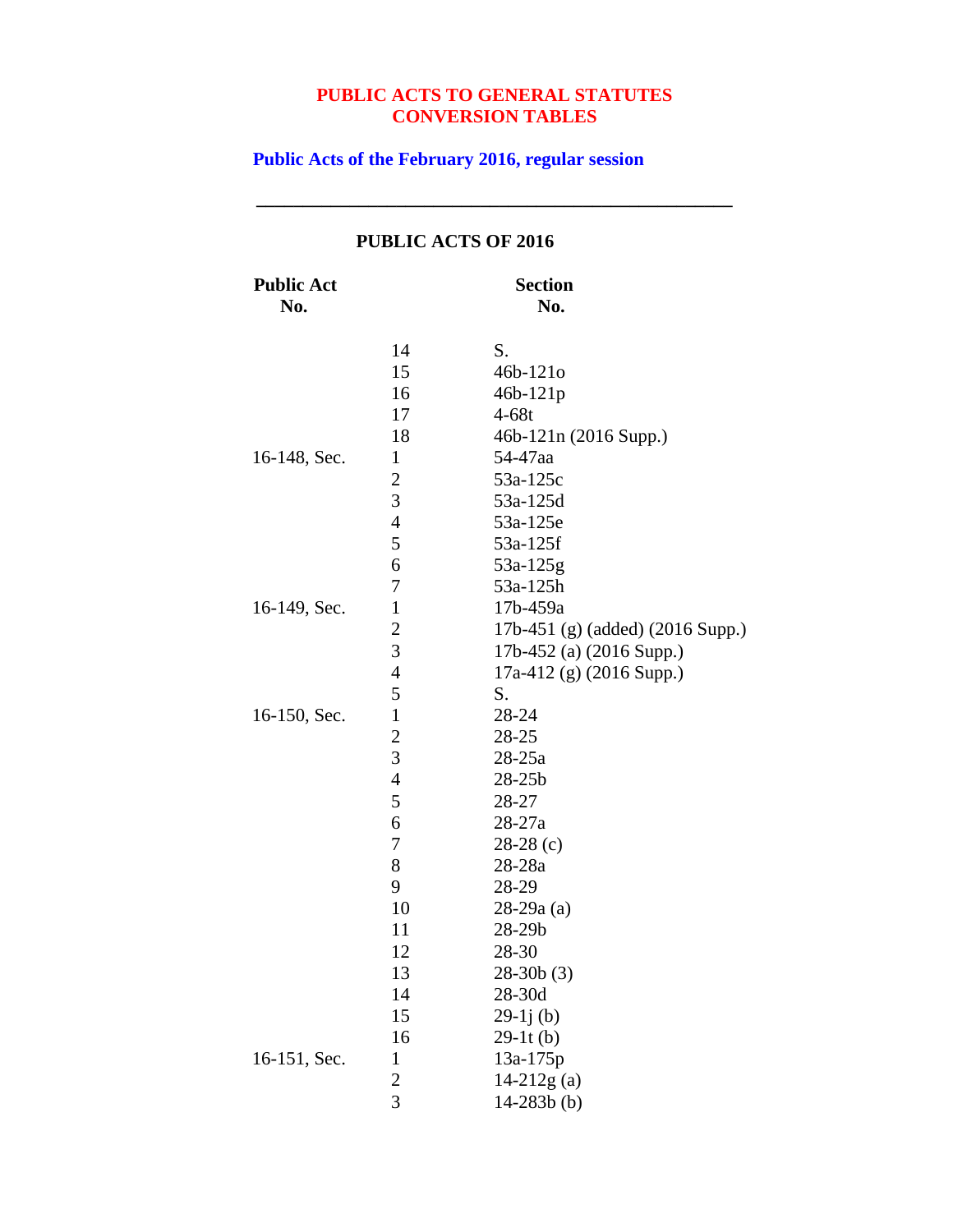**\_\_\_\_\_\_\_\_\_\_\_\_\_\_\_\_\_\_\_\_\_\_\_\_\_\_\_\_\_\_\_\_\_\_\_\_\_\_\_\_\_\_\_\_\_\_\_\_\_\_\_**

**Public Acts of the February 2016, regular session**

|                          |                | I ODLIC ACTS OF 2010                                                         |
|--------------------------|----------------|------------------------------------------------------------------------------|
| <b>Public Act</b><br>No. |                | <b>Section</b><br>No.                                                        |
|                          | 4              | 13b-79 $kk$ (b)                                                              |
|                          | 5              | 13a-73 (2016 Supp.)                                                          |
|                          | 6              | $13b-251$ (a)                                                                |
|                          | 7              | $13b-79p(b)$                                                                 |
|                          | 8              | 13b-276                                                                      |
|                          | 9              | $13b - 57m$                                                                  |
|                          | 10             | $13b - 57s$                                                                  |
|                          | 11             | $13b-57t$                                                                    |
|                          | 12             | 13b-69 (a) (2016 Supp.)                                                      |
|                          | 13             | 13b-78k                                                                      |
|                          | 14             | 13b-79t                                                                      |
|                          | 15             | $13b-26$ (a)                                                                 |
|                          | 16             | P.A. $09-186$ , S. $12(S.)$                                                  |
|                          | 17             | $21-11a(a)$                                                                  |
|                          | 18             | S.                                                                           |
|                          | 19             | Rg: 13b-22; 13b-57q; 13b-77a; 13b-78o; 13b-<br>79; 13b-79a; 13b-79b; 13b-79z |
| 16-152, Sec.             | $\mathbf{1}$   | 53-206d                                                                      |
| 16-153, Sec.             | $\mathbf{1}$   | 27-59                                                                        |
| 16-154, Sec.             | $\mathbf{1}$   | 10a-156b $(a)$                                                               |
| 16-155, Sec.             | $\mathbf{1}$   | $10a-22a$                                                                    |
|                          | $\overline{c}$ | $10a-22b$                                                                    |
|                          | 3              | 10a-22d $(c)$                                                                |
|                          | 4              | 10a-22d $(g)$                                                                |
|                          | 5              | $10a-22g(a)$                                                                 |
|                          | 6              | 10a-22 $c$ (d)                                                               |
|                          | 7              | $10a-22m$ (d), (e) (added)                                                   |
| 16-156, Sec.             | $\mathbf{1}$   | 45a-733                                                                      |
| 16-157, Sec.             | $\mathbf{1}$   | 29-298                                                                       |
|                          | $\overline{c}$ | 29-297                                                                       |
| 16-158, Sec.             | $\mathbf{1}$   | June Sp. Sess. P.A. 15-5, S. 353 (S.)                                        |
| 16-159, Sec.             | 1              | 17a-282                                                                      |
| 16-160, Sec.             | 1              | $26-61$ (b)                                                                  |
| 16-161, Sec.             | 1              | $22 - 64$                                                                    |
| 16-162, Sec.             | $\mathbf{1}$   | 38a-503c (e) (added) (2016 Supp.)                                            |
|                          | 2              | 38a-530c (e) (added) (2016 Supp.)                                            |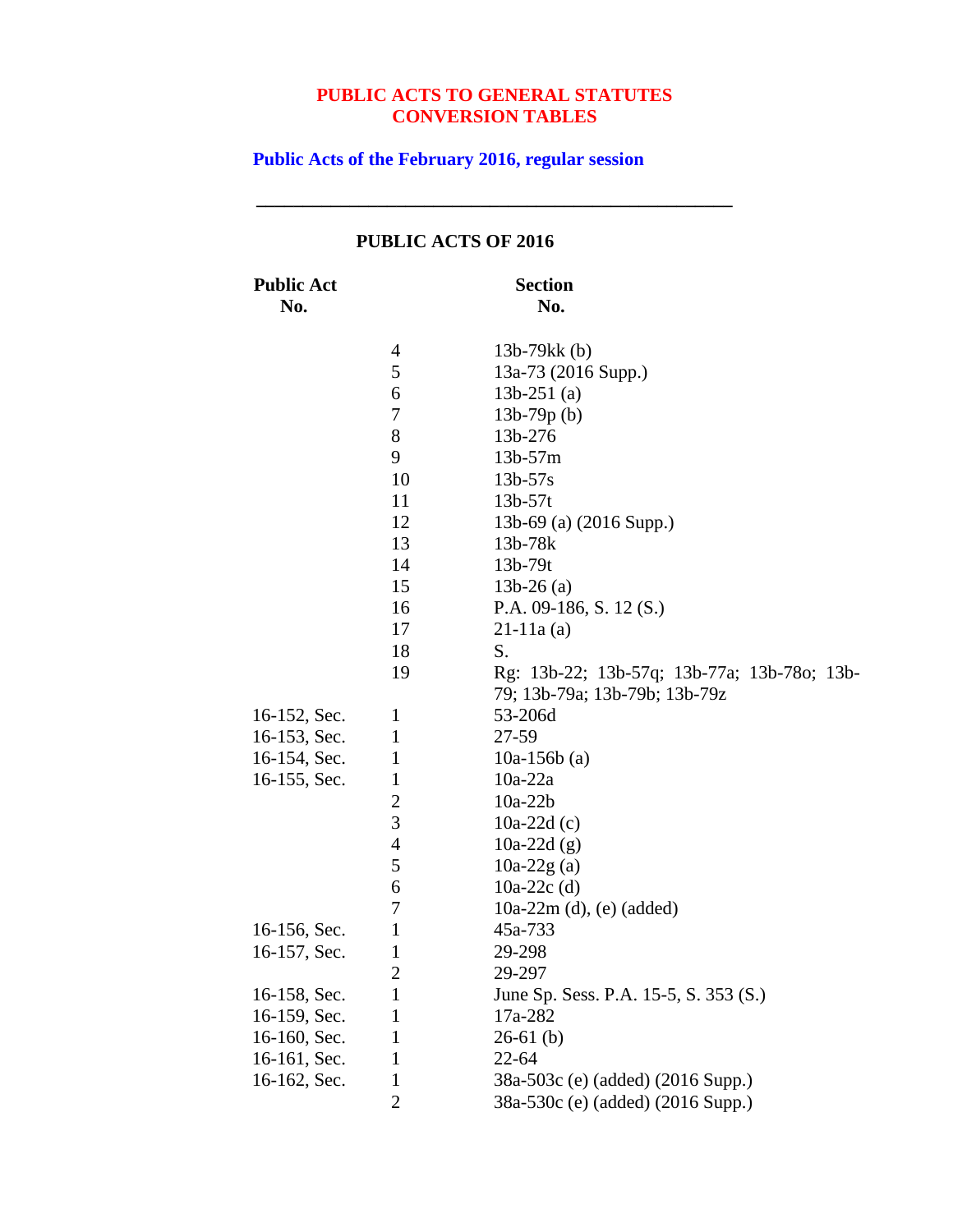**\_\_\_\_\_\_\_\_\_\_\_\_\_\_\_\_\_\_\_\_\_\_\_\_\_\_\_\_\_\_\_\_\_\_\_\_\_\_\_\_\_\_\_\_\_\_\_\_\_\_\_**

**Public Acts of the February 2016, regular session**

| <b>Public Act</b><br>No. |                | <b>Section</b><br>No.       |
|--------------------------|----------------|-----------------------------|
| 16-163, Sec.             | 1              | 17b-737                     |
|                          | $\overline{c}$ | 17b-749 $c$ (a)             |
|                          | 3              | 17b-749d                    |
|                          | $\overline{4}$ | 17a-93 (12) (2016 Supp.)    |
|                          | 5              | $12 - 81n$                  |
|                          | 6              | 8-210                       |
|                          | 7              | 10-500 (b)(10) (2016 Supp.) |
|                          | 8              | 16-50 $p(a)(3)(D)$          |
|                          | 9              | 16-50 $p(i)$                |
|                          | 10             | 17b-733                     |
|                          | 11             | $19a-87a(a)$                |
|                          | 12             | 19a-82                      |
|                          | 13             | 19a-87 $(a)$                |
|                          | 14             | $4b-23(n)(6)$               |
|                          | 15             | 17a-248i (a) (2016 Supp.)   |
|                          | 16             | 17a-101 (b) (2016 Supp.)    |
|                          | 17             | $10-520$ (b) $(2016$ Supp.) |
|                          | 18             | 10-507 (2016 Supp.)         |
|                          | 19             | 10-16r (b) (2016 Supp.)     |
|                          | 20             | 10-74k (a) (2016 Supp.)     |
|                          | 21             | $10-4v$ (a) (2016 Supp.)    |
|                          | 22             | 10-264i (a)(3) (2016 Supp.) |
|                          | 23             | 19a-79a                     |
|                          | 24             | $4-168a$ (d) (2016 Supp.)   |
|                          | 25             | $4-67x(b)$                  |
|                          | 26             | $10-4o(a)$                  |
|                          | 27             | 10-76d (b) $(2016$ Supp.)   |
|                          | 28             | $10-215h (b)(3)$            |
|                          | 29             | $12-217x$ (a)               |
|                          | 30             | $12-574(r)$                 |
|                          | 31             | 12-634                      |
|                          | 32             | 16-50l (a)(1) (2016 Supp.)  |
|                          | 33             | $17b-730$ (a)               |
|                          | 34             | $17b-749a(a)$               |
|                          | 35             | 19a-80 (b)(2) (2016 Supp.)  |
|                          | 36             | 19a-900                     |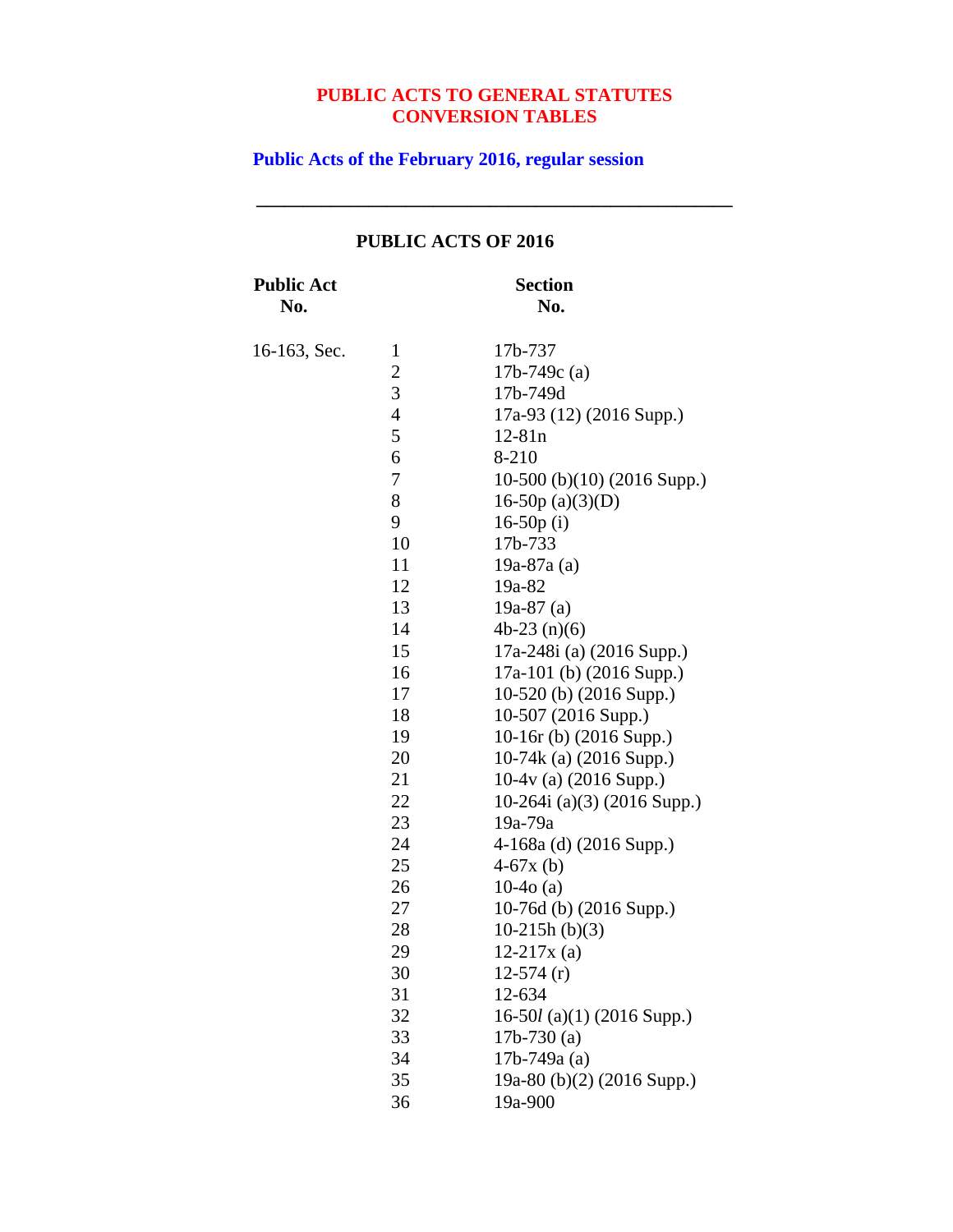**\_\_\_\_\_\_\_\_\_\_\_\_\_\_\_\_\_\_\_\_\_\_\_\_\_\_\_\_\_\_\_\_\_\_\_\_\_\_\_\_\_\_\_\_\_\_\_\_\_\_\_**

**Public Acts of the February 2016, regular session**

| <b>Public Act</b><br>No. |                | <b>Section</b><br>No.     |
|--------------------------|----------------|---------------------------|
|                          | 37             | 52-557 $b(h)$             |
| 16-164, Sec.             | $\mathbf{1}$   | 27-73e                    |
| 16-165, Sec.             | 1              | Rg: 27-56                 |
| 16-166, Sec.             | $\mathbf{1}$   | $27 - 73g$                |
| 16-167, Sec.             | $\mathbf{1}$   | 27-102l (2016 Supp.)      |
|                          | $\overline{c}$ | 27-102n (2016 Supp.)      |
|                          | 3              | $27-103$ (b)              |
|                          | $\overline{4}$ | 27-106 (2016 Supp.)       |
|                          | 5              | 27-106a                   |
|                          | 6              | 27-107                    |
|                          | 7              | 27-108                    |
|                          | 8              | 27-128                    |
|                          | 9              | $3-2b$                    |
|                          | 10             | $3 - 38$                  |
|                          | 11             | $3-65a(k)$                |
|                          | 12             | $4 - 5$                   |
|                          | 13             | $4-38c$                   |
|                          | 14             | $4-61bb$ (d)              |
|                          | 15             | $4a-12(a)$                |
|                          | 16             | 4b-21 (c) (2016 Supp.)    |
|                          | 17             | 12-217pp $(e)(1)$         |
|                          | 18             | 13b-50b (2016 Supp.)      |
|                          | 19             | $14-36h(e)$               |
|                          | 20             | 17a-451 (i) (2016 Supp.)  |
|                          | 21             | 17a-453d                  |
|                          | 22             | 17a-485c $(a)$            |
|                          | 23             | 17b-59a (b) (2016 Supp.)  |
|                          | 24             | 18-87j (2016 Supp.)       |
|                          | 25             | 19a-490b $(c)$            |
|                          | 26             | $22-26l$ (a) (2016 Supp.) |
|                          | 27             | $27-61a(c)$               |
|                          | 28             | 27-73e                    |
|                          | 29             | 27-83                     |
|                          | 30             | 27-84                     |
|                          | 31             | 27-100c                   |
|                          | 32             | 27-100d                   |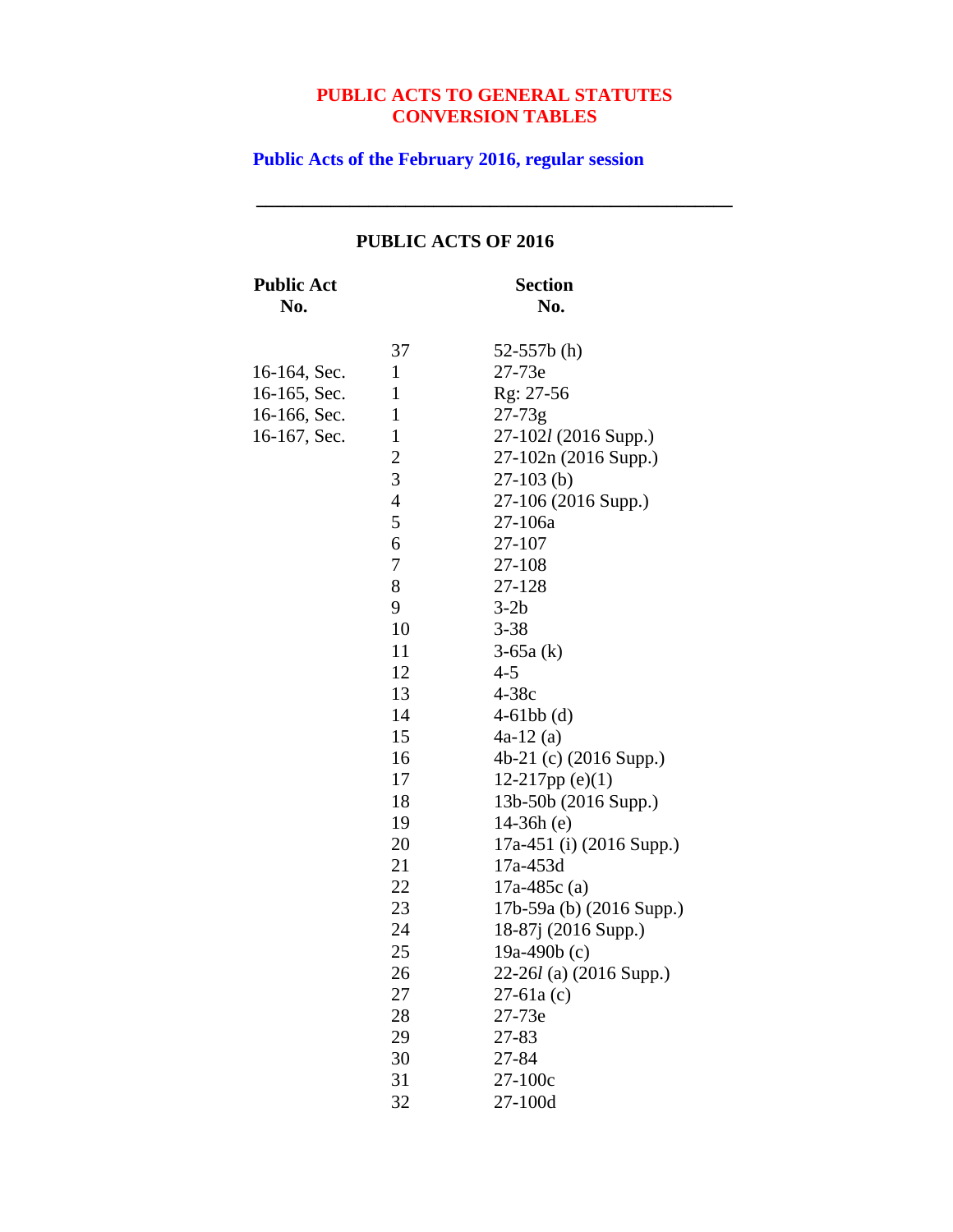**\_\_\_\_\_\_\_\_\_\_\_\_\_\_\_\_\_\_\_\_\_\_\_\_\_\_\_\_\_\_\_\_\_\_\_\_\_\_\_\_\_\_\_\_\_\_\_\_\_\_\_**

**Public Acts of the February 2016, regular session**

| <b>Public Act</b><br>No.     |                                                                                                                                                                                                                                          | <b>Section</b><br>No.                                                                                                                                                                                                                                                                                                                                                                                                                                                                        |
|------------------------------|------------------------------------------------------------------------------------------------------------------------------------------------------------------------------------------------------------------------------------------|----------------------------------------------------------------------------------------------------------------------------------------------------------------------------------------------------------------------------------------------------------------------------------------------------------------------------------------------------------------------------------------------------------------------------------------------------------------------------------------------|
| 16-168, Sec.<br>16-169, Sec. | 33<br>34<br>35<br>36<br>37<br>38<br>39<br>40<br>41<br>42<br>43<br>44<br>45<br>46<br>47<br>48<br>49<br>50<br>$\mathbf{1}$<br>$\mathbf{1}$<br>$\overline{c}$<br>3<br>$\overline{4}$<br>5<br>6<br>7<br>8<br>9<br>10<br>11<br>12<br>13<br>14 | 27-100f<br>27-100g (2016 Supp.)<br>27-119<br>$27-140cc$ (a)<br>27-140dd<br>$27-140$ ee (a)<br>$27-140$ ii (b)<br>36a-42<br>$36a-261$ (l)<br>45a-131<br>45a-355<br>45a-649 $(a)(3)$<br>54-56i (c), (d) (2016 Supp.)<br>54-56 $l$ (e) (2016 Supp.)<br>20-248<br>27-140<br>38a-502<br>38a-529<br>45a-447 (2016 Supp.)<br>31-225a (h) (2016 Supp.)<br>$31-227$ (i)<br>31-237a<br>31-237h<br>31-240<br>31-241<br>31-242<br>31-244<br>31-244a<br>31-248<br>31-249<br>31-249a<br>31-249b<br>31-249e |
|                              | 15<br>16<br>17                                                                                                                                                                                                                           | $31-254$ (g)<br>31-273<br>$4-67n$ (g) (2016 Supp.)                                                                                                                                                                                                                                                                                                                                                                                                                                           |
|                              |                                                                                                                                                                                                                                          |                                                                                                                                                                                                                                                                                                                                                                                                                                                                                              |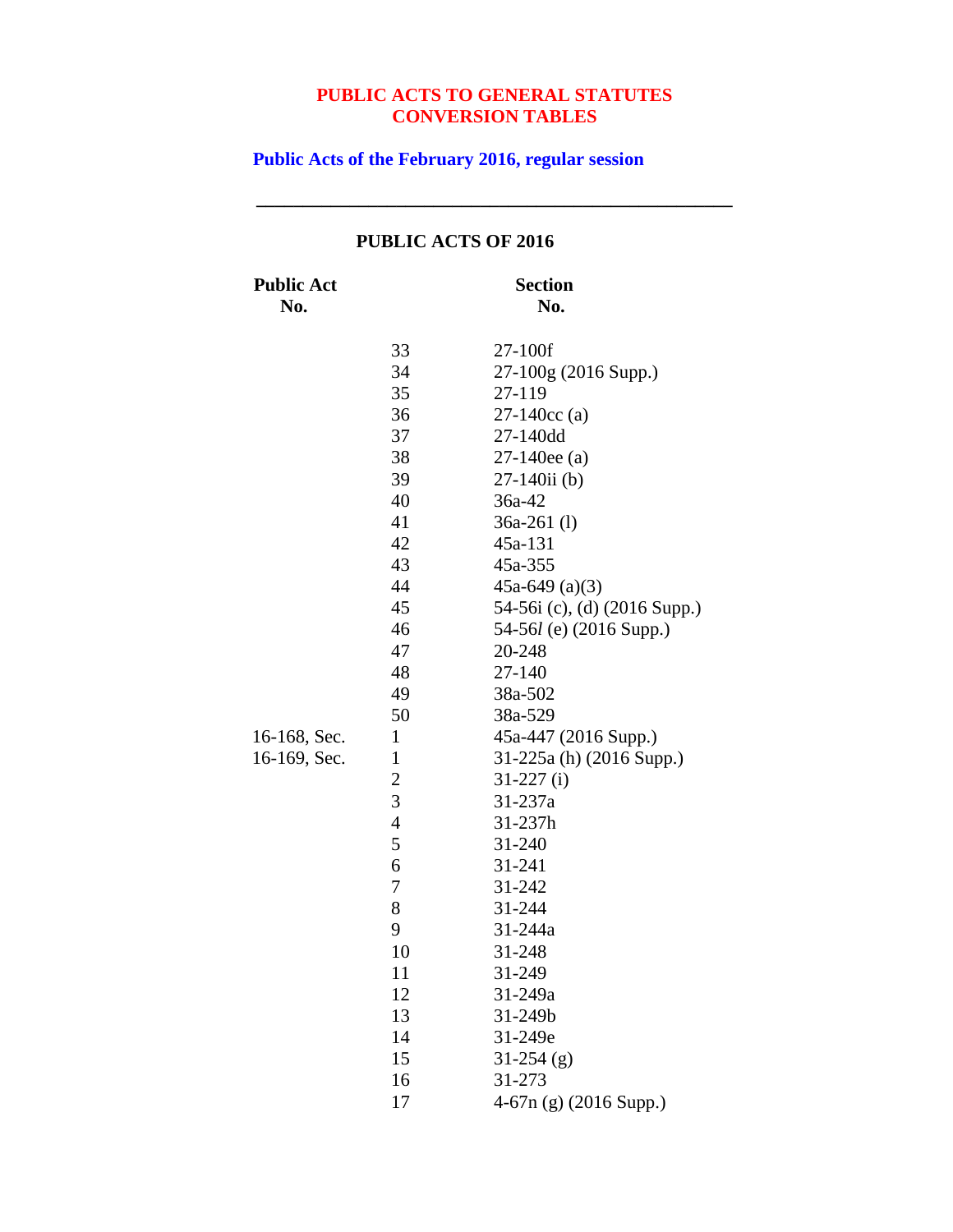**\_\_\_\_\_\_\_\_\_\_\_\_\_\_\_\_\_\_\_\_\_\_\_\_\_\_\_\_\_\_\_\_\_\_\_\_\_\_\_\_\_\_\_\_\_\_\_\_\_\_\_**

**Public Acts of the February 2016, regular session**

|                          |                | I UDLIU AU 19 UF 4010                       |
|--------------------------|----------------|---------------------------------------------|
| <b>Public Act</b><br>No. |                | <b>Section</b><br>No.                       |
|                          | 18             | $31 - 51x$                                  |
|                          | 19             | $3-123$ rrr (1) (2016 Supp.)                |
|                          | 20             | 3-123 uuu (a) (2016 Supp.)                  |
|                          | 21             | 31-40x (d) (2016 Supp.)                     |
|                          | 22             | 31-40x (j) (2016 Supp.)                     |
|                          | 23             | 31-76n (d) (2016 Supp.)                     |
|                          | 24             | $31-11gg$                                   |
|                          | 25             | 31-231b                                     |
|                          | 26             | $31 - 232b$                                 |
|                          | 27             | $31 - 232c$                                 |
|                          | 28             | $31 - 232h$                                 |
|                          | 29             | 31-232i                                     |
|                          | 30             | 31-234                                      |
|                          | 31             | $31-222$ (a)(5)                             |
|                          | 32             | 31-269                                      |
|                          | 33             | $31-71b(a)$                                 |
|                          | 34             | $31 - 71i$                                  |
|                          | 35             | Rg: 31-3hh; 31-11x; 31-40t; 31-232a; 31-268 |
| 16-170, Sec.             | $\mathbf{1}$   | $31-3h$                                     |
|                          | $\overline{c}$ | $31-3k$                                     |
|                          | 3              | $31-30$                                     |
|                          | $\overline{4}$ | $31-3u$                                     |
|                          | 5              | $31 - 11t$                                  |
|                          | 6              | $10-95f$                                    |
|                          | 7              | Rg: 4-124ww; 31-3ee                         |
| 16-171, Sec.             | $\mathbf{1}$   | P.A. $13-3$ , S. 84 (S.)                    |
| 16-172, Sec.             | $\mathbf{1}$   | $21a-28$                                    |
| 16-173, Sec.             | 1              | $4a-57$ (e)(2)                              |
|                          | $\overline{c}$ | 16a-14e                                     |
|                          | $\overline{3}$ | 16a-37x (a)(2)                              |
|                          | 4              | 16a-38                                      |
|                          | 5              | $4a-56$                                     |
|                          | 6              | 4a-67c                                      |
|                          | 7              | $4b-23$ (a)                                 |
|                          | 8              | $4b-23$ (e)                                 |
|                          | 9              | $4b-23$ (m)                                 |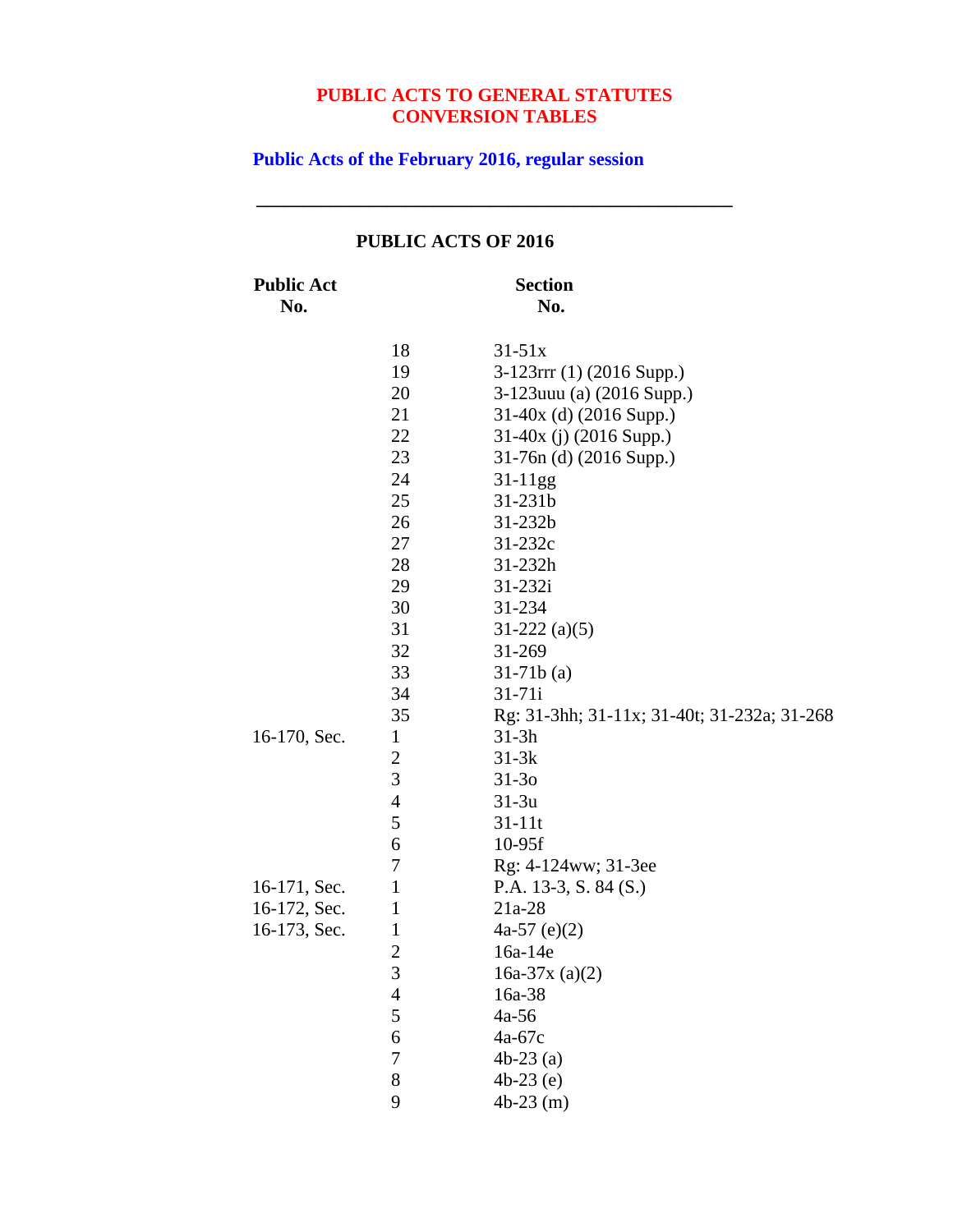**\_\_\_\_\_\_\_\_\_\_\_\_\_\_\_\_\_\_\_\_\_\_\_\_\_\_\_\_\_\_\_\_\_\_\_\_\_\_\_\_\_\_\_\_\_\_\_\_\_\_\_**

**Public Acts of the February 2016, regular session**

| <b>Public Act</b><br>No. |                         | <b>Section</b><br>No.     |
|--------------------------|-------------------------|---------------------------|
|                          | 10                      | 10-284 (a) (2016 Supp.)   |
|                          | 11                      | $16a-37u(a)$              |
|                          | 12                      | $16a-37u(e)$              |
|                          | 13                      | $16a-38a(b)$              |
|                          | 14                      | 16a-38b                   |
|                          | 15                      | $16a-38h(b)$              |
|                          | 16                      | 16a-38i $(a)$             |
|                          | 17                      | $16a-38j$                 |
|                          | 18                      | $17b-801$ (b)             |
| 16-174, Sec.             | $\mathbf{1}$            | 1-83 (2016 Supp.)         |
| 16-175, Sec.             | $\mathbf{1}$            | 38a-591c (a) (2016 Supp.) |
|                          | $\overline{c}$          | 38a-591d (e) (2016 Supp.) |
| 16-176, Sec.             | $\mathbf{1}$            | 17b-261 (c) (2016 Supp.)  |
| 16-177                   |                         | Vetoed                    |
| 16-178, Sec.             | 1                       | $29-38$ (b)               |
| 16-179, Sec.             | $\mathbf{1}$            | 10a-173                   |
|                          | $\overline{c}$          | 4-89 $(f)$                |
| 16-180, Sec.             | $\mathbf{1}$            | $4-67g(e)$                |
|                          | $\overline{\mathbf{c}}$ | 7-374d                    |
|                          | 3                       | 7-360 (2016 Supp.)        |
|                          | $\overline{4}$          | 7-364 (2016 Supp.)        |
|                          | 5                       | 7-366 (2016 Supp.)        |
| 16-181, Sec.             | $\mathbf{1}$            | $9-610$ (d)               |
| 16-182, Sec.             | $\mathbf{1}$            | 54-56p                    |
| 16-183                   |                         | Vetoed                    |
| 16-184, Sec.             | 1                       | 4a-59 (c) (2016 Supp.)    |
| 16-185, Sec.             | $\mathbf{1}$            | $21a-6$                   |
|                          | $\overline{2}$          | $21a-7$                   |
|                          | 3                       | $21a-8$ (a)(7)--(9)       |
|                          | 4                       | $21a-8(c)$                |
|                          | 5                       | $10-153f(a)$              |
|                          | 6                       | 10a-179 $(a)$             |
|                          | 7                       | $12-802$ (b)              |
|                          | 8                       | 20-8a (a), (b)            |
|                          | 9                       | $31-102$ (b)              |
|                          | 10                      | 19a-178a (b)              |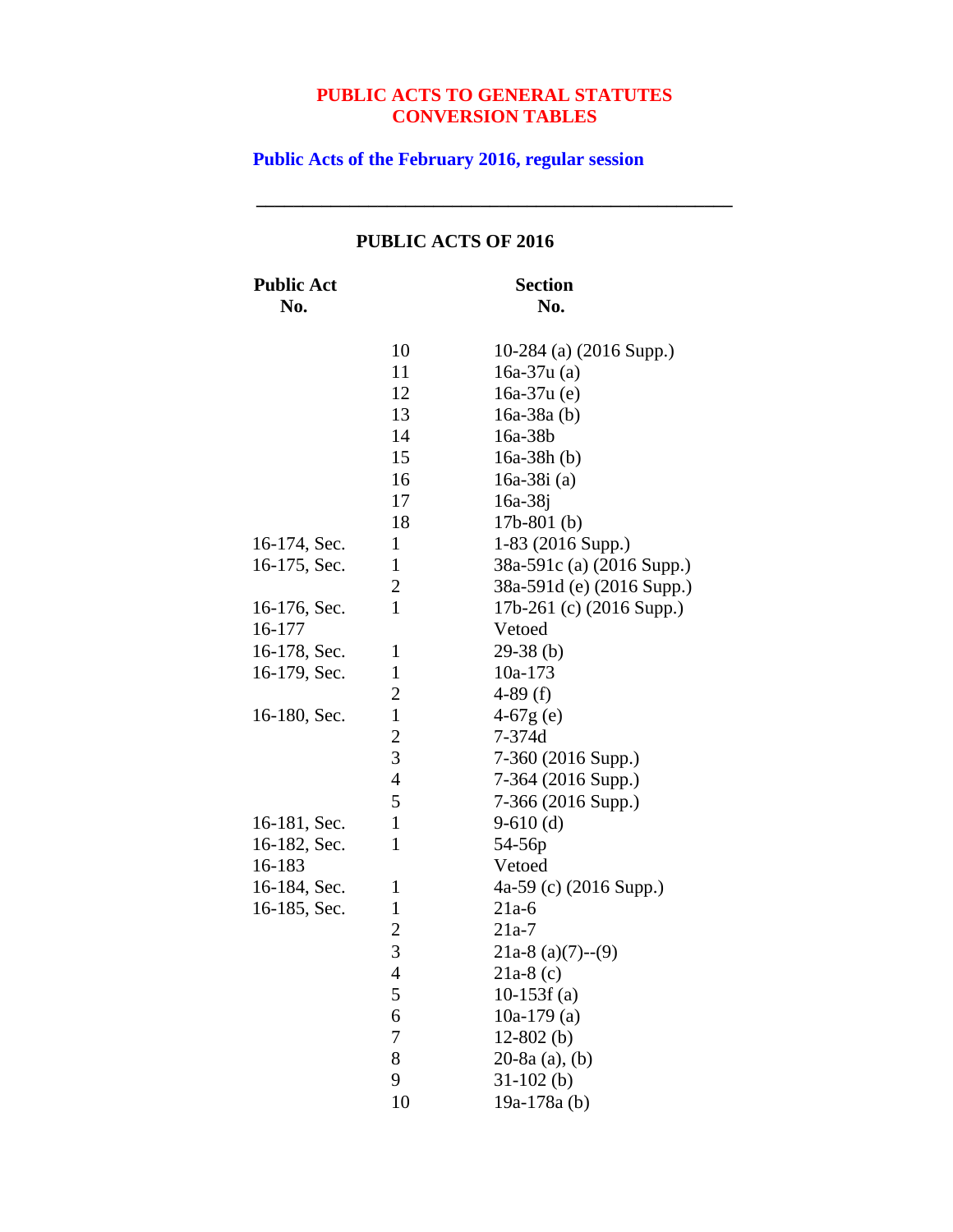**\_\_\_\_\_\_\_\_\_\_\_\_\_\_\_\_\_\_\_\_\_\_\_\_\_\_\_\_\_\_\_\_\_\_\_\_\_\_\_\_\_\_\_\_\_\_\_\_\_\_\_**

**Public Acts of the February 2016, regular session**

| <b>Public Act</b><br>No. | <b>Section</b><br>No. |                          |  |
|--------------------------|-----------------------|--------------------------|--|
|                          | 11                    | 19a-182 $(a)$            |  |
|                          | 12                    | 19a-183                  |  |
|                          | 13                    | 19a-184 $(b)$            |  |
|                          | 14                    | 22a-261                  |  |
|                          | 15                    | $9 - 167a$               |  |
|                          | 16                    | $21a-9$                  |  |
|                          | 17                    | 20-294                   |  |
|                          | 18                    | 20-296                   |  |
|                          | 19                    | 20-302                   |  |
|                          | 20                    | 20-304                   |  |
|                          | 21                    | 20-304a (a) (2016 Supp.) |  |
|                          | 22                    | 20-307a                  |  |
|                          | 23                    | 20-312                   |  |
|                          | 24                    | 20-313                   |  |
|                          | 25                    | 20-314 (c) (2016 Supp.)  |  |
|                          | 26                    | 20-314 (d) (2016 Supp.)  |  |
|                          | 27                    | $20-316$ (a)             |  |
|                          | 28                    | $20-317$ (a)             |  |
|                          | 29                    | 20-320                   |  |
|                          | 30                    | 20-320a                  |  |
|                          | 31                    | 20-325                   |  |
|                          | 32                    | 20-333                   |  |
|                          | 33                    | 20-333a                  |  |
|                          | 34                    | $20-334(c)$              |  |
|                          | 35                    | 20-334a (a), (b)         |  |
|                          | 36                    | $20-340b$ (b)            |  |
|                          | 37                    | $20-340b$ (e)            |  |
|                          | 38                    | $20-372$ (a)             |  |
|                          | 39                    | 20-373                   |  |
|                          | 40                    | $20-494$ (c)             |  |
|                          | 41                    | $20-494a(b)$             |  |
|                          | 42                    | 20-519                   |  |
|                          | 43                    | 20-574                   |  |
|                          | 44                    | $20-653$ (a)             |  |
|                          | 45                    | 20-654                   |  |
|                          | 46                    | 20-656 (f) (added)       |  |

# **PUBLIC ACTS OF 2016**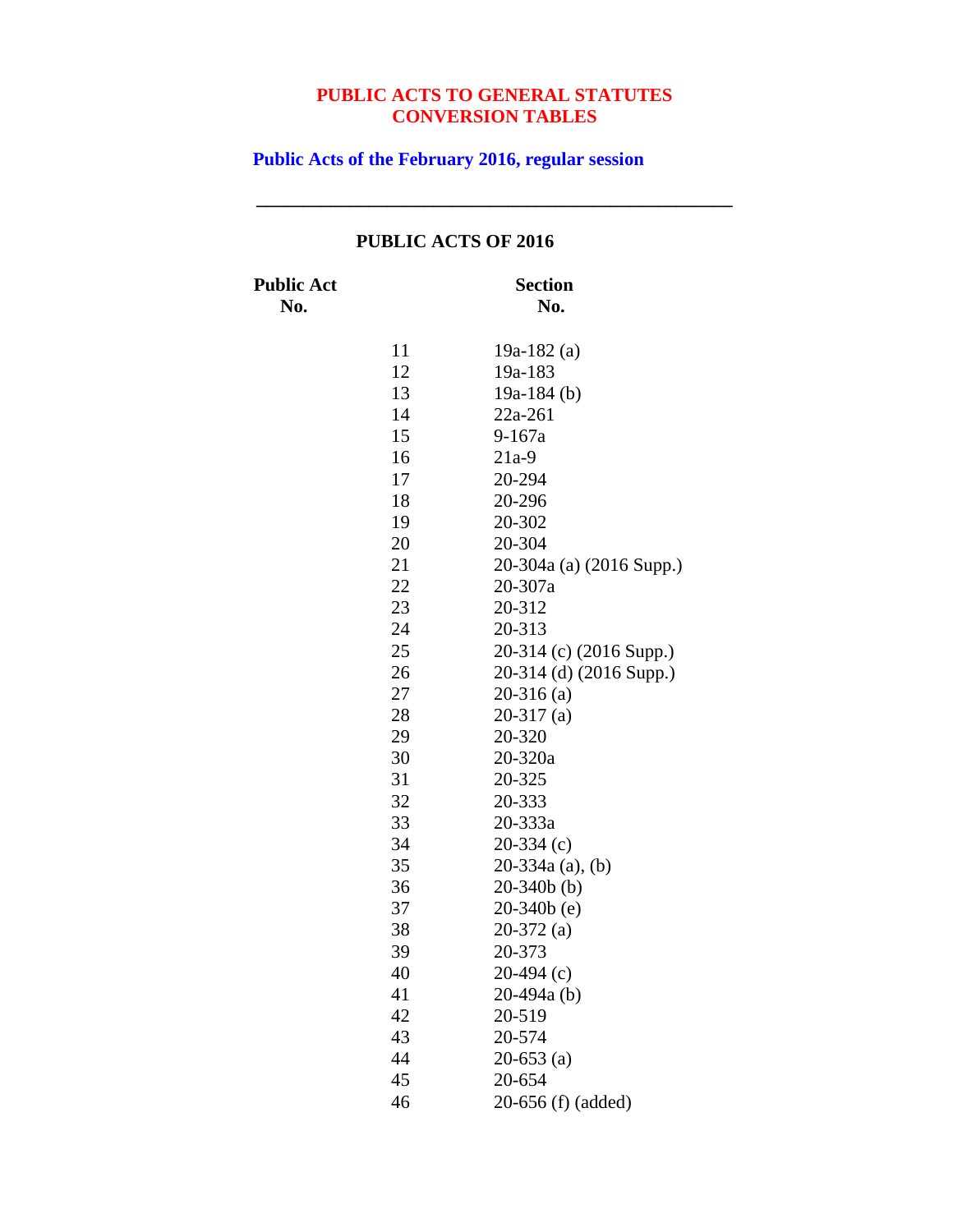**\_\_\_\_\_\_\_\_\_\_\_\_\_\_\_\_\_\_\_\_\_\_\_\_\_\_\_\_\_\_\_\_\_\_\_\_\_\_\_\_\_\_\_\_\_\_\_\_\_\_\_**

**Public Acts of the February 2016, regular session**

| <b>Public Act</b><br>No. |                         | <b>Section</b><br>No.             |
|--------------------------|-------------------------|-----------------------------------|
| 16-186, Sec.             | $\mathbf{1}$            | $17a-22bb$                        |
|                          | $\overline{\mathbf{c}}$ | $46a-13l(a)$                      |
|                          | 3                       | Rg: 17a-27e                       |
| 16-187, Sec.             | $\mathbf{1}$            | 15-127                            |
|                          | $\overline{2}$          | $15 - 140j$                       |
| 16-188, Sec.             | $\mathbf{1}$            | $10-230b$                         |
|                          | $\overline{c}$          | $10 - 221s$                       |
|                          | 3                       | 17a-103a                          |
|                          | $\overline{4}$          | 10-16b (a) $(2016$ Supp.)         |
|                          | $5 - 8$                 | S.                                |
| 16-189, Sec.             | $\mathbf{1}$            | 10-234aa                          |
|                          | $\overline{c}$          | 10-234bb                          |
|                          | 3                       | 10-234cc                          |
|                          | $\overline{4}$          | 10-234dd                          |
|                          | 5                       | S.                                |
| 16-190, Sec.             | $\mathbf{1}$            | $17a-101g(g)$                     |
| 16-191, Sec.             | $\mathbf{1}$            | $12 - 81f$                        |
|                          | $\overline{2}$          | 12-146e                           |
|                          | 3                       | Rg: 12-146c; 12-146d              |
| 16-192, Sec.             | $\mathbf{1}$            | 27-102l (b), (c) (2016 Supp.)     |
|                          | $\overline{c}$          | $27-135$ (b)                      |
|                          | 3                       | $27-109a(a)$                      |
|                          | $\overline{4}$          | $27-100f(a)$                      |
| 16-193, Sec.             | $\mathbf{1}$            | $2-1e(c)$                         |
|                          | $\overline{2}$          | 12-407 (a) $(26)(A)$ (2016 Supp.) |
|                          | 3                       | 14-36m (b)(1) (2016 Supp.)        |
|                          | $\overline{4}$          | 17a-12 (a) (2016 Supp.)           |
|                          | 5                       | 17b-28 (e) (2016 Supp.)           |
|                          | 6                       | 18-81cc (a) (2016 Supp.)          |
|                          | 7                       | 19a-504e (2016 Supp.)             |
|                          | 8                       | 21a-349 (a) (2016 Supp.)          |
|                          | 9                       | 29-35 (a) (2016 Supp.)            |
|                          | 10                      | $29-252$ (a)                      |
|                          | 11                      | 29-298a                           |
|                          | 12                      | $31-760$ (a), (b) (2016 Supp.)    |
|                          | 13                      | 32-704 (a) (2016 Supp.)           |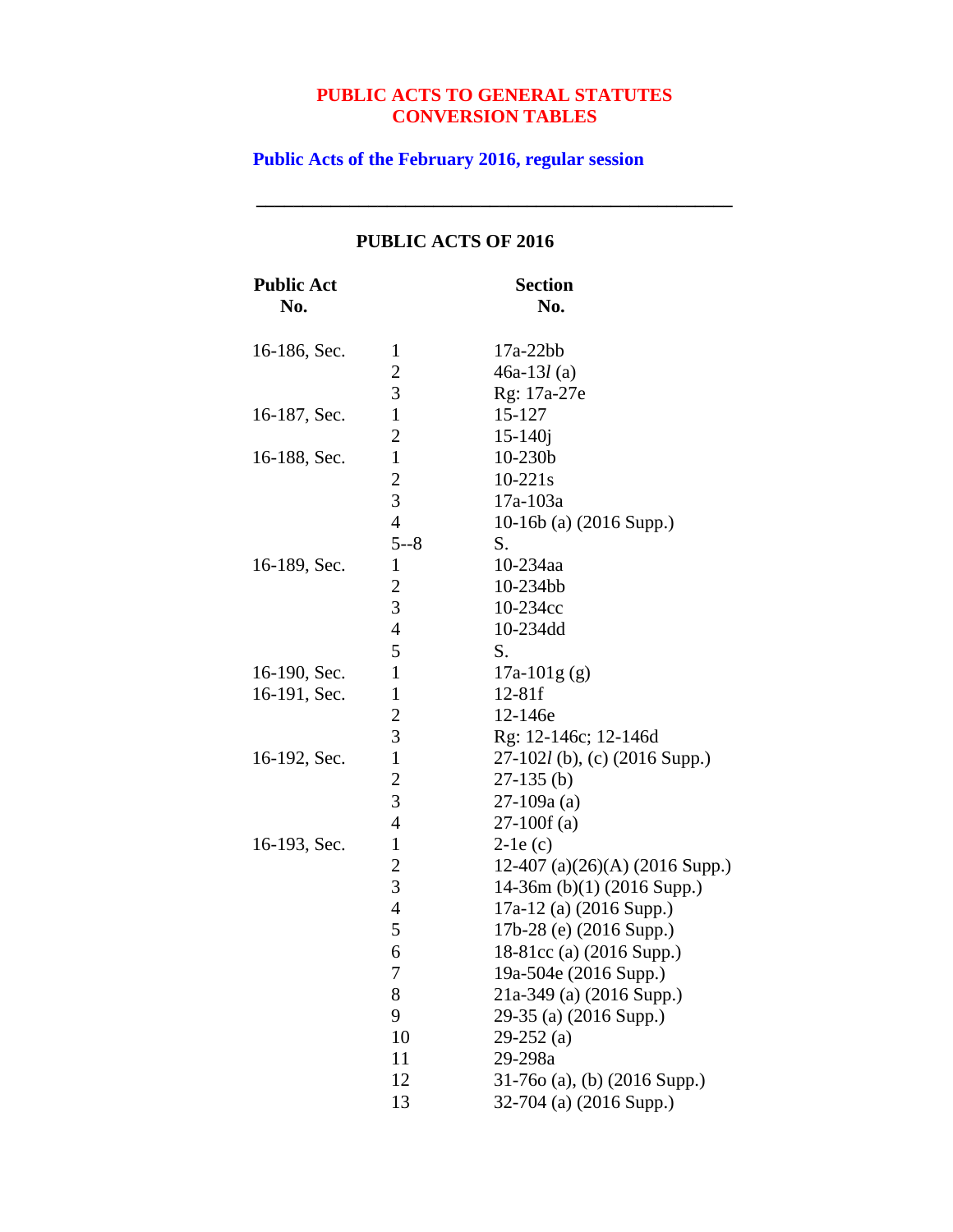**\_\_\_\_\_\_\_\_\_\_\_\_\_\_\_\_\_\_\_\_\_\_\_\_\_\_\_\_\_\_\_\_\_\_\_\_\_\_\_\_\_\_\_\_\_\_\_\_\_\_\_**

**Public Acts of the February 2016, regular session**

|  | <b>PUBLIC ACTS OF 2016</b> |  |
|--|----------------------------|--|
|  |                            |  |

**Public Act Section**

**No. No.** 36a-683 (d) (2016 Supp.) 36a-684 (d)(4) (2016 Supp.) 45a-63 (e) (2016 Supp.) 45a-65 (b) (2016 Supp.) 45a-85 (a) (2016 Supp.) 45a-98 (2016 Supp.) 45a-175 (2016 Supp.) 45a-650 (n) (2016 Supp.) 46b-331 (b) (2016 Supp.) 46b-371 (a) (2016 Supp.) 46b-379 (a) (2016 Supp.) 46b-386 (a) (2016 Supp.) 46b-401 (2016 Supp.) 46b-405 (b) (2016 Supp.) 53a-60 (a) (2016 Supp.) 54-56e (c) (2016 Supp.) 54-126a (b)(2) (2016 Supp.)  $2c-2h(g)(1)$  32-7o (g) 18-98d (a) 36a-785 (f) (2016 Supp.) 14-227e 46a-170 (b) (2016 Supp.) 16-194, Sec. 1 45a-583 (d) 47-12a (b) 49-9a 49-39 52-380a (c) 47-36bb 16-195, Sec. 1 31-51*ll* (a) 5-248a (a) (2016 Supp.) 16-196, Sec.  $1^{6}$  16-243y (c)  $16-244r(c)$ 16-197, Sec. 1 16-262m

16-198, Sec. 1 17b-245e 16-199, Sec. 1 22a-450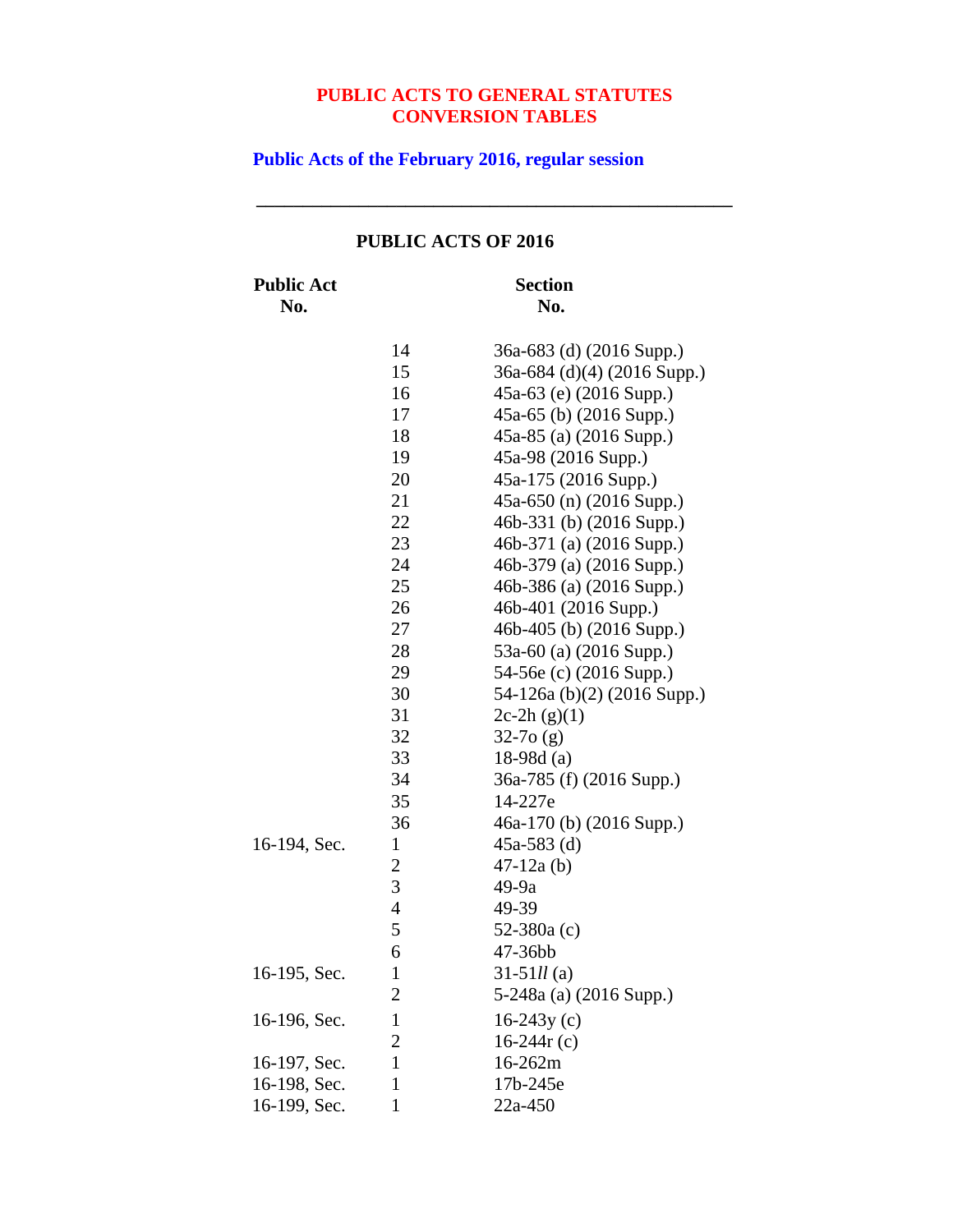**\_\_\_\_\_\_\_\_\_\_\_\_\_\_\_\_\_\_\_\_\_\_\_\_\_\_\_\_\_\_\_\_\_\_\_\_\_\_\_\_\_\_\_\_\_\_\_\_\_\_\_**

**Public Acts of the February 2016, regular session**

| <b>Public Act</b><br>No. |                | <b>Section</b><br>No.         |
|--------------------------|----------------|-------------------------------|
| 16-200, Sec.             | 1              | $32-1u$                       |
|                          | 2              | 13a-259                       |
| 16-201, Sec.             | $\mathbf{1}$   | $32-726$ (b)                  |
| 16-202, Sec.             | $\mathbf{1}$   | $32-6w$                       |
|                          | $\overline{2}$ | $32-6u$                       |
| 16-203, Sec.             | $\mathbf{1}$   | $9 - 675$                     |
|                          | 2              | $9-608$ (d)                   |
| 16-204, Sec.             | $\mathbf{1}$   | 32-39 (41) (added)            |
|                          | $\overline{c}$ | 32-41aa (2016 Supp.)          |
|                          | 3              | 32-41cc (2016 Supp.)          |
| 16-205, Sec.             | $\mathbf{1}$   | 38a-472f                      |
|                          | $\overline{2}$ | 38a-477g                      |
|                          | 3              | 38a-477h                      |
|                          | $\overline{4}$ | 19a-904a (2016 Supp.)         |
|                          | 5              | 38a-477e (a) (2016 Supp.)     |
|                          | 6              | 38a-478d                      |
|                          | 7              | 38a-478h                      |
| 16-206, Sec.             | $\mathbf{1}$   | 38a-142a                      |
|                          | $\overline{c}$ | 38a-250                       |
|                          | 3              | 38a-251                       |
|                          | $\overline{4}$ | 38a-251a                      |
|                          | 5              | 38a-252                       |
|                          | 6              | 38a-253                       |
|                          | 7              | 38a-255                       |
|                          | 8              | 38a-261 (2016 Supp.)          |
| 16-207, Sec.             | 1              | 51-56a                        |
| 16-208, Sec.             | $\mathbf{1}$   | 14-390m                       |
|                          | $\overline{c}$ | 14-390                        |
|                          | 3              | 7-148 (c)(10) (2016 Supp.)    |
| 16-209, Sec.             | 1              | 19a-539 (d) (added)           |
| 16-210, Sec.             | 1              | 46b-129c                      |
| 16-211, Sec.             | $\mathbf{1}$   | 46b-231 (f), (g) (2016 Supp.) |
|                          | $\overline{c}$ | $51-51q$ (b)                  |
| 16-212, Sec.             | $\mathbf{1}$   | $16-245n$ (d)                 |
|                          | $\overline{c}$ | $16-245n(e)$                  |
|                          | $\overline{3}$ | $16-245n(h)$                  |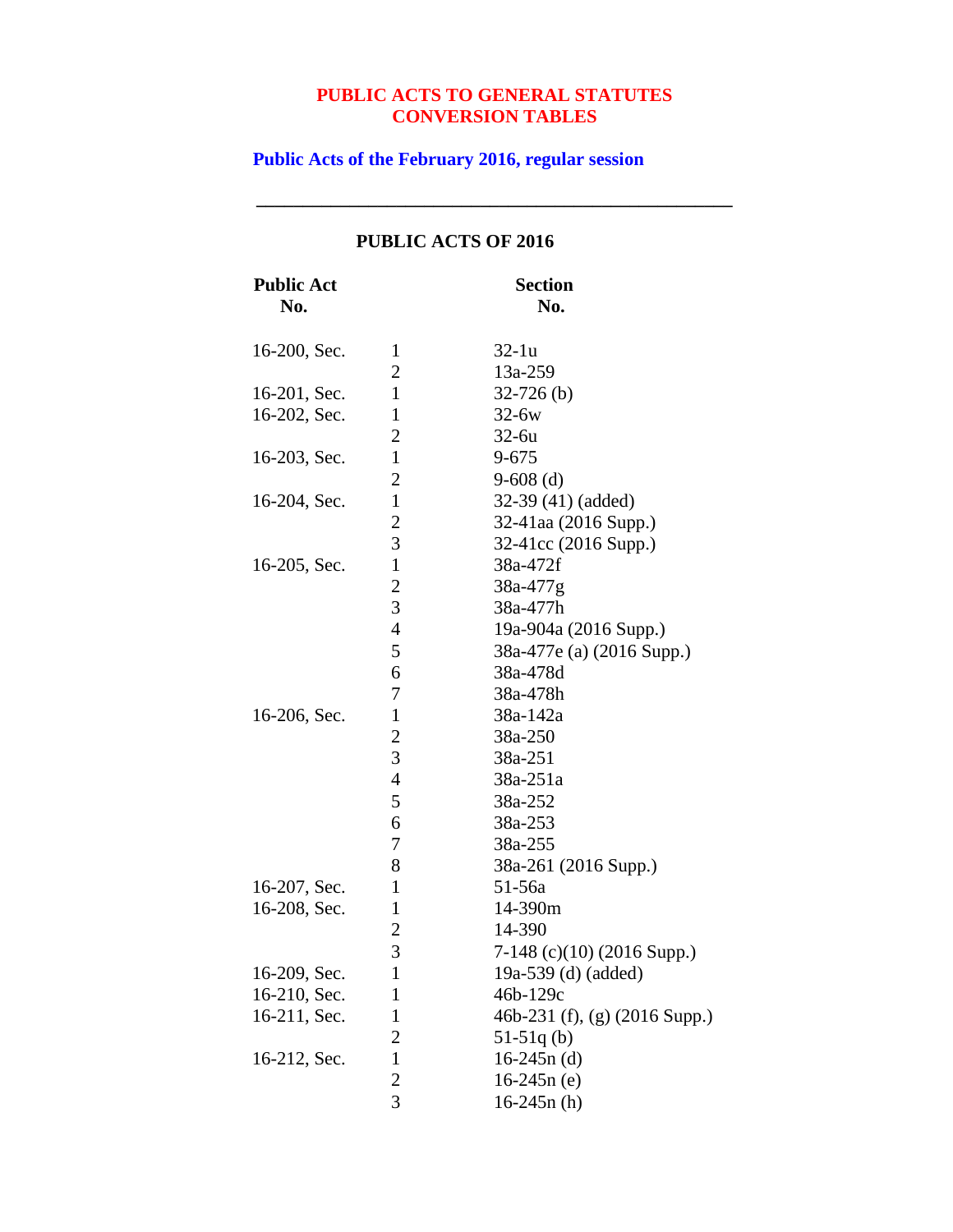**\_\_\_\_\_\_\_\_\_\_\_\_\_\_\_\_\_\_\_\_\_\_\_\_\_\_\_\_\_\_\_\_\_\_\_\_\_\_\_\_\_\_\_\_\_\_\_\_\_\_\_**

**Public Acts of the February 2016, regular session**

| <b>Public Act</b><br>No. | <b>Section</b><br>No. |                                |  |
|--------------------------|-----------------------|--------------------------------|--|
|                          | 4                     | $16a-40g$ (g) (2016 Supp.)     |  |
|                          | 5                     | 16-245ff (a)--(d) (2016 Supp.) |  |
|                          | 6                     | 16-245gg (2016 Supp.)          |  |
| 16-213, Sec.             | $\mathbf{1}$          | 38a-15                         |  |
|                          | $\overline{c}$        | $38a-16$ (a)                   |  |
|                          | 3                     | 38a-175 (2016 Supp.)           |  |
|                          | 4                     | 38a-178                        |  |
|                          | 5                     | 38a-179                        |  |
|                          | 6                     | 38a-186                        |  |
|                          | 7                     | 38a-188 (2016 Supp.)           |  |
|                          | 8                     | 19a-7j $(b)(2)(A)$             |  |
|                          | 9                     | 19a-7p (b)(2) (2016 Supp.)     |  |
|                          | 10                    | 38a-14 (h) (2016 Supp.)        |  |
|                          | 11                    | 38a-43                         |  |
|                          | 12                    | 38a-52                         |  |
|                          | 13                    | 38a-53 (2016 Supp.)            |  |
|                          | 14                    | $38a-54$ (a), (b)              |  |
|                          | 15                    | 38a-55                         |  |
|                          | 16                    | 38a-59                         |  |
|                          | 17                    | 38a-591b (2016 Supp.)          |  |
|                          | 18                    | $38a-591e(a)(3)$               |  |
|                          | 19                    | 38a-591h                       |  |
|                          | 20                    | 38a-175 (2016 Supp.)           |  |
|                          | 21                    | 38a-176                        |  |
|                          | 22                    | 38a-177                        |  |
|                          | 23                    | 38a-179                        |  |
|                          | 24                    | 38a-180                        |  |
| 16-214, Sec.             | $\mathbf{1}$          | $20 - 14q$                     |  |
|                          | $\overline{c}$        | $21a-70g$                      |  |
|                          | 3                     | 38a-510c                       |  |
| 16-215, Sec.             | $\mathbf{1}$          | 29-252b                        |  |
|                          | $\overline{c}$        | 29-291e                        |  |
|                          | 3                     | 29-292a                        |  |
|                          | $\overline{4}$        | 4-173                          |  |
|                          | 5                     | $29-252$ (a)                   |  |
|                          | 6                     | 29-291a (a)                    |  |